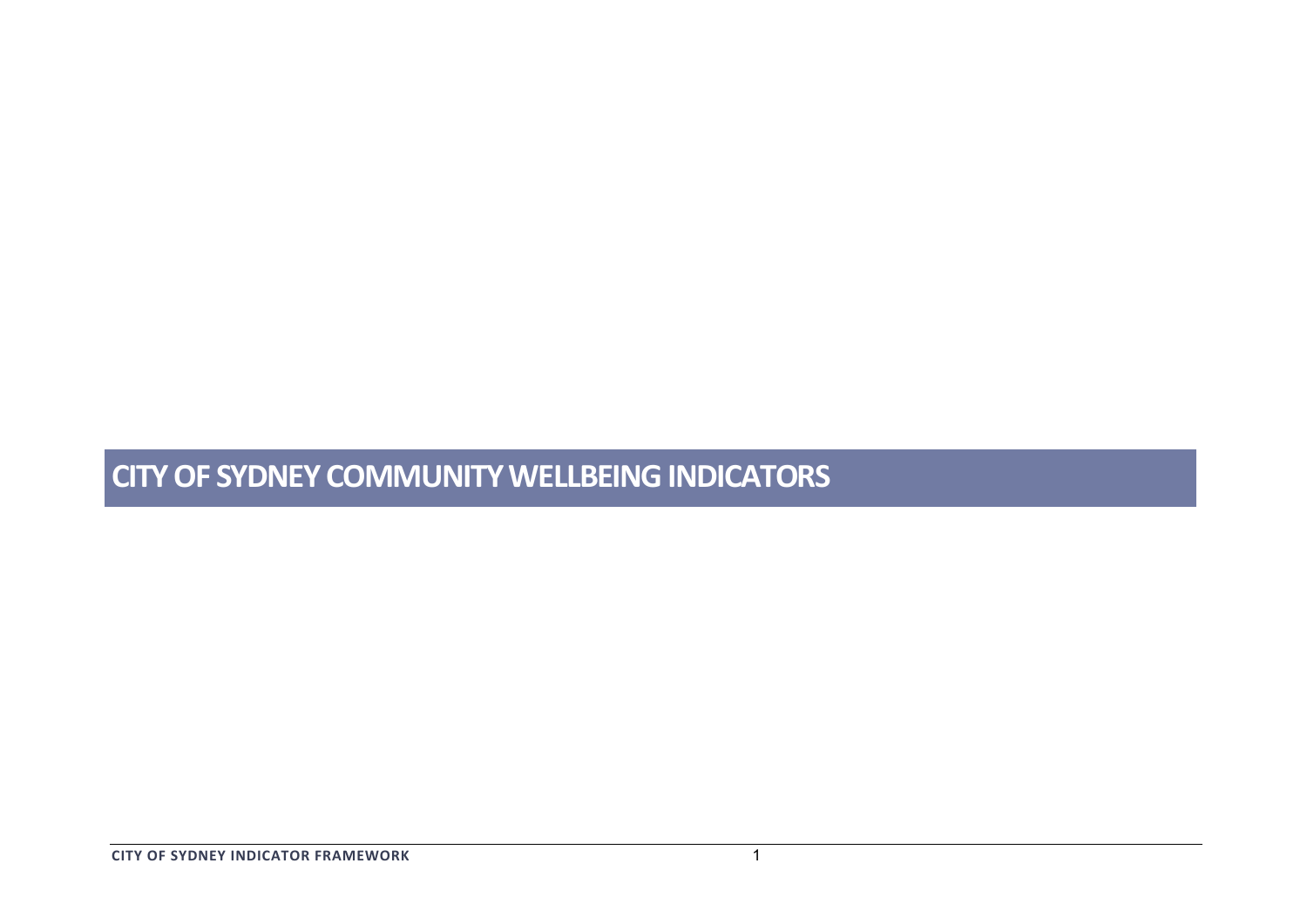## **HEALTHY, SAFE AND INCLUSIVE COMMUNITIES**

## SUMMARY OF INDICATORS FOR THIS DOMAIN:

**Total number of indicators:** 39**Number of measures:** 74**Number of measures using the following data sources: City of Sydney Household & Resident survey:** 17 **other City of Sydney data:** 5 **ABS data:** 13**other:** 39

**Control** ‐ Policy areas which are in direct control of local government.

**Influence**‐ Issues which local government does not control but can influence.

**Concern**‐Those areas which local government neither control nor can influence, but are of concern to the community and impact on its wellbeing.

**CIV** ‐ Community Indicators Victoria is <sup>a</sup> State wide community indicator project from Victoria that the City of Sydney indicator framework is based on.

#### INDICATOR TABLE

#### **Notes on this table:**

Measures for which the data source is marked with an asterisk (\*) rely on data that are currently available at the Local Health District level (LHD). The LHD's came into effect in January 2011, and for which it is suggested Council report results for both LHD's that overlap the LGA boundary (namely Sydney LHD and South Eastern Sydney LHD.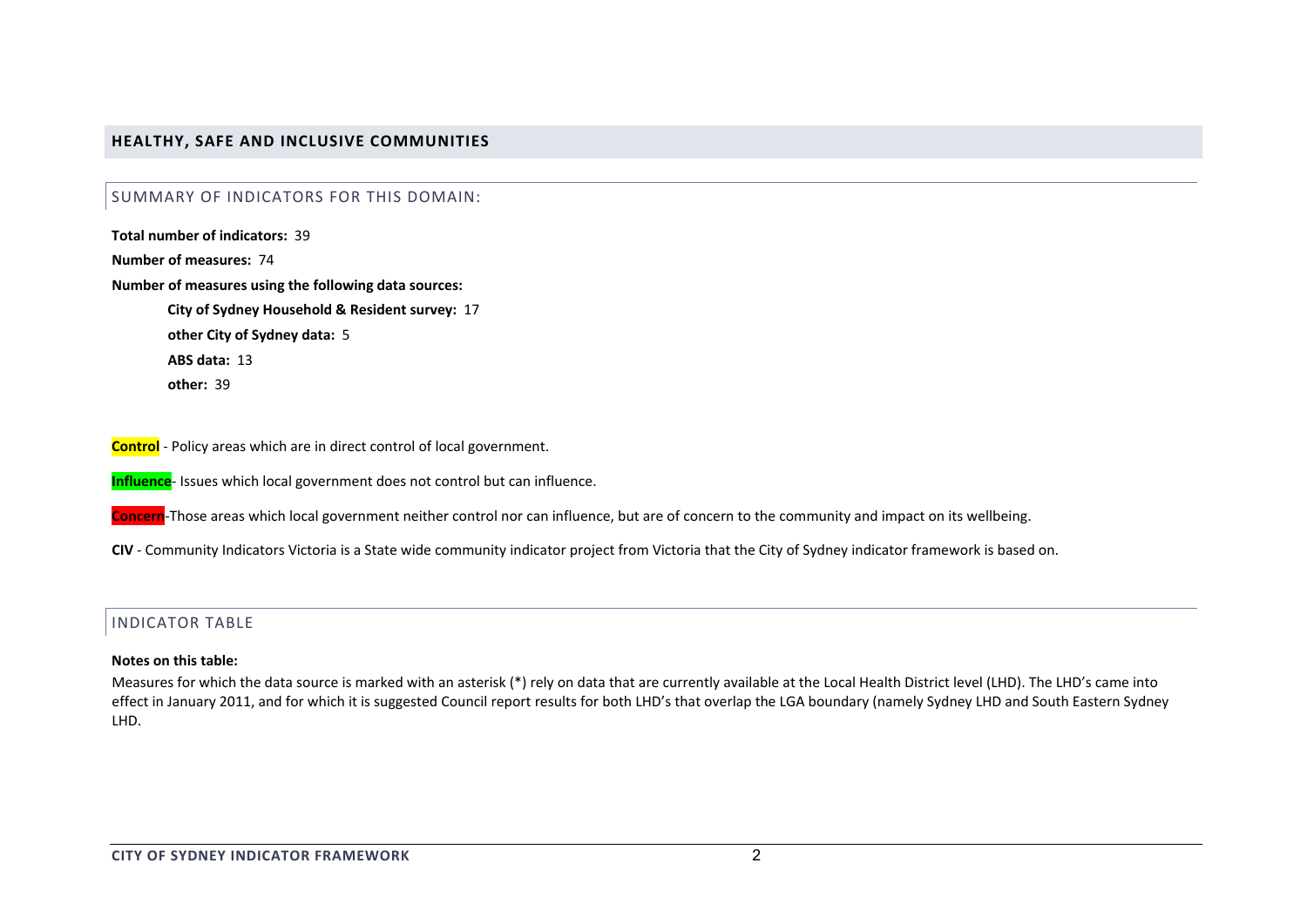| PERSONAL HEALTH AND WELLBEING                |                                                                                                                                       |                                                                                                                                                                 |                                                                                                                          |                                                                                                                                                                                   |                                        |  |  |
|----------------------------------------------|---------------------------------------------------------------------------------------------------------------------------------------|-----------------------------------------------------------------------------------------------------------------------------------------------------------------|--------------------------------------------------------------------------------------------------------------------------|-----------------------------------------------------------------------------------------------------------------------------------------------------------------------------------|----------------------------------------|--|--|
| Indicator                                    | <b>Measure</b>                                                                                                                        | Data source, baseline, frequency                                                                                                                                | <b>Desired trend or</b><br>target                                                                                        | <b>Alignment with CoS strategies</b>                                                                                                                                              | <b>Comparable with</b>                 |  |  |
| <b>Self-reported</b><br>health               | People self-reporting<br>health as Excellent or Very<br>Good                                                                          | CoS Household & Resident Survey<br>(expressed as a percentage of<br>those who responded to Q18. of<br>the Survey)<br>Baseline: 2011<br>Frequency: as per survey | Desired outcome:<br>above 60%<br>reporting health<br>as excellent or<br>very good, and<br>trending upward.               | 'Providing for healthy communities'<br>is a principle in the Social Policy.                                                                                                       | <b>CIV</b>                             |  |  |
| <b>Subjective</b><br>wellbeing               | Score on personal<br>wellbeing index. Very<br>unsatisfied = $0$ ; very<br>satisfied = $100$ .                                         | CoS Household & Resident Survey<br>Baseline: 2011<br>Frequency: as per survey                                                                                   | Desired outcome:<br>above 75 and<br>trending upward.                                                                     | 'Providing for healthy communities'<br>is a principle in the Social Policy.                                                                                                       | <b>CIV</b>                             |  |  |
| <b>Life expectancy</b>                       | Life expectancy at birth: in<br>years, for males and<br>females separately.                                                           | *NSW Health, Health Statistics<br>NSW - Selected Reports.<br>Baseline: 2003-2007<br>Frequency: as per report update                                             | Desired trend:<br>stable or<br>increasing.                                                                               | 'Providing for healthy communities'<br>is a principle in the Social Policy.                                                                                                       | other Local Health<br><b>Districts</b> |  |  |
| <b>Adequate</b><br>physical<br>exercise      | Percentage of people<br>undertaking adequate<br>physical activity.                                                                    | NSW Health, NSW Population<br><b>Health Survey</b><br>Baseline: 2002-2009<br>Frequency: as per report update                                                    | Desired trend:<br>increase in<br>number of people<br>reporting at least<br>30 minutes of<br>activity, 5 times a<br>week. | 'Providing for healthy communities'<br>is a principle in the Social Policy.                                                                                                       | <b>CIV</b>                             |  |  |
| <b>Fruit and</b><br>vegetable<br>consumption | Two Measures<br>1. Percentage of adult<br>population consuming the<br>recommended minimum of<br>2 or more serves of fruit<br>per day. | NSW Health, NSW Population<br><b>Health Survey</b><br>Baseline: 2002-2009<br>Frequency: as per report update                                                    | Desired trend:<br>increase in<br>number of people<br>reporting 2 serves<br>of fruit                                      | 'Providing for healthy communities'<br>is a principle in the Social Policy.<br>SS2030 Target 8: Every resident will<br>be within a 10 minute (800m) walk<br>to fresh food markets | <b>CIV</b>                             |  |  |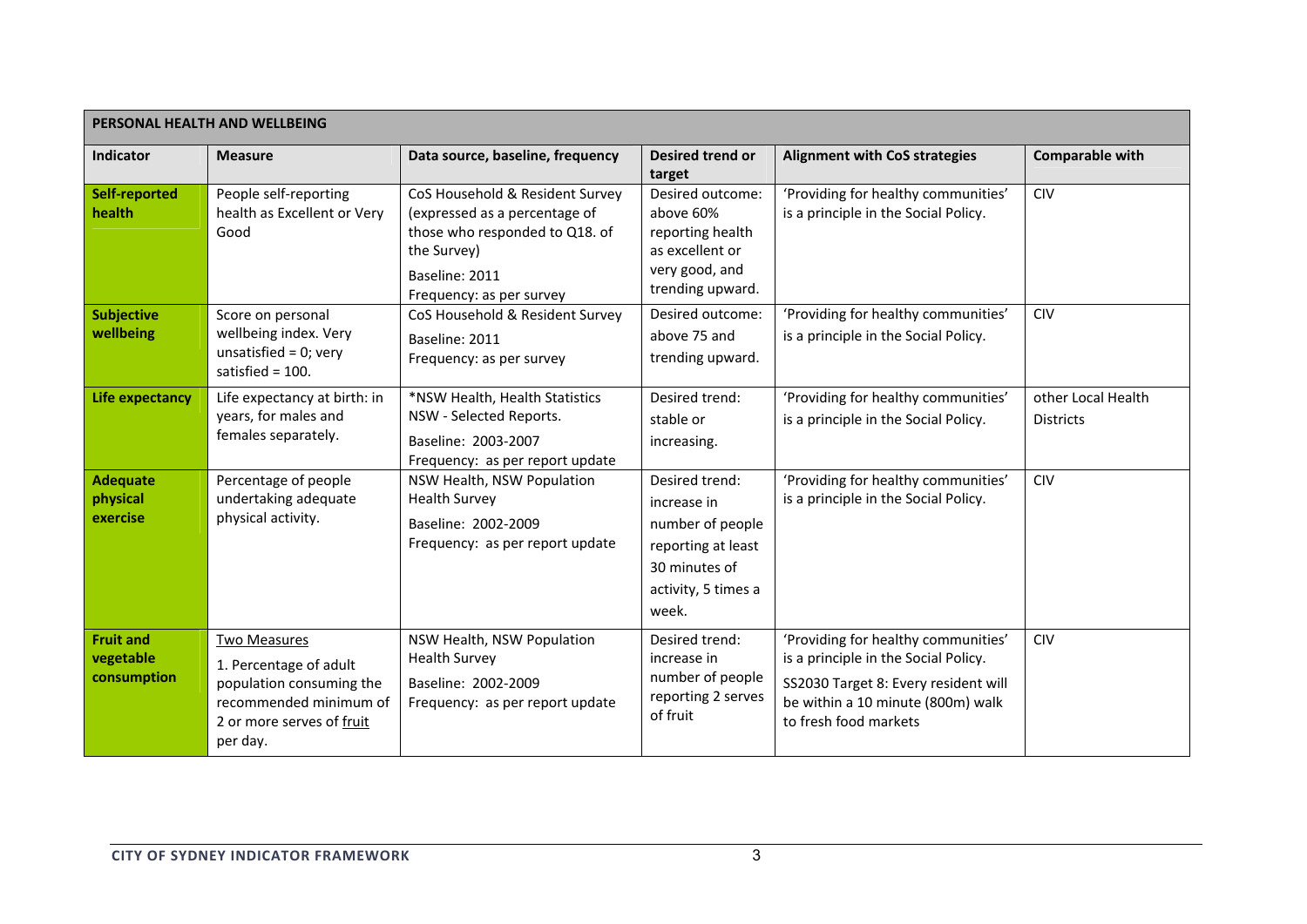| Indicator                                              | <b>Measure</b>                                                                                                                              | Data source, baseline, frequency                                                                                                                                                      | <b>Desired trend or</b><br>target                                                        | <b>Alignment with CoS strategies</b>                                        | <b>Comparable with</b>                                                  |
|--------------------------------------------------------|---------------------------------------------------------------------------------------------------------------------------------------------|---------------------------------------------------------------------------------------------------------------------------------------------------------------------------------------|------------------------------------------------------------------------------------------|-----------------------------------------------------------------------------|-------------------------------------------------------------------------|
| <b>Fruit and</b><br>vegetable<br>consumption<br>cont'd | 2. Percentage of adult<br>population consuming the<br>recommended minimum of<br>5 or more serves of<br>vegetables per day.                  | NSW Health, NSW Population<br><b>Health Survey</b><br>Baseline: 2002-2009<br>Frequency: as per report update                                                                          | Desired trend:<br>increase in<br>number of people<br>reporting 5 serves<br>of vegetables |                                                                             | <b>CIV</b>                                                              |
| <b>Obesity</b>                                         | Percentage of people who<br>are over weight or obese,<br>according to a Body Mass<br>Index (BMI) of 25 or higher:<br>i) Adults ii) Children | *NSW Health, NSW Population<br><b>Health Survey</b><br>Baseline: 2002-2009 (adults);<br>2010-2011 (children)<br>Frequency: as per report update                                       | Desired trend:<br>decrease in<br>proportion<br>overweight or<br>obese.                   | 'Providing for healthy communities'<br>is a principle in the Social Policy. | i) NSW average, other<br>NSW LGAs; ii) other<br>Local Health Districts. |
| <b>Prevalence of</b><br>disease                        | <b>Four Measures</b><br>Rates of the following<br>diseases:<br>1. coronary heart disease<br>hospitalisations                                | NSW Health, Health Statistics NSW<br>(expressed per 100,000 population)<br>Baseline: 2008-2010<br>Frequency: as per report update                                                     | Desired trend:<br>decrease.                                                              | 'Providing for healthy communities'<br>is a principle in the Social Policy. | NSW average, other<br><b>NSW LGAs</b>                                   |
|                                                        | 2. diabetes or high blood<br>glucose                                                                                                        | NSW Health, NSW Population<br>Health Survey (rate expressed as a<br>percentage of adults aged 16yrs<br>and over in the LGA)<br>Baseline: 2002-2009<br>Frequency: as per report update | NSW average, other<br><b>NSW LGAs</b>                                                    |                                                                             |                                                                         |
|                                                        | 3. cancer (based on the 5<br>leading types of new cases<br>of cancer)                                                                       | *NSW Health, Health Statistics<br>NSW (expressed per 100,000<br>population)<br>Baseline: 2008<br>Frequency: as per report update                                                      |                                                                                          |                                                                             | NSW average, other<br>NSW Local Health<br><b>Districts</b>              |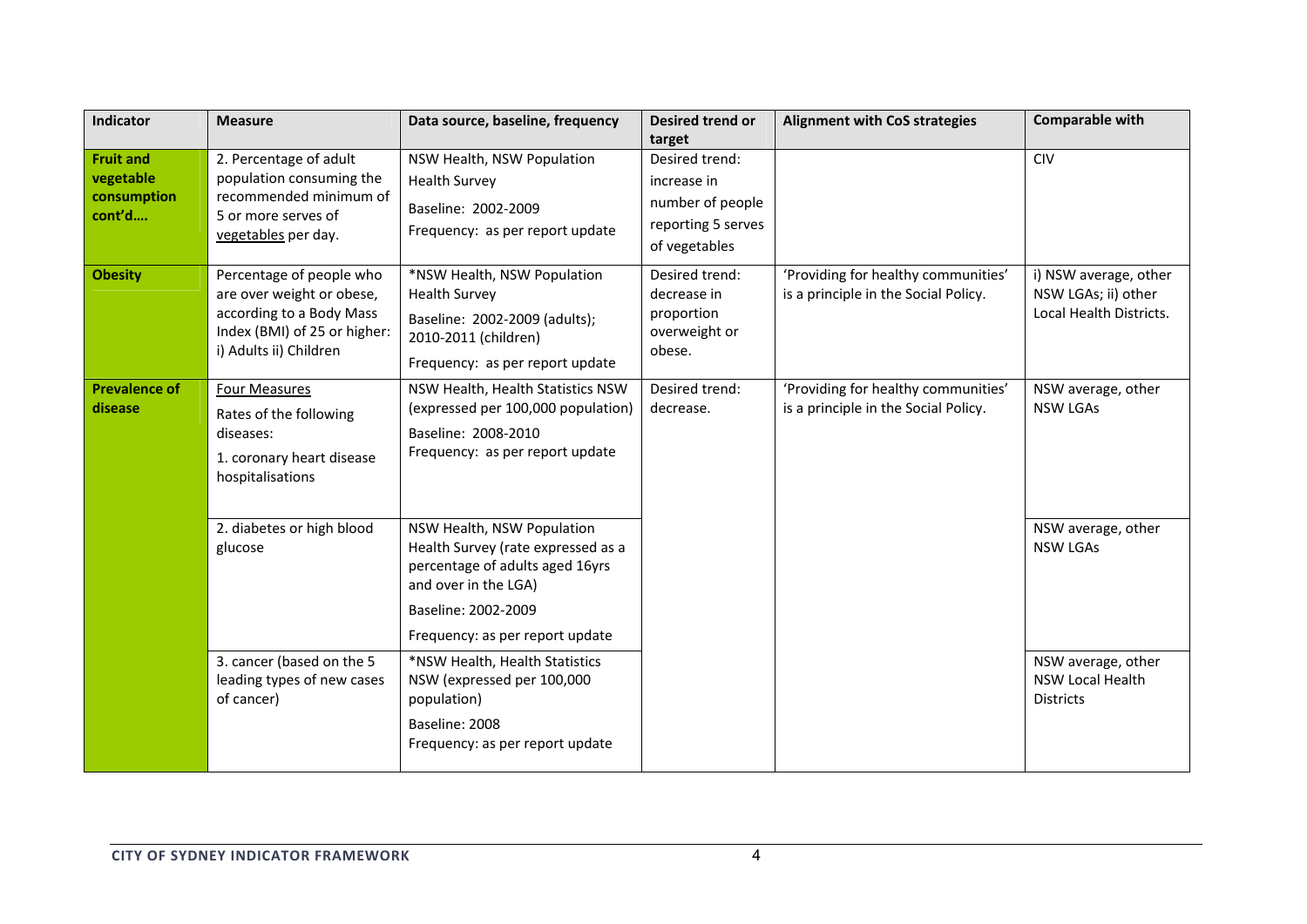| Indicator                              | <b>Measure</b>                                                                                                     | Data source, baseline, frequency                                                                                                                                                       | Desired trend or<br>target                                                                            | <b>Alignment with CoS strategies</b>                                                                                                                        | <b>Comparable with</b>                |
|----------------------------------------|--------------------------------------------------------------------------------------------------------------------|----------------------------------------------------------------------------------------------------------------------------------------------------------------------------------------|-------------------------------------------------------------------------------------------------------|-------------------------------------------------------------------------------------------------------------------------------------------------------------|---------------------------------------|
| <b>Prevalence of</b><br>disease cont'd | 4. asthma                                                                                                          | NSW Health, NSW Population<br>Health Survey (rate expressed as a<br>percentage of adults aged 16yrs<br>and over in the LGA)<br>Baseline: 2002-2009<br>Frequency: as per report update  | Desired trend:<br>decrease.                                                                           | 'Providing for healthy communities'<br>is a principle in the Social Policy.                                                                                 | NSW average, other<br><b>NSW LGAs</b> |
| <b>Smoking status</b>                  | Percentage of adult<br>population who are current<br>smokers                                                       | NSW Health, NSW Population<br>Health Survey (rate expressed as a<br>percentage of adults aged 16yrs<br>and over in the LGA)<br>Baseline: 2002-2009.<br>Frequency: as per report update | Desired trend:<br>decrease in<br>proportion<br>smoking                                                | 'Providing for healthy communities'<br>is a principle in the Social Policy.                                                                                 | NSW average, other<br><b>NSW LGAs</b> |
| <b>Risky alcohol</b><br>consumption    | Percentage of adult<br>population undertaking<br>risky alcohol consumption                                         | NSW Health NSW Population<br>Health Survey (rate expressed as a<br>percentage of adults aged 16yrs<br>and over in the LGA)<br>Baseline: 2002-2009<br>Frequency: as per report update   | Desired trend:<br>decrease in<br>percentage who<br>drink at levels<br>that are risky or<br>high risk. | 'Providing for healthy communities'<br>is a principle in the Social Policy.<br>Relevant to CoS drug and alcohol<br>strategy.                                | NSW average, other<br><b>NSW LGAs</b> |
| <b>Illicit drug use</b>                | Percentage of population<br>(14 yrs and over) in Sydney<br>that have used illicit drugs,<br>in the last 12 months. | Australian Institute of Health and<br>Welfare: 2010 National Drug<br>Strategy Household Survey.<br>Baseline: 2010.<br>Frequency: every 3 years                                         | Desired trend:<br>decrease in<br>percentage of<br>'recent users'                                      | 'Providing for healthy communities'<br>is a principle in the Social Policy.<br>Relevant to CoS drug and alcohol<br>strategy and Syringe Management<br>Plan. | National and NSW<br>averages          |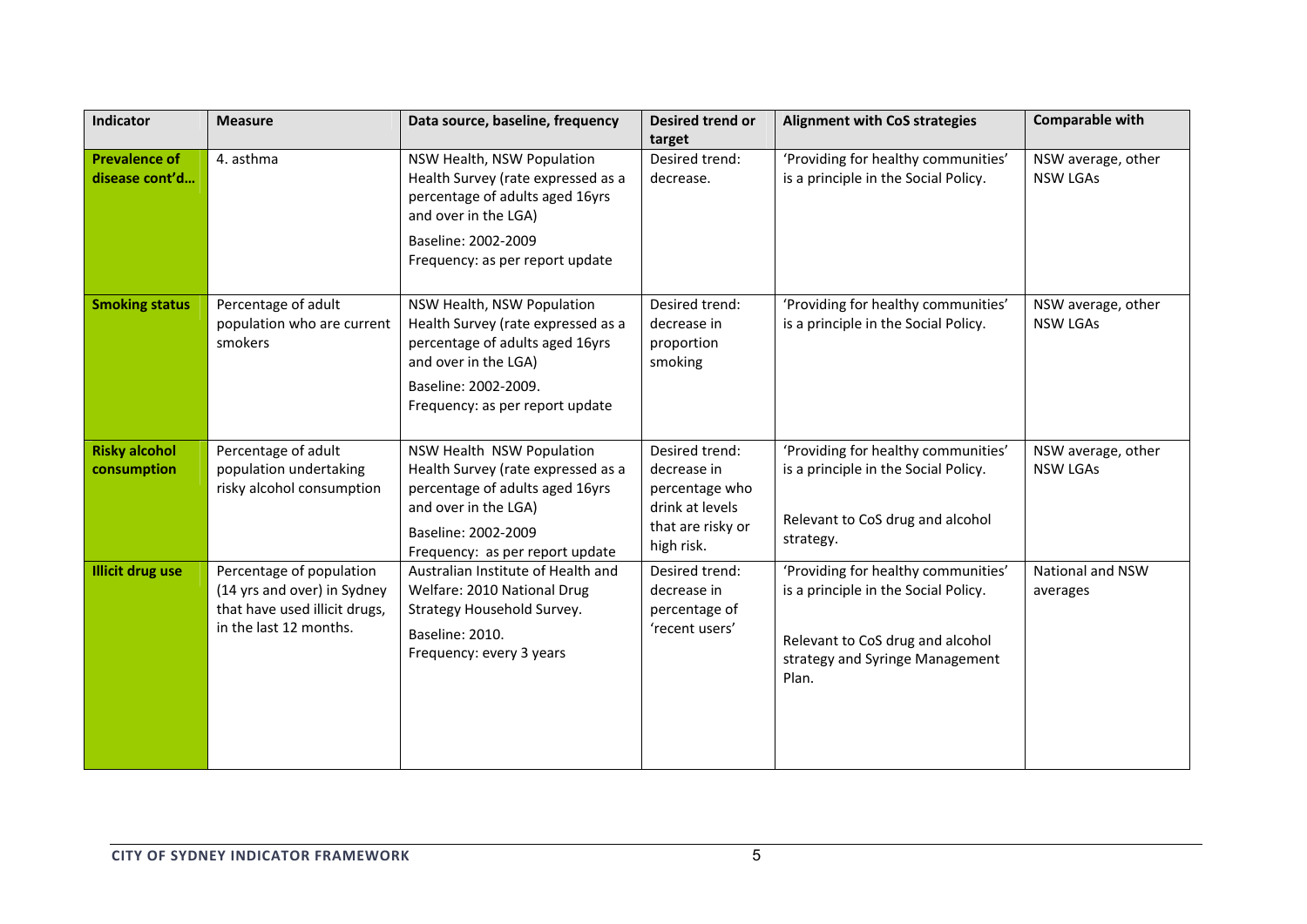| Indicator                               | <b>Measure</b>                                                                                                                | Data source, baseline, frequency                                                           | Desired trend or                                     | <b>Alignment with CoS strategies</b>                                                                                                                                                                                                                                                                                                                                                                                      | Comparable with   |
|-----------------------------------------|-------------------------------------------------------------------------------------------------------------------------------|--------------------------------------------------------------------------------------------|------------------------------------------------------|---------------------------------------------------------------------------------------------------------------------------------------------------------------------------------------------------------------------------------------------------------------------------------------------------------------------------------------------------------------------------------------------------------------------------|-------------------|
|                                         |                                                                                                                               |                                                                                            | target                                               |                                                                                                                                                                                                                                                                                                                                                                                                                           |                   |
| Psychological                           | Percentage of adult pop. in                                                                                                   | NSW Health, NSW Population                                                                 | Desired trend:                                       | 'Providing for healthy communities'                                                                                                                                                                                                                                                                                                                                                                                       | CIV; NSW average, |
| distress                                | psychological distress                                                                                                        | Health Survey (Using Kessler 10                                                            | decrease in                                          | is a principle in the Social Policy.                                                                                                                                                                                                                                                                                                                                                                                      | other NSW LGAs    |
|                                         |                                                                                                                               | scale (psychological screening                                                             | percentage in                                        |                                                                                                                                                                                                                                                                                                                                                                                                                           |                   |
|                                         |                                                                                                                               | tool). Distress indicated by score >                                                       | psychological                                        |                                                                                                                                                                                                                                                                                                                                                                                                                           |                   |
|                                         |                                                                                                                               | 21)                                                                                        | distress.                                            |                                                                                                                                                                                                                                                                                                                                                                                                                           |                   |
|                                         |                                                                                                                               | Baseline: 2002-2009                                                                        |                                                      |                                                                                                                                                                                                                                                                                                                                                                                                                           |                   |
|                                         |                                                                                                                               | Frequency: as per report update                                                            |                                                      |                                                                                                                                                                                                                                                                                                                                                                                                                           |                   |
| <b>COMMUNITY CONNECTEDNESS</b>          |                                                                                                                               |                                                                                            |                                                      |                                                                                                                                                                                                                                                                                                                                                                                                                           |                   |
| <b>Feeling part of</b><br>the community | Satisfaction with 'feeling<br>part of the community'.<br>Index score, very<br>unsatisfied = $0$ ; very<br>satisfied = $100$ . | CoS Household & Resident Survey<br>Baseline: 2011<br>Frequency: As per survey<br>frequency | Desired outcome:<br>above 71 and<br>trending upward. | SS2030 Vision includes: 'villages as<br>focal points for community life that<br>encourage a sense of belonging';<br>and 'City will be diverse and<br>inclusive'. $(p. 7)$ .<br>SS2030 Strategic direction 6 includes<br>'Vibrant local communities' that<br>'meet the needs of a diverse<br>population'.<br>Social Plan (Vol. 1 p. 37) seeks to<br>reduce the risk of 'disharmony and<br>increasing social polarisation'. | <b>CIV</b>        |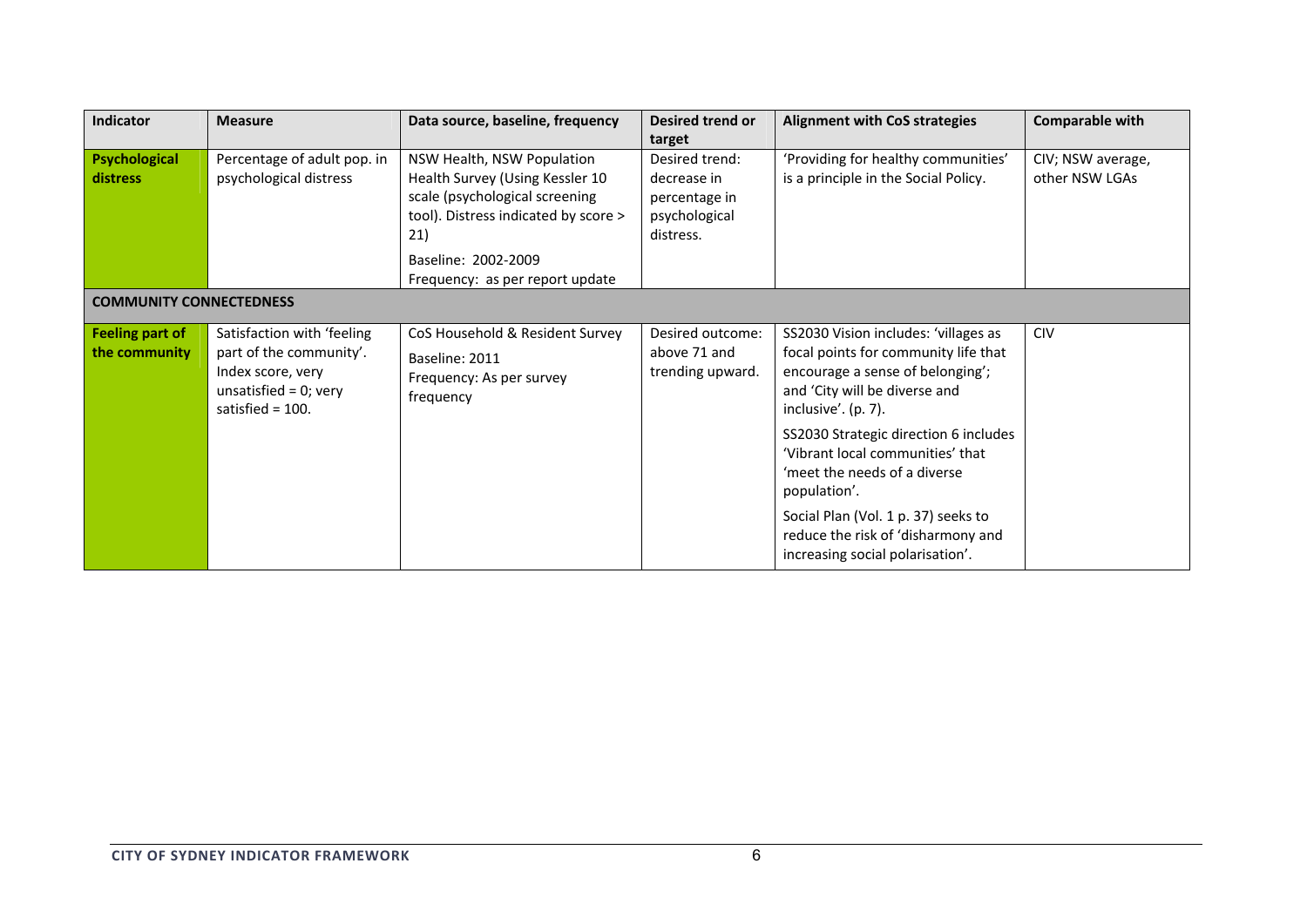| Indicator                                      | <b>Measure</b>                                                               | Data source, baseline, frequency                                                                                                                                                                                                        | Desired trend or                                      | <b>Alignment with CoS strategies</b>                                                                                                                                                                                                                                                                         | <b>Comparable with</b> |
|------------------------------------------------|------------------------------------------------------------------------------|-----------------------------------------------------------------------------------------------------------------------------------------------------------------------------------------------------------------------------------------|-------------------------------------------------------|--------------------------------------------------------------------------------------------------------------------------------------------------------------------------------------------------------------------------------------------------------------------------------------------------------------|------------------------|
| <b>Trust</b>                                   | Percentage who believe<br>'most people can be<br>trusted'.                   | CoS Household & Resident Survey<br>(as a percentage of those who<br>responded to Q20. of the Survey)<br>Baseline: 2011<br>Frequency: As per survey<br>frequency                                                                         | target<br>Target: 45% or<br>higher                    | Sustainable Sydney 2030 Target 10:<br>'by 2030 the level of community<br>cohesion and social interaction will<br>have increased based on at least 45<br>per cent of people believing most<br>people can be trusted'.                                                                                         | N/A                    |
| <b>Social support</b>                          | People who can get help<br>from friends, family or<br>neighbours when needed | CoS Household & Resident Survey<br>(as a percentage of those who<br>responded to Q21. of the Survey,<br>and based on the 'Yes definitely'<br>responses)<br>Baseline: 2011<br>Frequency: As per survey<br>frequency                      | Desired outcome:<br>above 90% and<br>trending upwards | SS2030 Vision p7: 'City will be<br>diverse and inclusive'.<br>SS2030 Strategic direction 6 includes<br>'equitable distribution and access to<br>social infrastructure'<br>'Valuing all people' is principle in<br>Social Policy.<br>'Social development and capital' is a<br>principle in the Social Policy. | <b>CIV</b>             |
| <b>Volunteering</b>                            | People who help out as<br>volunteers in the<br>community                     | CoS Household & Resident Survey<br>(as a percentage of those who<br>responded to Q23. of the Survey,<br>and based on aggregating the 'Yes<br>often' & 'Sometimes' responses)<br>Baseline: 2011<br>Frequency: As per survey<br>frequency | Desired outcome:<br>above 25% and<br>trending upwards | 'Social development and capital' is a<br>principle in the Social Policy.                                                                                                                                                                                                                                     | <b>CIV</b>             |
| <b>Parental</b><br>participation in<br>schools | Parents involved in<br>activities at their children's<br>school              | CoS Household & Resident Survey<br>(as a percentage of parents with<br>school-aged children)<br>Baseline: 2011;<br>Frequency: As per survey<br>frequency                                                                                | Desired outcome:<br>above 40% and<br>trending upwards | 'Social development and capital' is a<br>principle in the Social Policy.                                                                                                                                                                                                                                     | <b>CIV</b>             |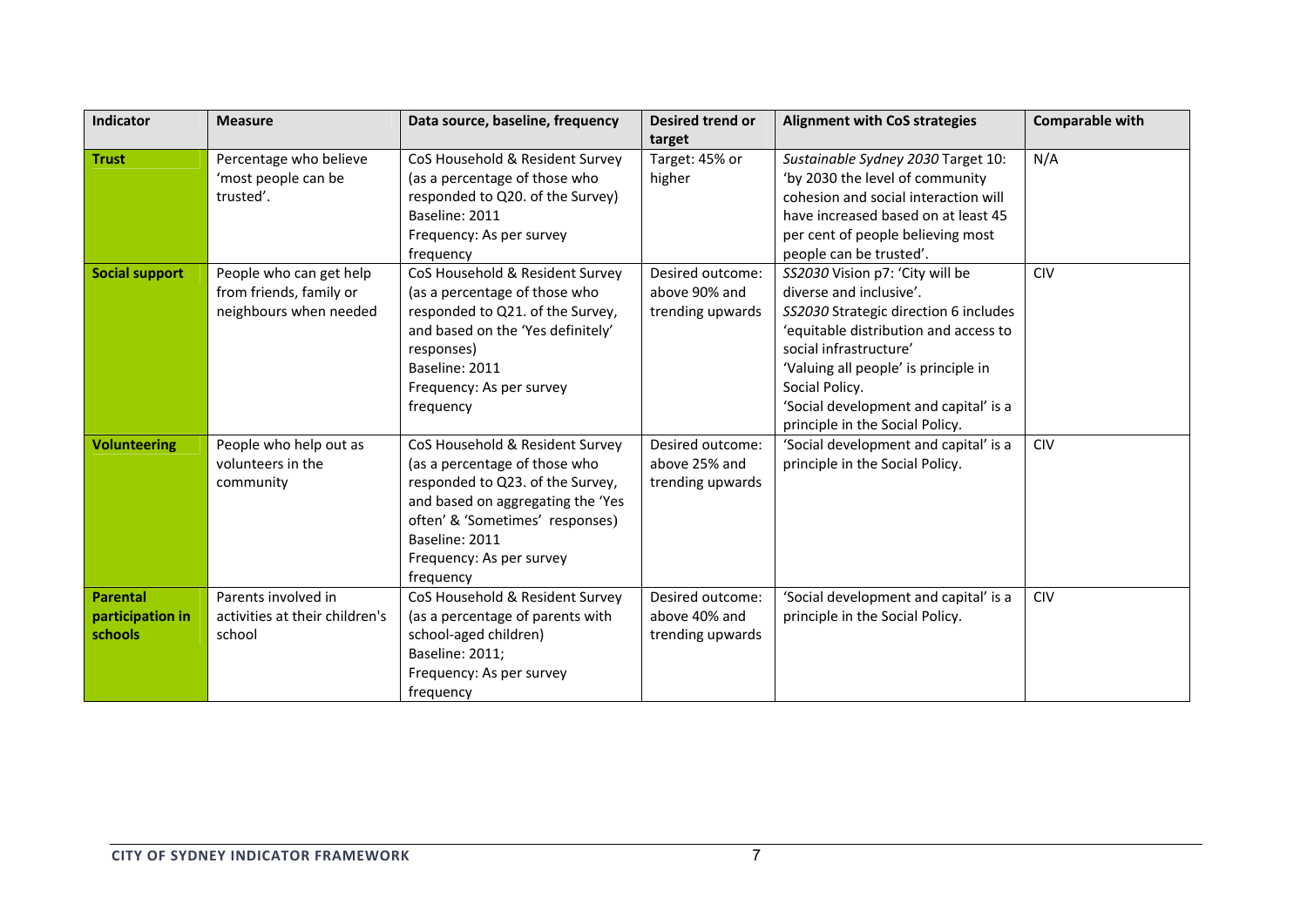| <b>EARLY CHILDHOOD</b>                                                                                                                                               |                                                                                                                              |                                                                                                                                                      |                                                                             |                                                                                                                                                         |                                        |  |  |  |
|----------------------------------------------------------------------------------------------------------------------------------------------------------------------|------------------------------------------------------------------------------------------------------------------------------|------------------------------------------------------------------------------------------------------------------------------------------------------|-----------------------------------------------------------------------------|---------------------------------------------------------------------------------------------------------------------------------------------------------|----------------------------------------|--|--|--|
| Indicator                                                                                                                                                            | <b>Measure</b>                                                                                                               | Data source, baseline, frequency                                                                                                                     | <b>Desired trend or</b><br>target                                           | <b>Alignment with CoS strategies</b>                                                                                                                    | <b>Comparable with</b>                 |  |  |  |
| <b>Early childhood</b><br>development                                                                                                                                | Two measures<br>1. Percentage of children in<br>first year of school who are<br>on track of each AEDI<br>development Domain. | Australian Early Development<br>Index (AEDI) $1$<br>Baseline: 2009/10<br>Frequency: as per frequency of<br>AEDI data collection                      | Increase in<br>percentage<br>meeting AEDI<br>targets.                       | Children are identified as a target<br>group in the Social Plan (Vol. 2)                                                                                | <b>Melbourne Community</b>             |  |  |  |
| 2. Percentage of children in<br>first year of school who are<br>developmentally<br>vulnerable according to the<br>AEDI (i.e. vulnerable on<br>more than two domains) |                                                                                                                              | Decrease in<br>percentage who<br>are vulnerable<br>according to the<br>AEDI.                                                                         |                                                                             |                                                                                                                                                         |                                        |  |  |  |
| <b>Child health</b>                                                                                                                                                  | Three measures<br>1. Infants 0-11 months<br>receiving home visit from<br>child or community nurse<br>in last 12 months.      | *NSW Health, Report on Child<br>Health from the annual Population<br><b>Health Survey</b><br>Baseline: 2010-2011<br>Frequency: as per report update  | Desired trend:<br>1. Increase in<br>percentage<br>receiving home<br>visits. | Children are identified as a target<br>group in the Social Plan (Vol. 2)<br>'Providing for healthy communities'<br>is a principle in the Social Policy. | Other Local Health<br><b>Districts</b> |  |  |  |
|                                                                                                                                                                      | 2. Early childhood health<br>centre attendance in last<br>12 months for children 0-4<br>years.                               | *NSW Health, Report on Child<br>Health from the annual Population<br><b>Health Survey</b><br>Baseline: 2010-2011;<br>Frequency: as per report update | 2. Increase in<br>percentage<br>attendance.                                 |                                                                                                                                                         | Other Local Health<br><b>Districts</b> |  |  |  |

 $^{\rm 1}$  Australian Early Development Index (AEDI) is a population measure of young children's development. Data is collected by teachers, for children in the first year of full-time school. Measures five developmental domains: Language and cognitive skills; Physical health and wellbeing; Communication skills and general knowledge; Emotional maturity; Social competence. Note: Data released in March 2011 have aggregated 2009 results including 2009 data whereby discrepancies have been corrected and 2010 'top up' data. The Sydney Community Profile is closely reflective of the Sydney LGA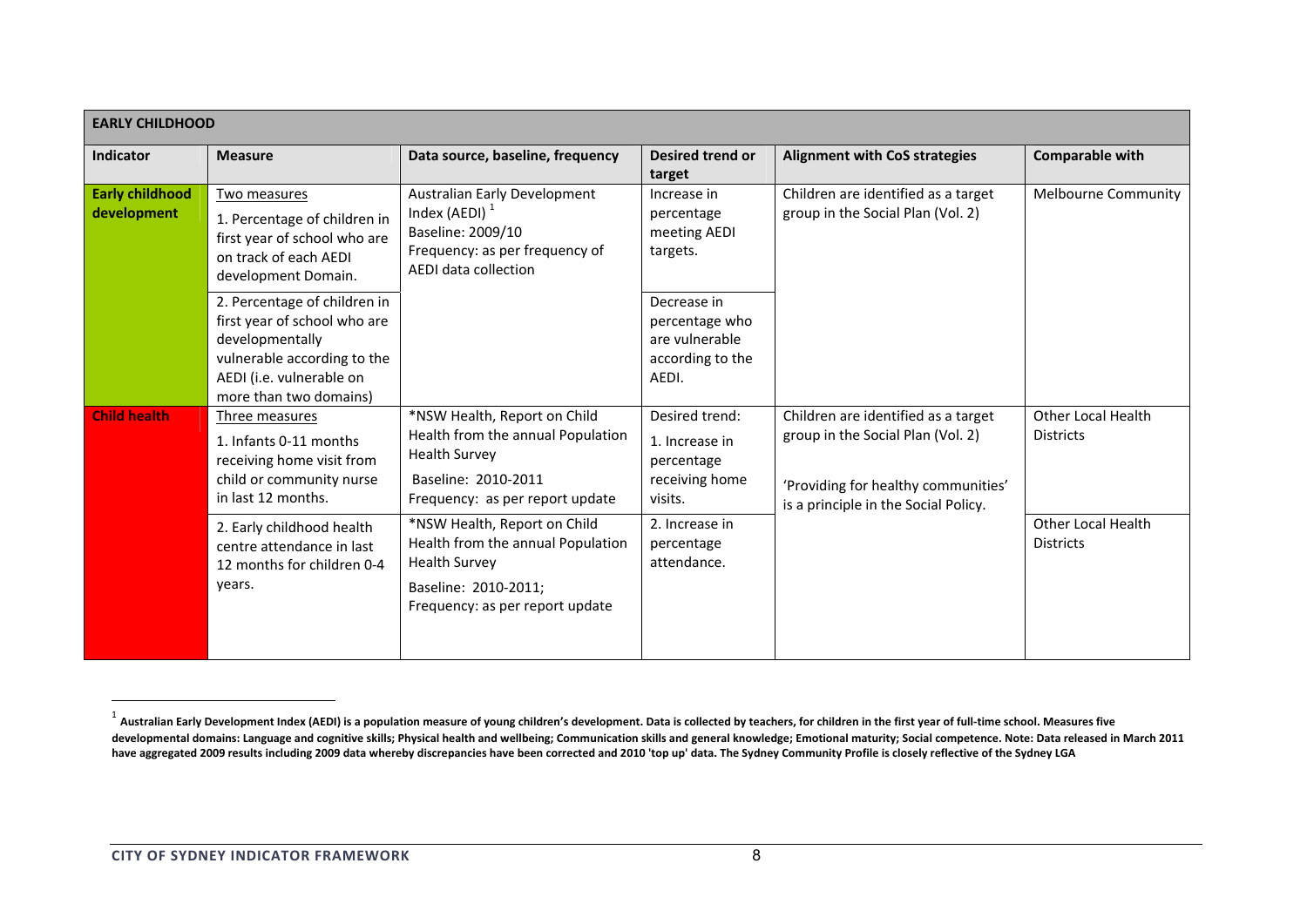| <b>Indicator</b>                | <b>Measure</b>                                                                               | Data source, baseline, frequency                                                                                                                                                                                            | Desired trend or                                                                                                                        | <b>Alignment with CoS strategies</b>                                                                                                                                     | <b>Comparable with</b>                 |
|---------------------------------|----------------------------------------------------------------------------------------------|-----------------------------------------------------------------------------------------------------------------------------------------------------------------------------------------------------------------------------|-----------------------------------------------------------------------------------------------------------------------------------------|--------------------------------------------------------------------------------------------------------------------------------------------------------------------------|----------------------------------------|
| <b>Child Health</b><br>cont'd   | 3. Children aged 0-4 years<br>regularly seeing a baby or<br>early childhood health<br>nurse. | *NSW Health, Report on Child<br>Health from the annual Population<br><b>Health Survey</b><br>Baseline: 2010-2011<br>Frequency: as per report update                                                                         | target<br>3. Increase in<br>percentage<br>regularly seeing a<br>baby or early<br>childhood health<br>nurse.                             | Children are identified as a target<br>group in the Social Plan (Vol. 2)<br>'Providing for healthy communities'<br>is a principle in the Social Policy.                  | Other Local Health<br><b>Districts</b> |
| <b>Immunisation</b>             | Children fully immunised at<br>12-15 months                                                  | Australian Childhood Immunisation<br>Register (ACIR), data extracted by<br>the National Centre for<br>Immunisation Research &<br>Surveillance (NCIRS),<br>Baseline: 2010<br>Frequency: Annual (data available<br>quarterly) | Target: at least 90<br>per cent of<br>children recorded<br>as fully<br>immunised by the<br>ACIR for the 12 -<br>15 month age<br>cohort. | Children are identified as a target<br>group in CoS Social Plan (Vol. 2)<br>'Providing for healthy communities'<br>is a principle in the Social Policy.                  | <b>CIV</b>                             |
| <b>Breastfeeding</b>            | Children fully breastfed at<br>age 6 months                                                  | *NSW Health, Report on Child<br>Health from the annual Population<br><b>Health Survey</b><br>Baseline: 2010-2011<br>Frequency: as per report update                                                                         | Desired trend:<br>increase in<br>percentage of<br>children fully<br>breastfed at 6<br>months                                            | Children are identified as a target<br>group in CoS Social Plan (Vol. 2)<br>'Providing for healthy communities'<br>is a principle in the Social Policy.                  | other Local Health<br><b>Districts</b> |
|                                 | PERSONAL AND COMMUNITY SAFETY                                                                |                                                                                                                                                                                                                             |                                                                                                                                         |                                                                                                                                                                          |                                        |
| <b>Perceptions of</b><br>safety | Four measures<br>1. People who feel safe or<br>very safe at home alone<br>during the day     | CoS Household Survey or Customer<br>Satisfaction Survey, (each<br>expressed as a percentage of<br>people who responded to Q.25 of<br>the Survey)<br>Baseline: 2011<br>Frequency: As per survey frequency                    | Desired outcome:<br>95% and trending<br>upwards.                                                                                        | Community safety is identified as a<br>priority issue (5.2) in the Social Plan<br>Community safety is also a principle<br>in the Social Policy<br>CoS Safe City Strategy | <b>CIV</b>                             |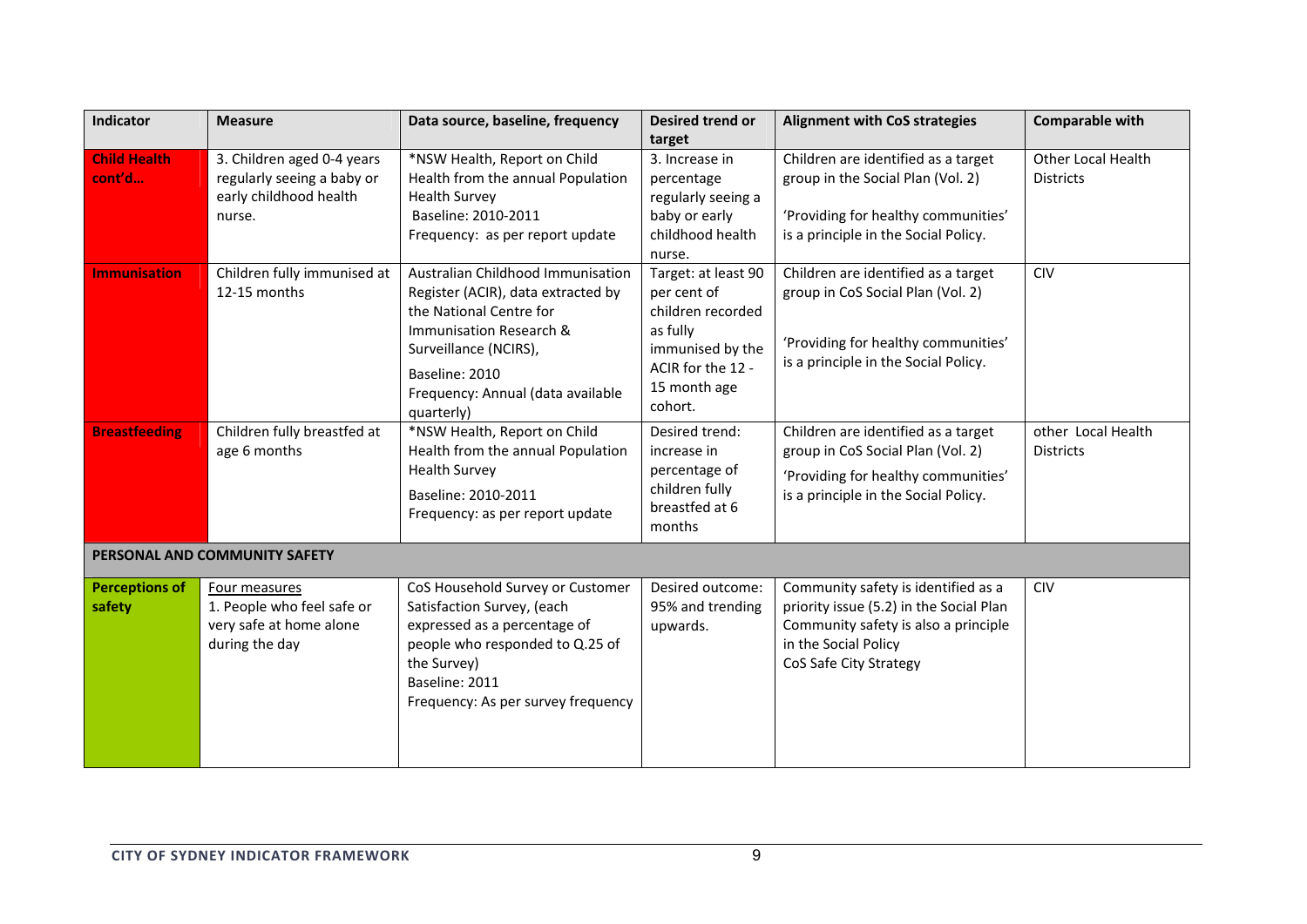| Indicator                                      | <b>Measure</b>                                                                                                                                                                                       | Data source, baseline, frequency                                                                                                                           | Desired trend or<br>target                                                | <b>Alignment with CoS strategies</b>                                                                                                                                     | <b>Comparable with</b>              |
|------------------------------------------------|------------------------------------------------------------------------------------------------------------------------------------------------------------------------------------------------------|------------------------------------------------------------------------------------------------------------------------------------------------------------|---------------------------------------------------------------------------|--------------------------------------------------------------------------------------------------------------------------------------------------------------------------|-------------------------------------|
| <b>Perceptions of</b><br>safety cont'd         | 2. People who feel safe or<br>very safe at home alone at<br>night                                                                                                                                    | CoS Household Survey or Customer<br>Satisfaction Survey, (each<br>expressed as a percentage of<br>people who responded to Q.25 of                          | Desired outcome:<br>85% and trending<br>upwards.                          | Community safety is identified as a<br>priority issue (5.2) in the Social Plan<br>Community safety is also a principle<br>in the Social Policy                           | <b>CIV</b>                          |
|                                                | 3. People who feel safe or<br>very safe walking alone in<br>local area during the day                                                                                                                | the Survey)<br>Baseline: 2011<br>Frequency: As per survey frequency                                                                                        | Desired outcome:<br>95% and trending<br>upwards.                          | CoS Safe City Strategy                                                                                                                                                   | <b>CIV</b>                          |
|                                                | 4. People who are not<br>concerned walking alone in<br>local area at night                                                                                                                           |                                                                                                                                                            | Desired outcome:<br>70% and trending<br>upwards.                          |                                                                                                                                                                          | N/A                                 |
| <b>Incidence &amp;</b><br><b>Interventions</b> | <b>Effectiveness of CCTV</b><br>cameras at recording<br>relevant incidents in public<br>places                                                                                                       | CoS own data (expressed as a<br>percentage of police requests for<br>camera footage that CoS is able to<br>satisfy)<br>Baseline: 2010<br>Frequency: Annual | Desired trend:<br>proportion of<br>satisfied requests<br>trending upwards | Community safety is identified as a<br>priority issue (5.2) in the Social Plan<br>Community safety is also a principle<br>in the Social Policy<br>CoS Safe City Strategy | N/A                                 |
| <b>Crime</b>                                   | Two measures<br>1. Recorded offences for<br>crimes against the person:<br>Includes murder, assault<br>(domestic/non domestic<br>violence related), sexual<br>assault, indecent assault &<br>robbery. | NSW Bureau of Crime Statistics and<br>Research (BOSCAR), (each<br>expressed per 100,000 pop.)<br>Baseline: 2010<br>Frequency: Annual                       | 1. Desired trend:<br>decreasing<br>incidents                              | Community safety is identified as a<br>priority issue (5.2) in the Social Plan<br>Community safety is also a principle<br>in the Social Policy<br>CoS Safe City Strategy | CIV, other NSW LGAs,<br>NSW average |
|                                                | 2. Recorded offences for<br>crimes against property:<br>Includes break & enter<br>(dwelling/non dwelling),<br>motor vehicle theft, fraud,<br>malicious damage to<br>property & theft.                |                                                                                                                                                            | 2. Desired trend:<br>decreasing<br>incidents                              |                                                                                                                                                                          | CIV, other NSW LGAs,<br>NSW average |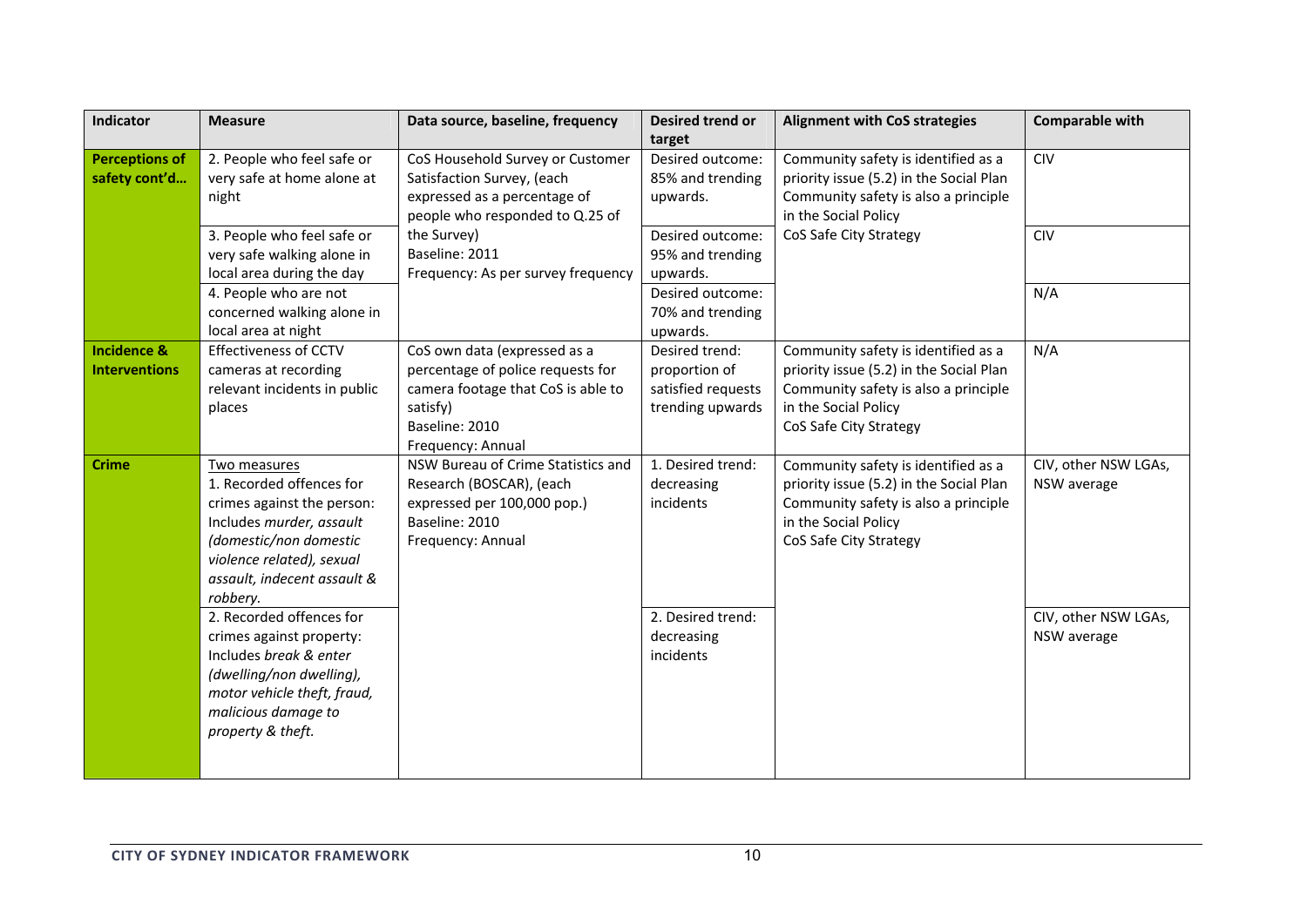| Indicator                 | <b>Measure</b>                                                                                                                              | Data source, baseline, frequency                                                                                                                                                      | <b>Desired trend or</b><br>target                          | <b>Alignment with CoS strategies</b>                                                                                                                                                                                    | <b>Comparable with</b>                                                |
|---------------------------|---------------------------------------------------------------------------------------------------------------------------------------------|---------------------------------------------------------------------------------------------------------------------------------------------------------------------------------------|------------------------------------------------------------|-------------------------------------------------------------------------------------------------------------------------------------------------------------------------------------------------------------------------|-----------------------------------------------------------------------|
| <b>Family</b><br>violence | <b>Two Measures</b><br>1. Recorded incidents of<br>domestic violence.<br>2. Female victims of<br>recorded incidents of<br>domestic violence | NSW Bureau of Crime Statistics and<br>Research (BOSCAR), (each<br>expressed per 100,000 pop.)<br>Baseline: 2010<br>Frequency: Annual                                                  | Desired trend:<br>decreasing<br>incidents                  | Community safety identified as a<br>priority issue (5.2) in Social Plan.<br>Women are an identified target<br>group in the Social Plan, with<br>domestic violence identified as a key<br>issue for women (Vol.2, p. 59) | CIV, other NSW LGAs,<br>NSW average<br>Other NSW LGAs, NSW<br>average |
|                           | PERSONAL AND COMMUNITY SAFETY CONTINUED                                                                                                     |                                                                                                                                                                                       |                                                            |                                                                                                                                                                                                                         |                                                                       |
| <b>Road safety</b>        | Three measures<br>1. Road traffic fatalities<br>2. Road traffic major injuries<br>3. Pedestrian injuries and<br>fatalities                  | RTA (NSW Centre for Road Safety),<br>(each expressed per 100,000<br>population)<br>Baseline: 2009<br>Frequency: Annual                                                                | Desired trend:<br>decreasing                               | Community safety is identified as a<br>priority issue (5.2) in the Social Plan.<br>Community safety is also a principle<br>in the Social Policy.                                                                        | other NSW LGAs                                                        |
| <b>LIFELONG LEARNING</b>  |                                                                                                                                             |                                                                                                                                                                                       |                                                            |                                                                                                                                                                                                                         |                                                                       |
| <b>Internet access</b>    | Two measures<br>1. People with internet<br>access at home<br>2. People with broadband<br>internet access at home                            | CoS Household & Resident Survey,<br>(each expressed as a percentage of<br>those that responded to Q.26. of<br>the Survey).<br>Baseline: 2011<br>Frequency: As per survey<br>frequency | 95% and trending<br>upwards<br>85% and trending<br>upwards | Not explicitly referenced in CoS<br>documents, but this is one aspect of<br>community connectivity that<br>contributes to the 'Green, global,<br>connected' vision.                                                     | <b>CIV</b><br><b>CIV</b>                                              |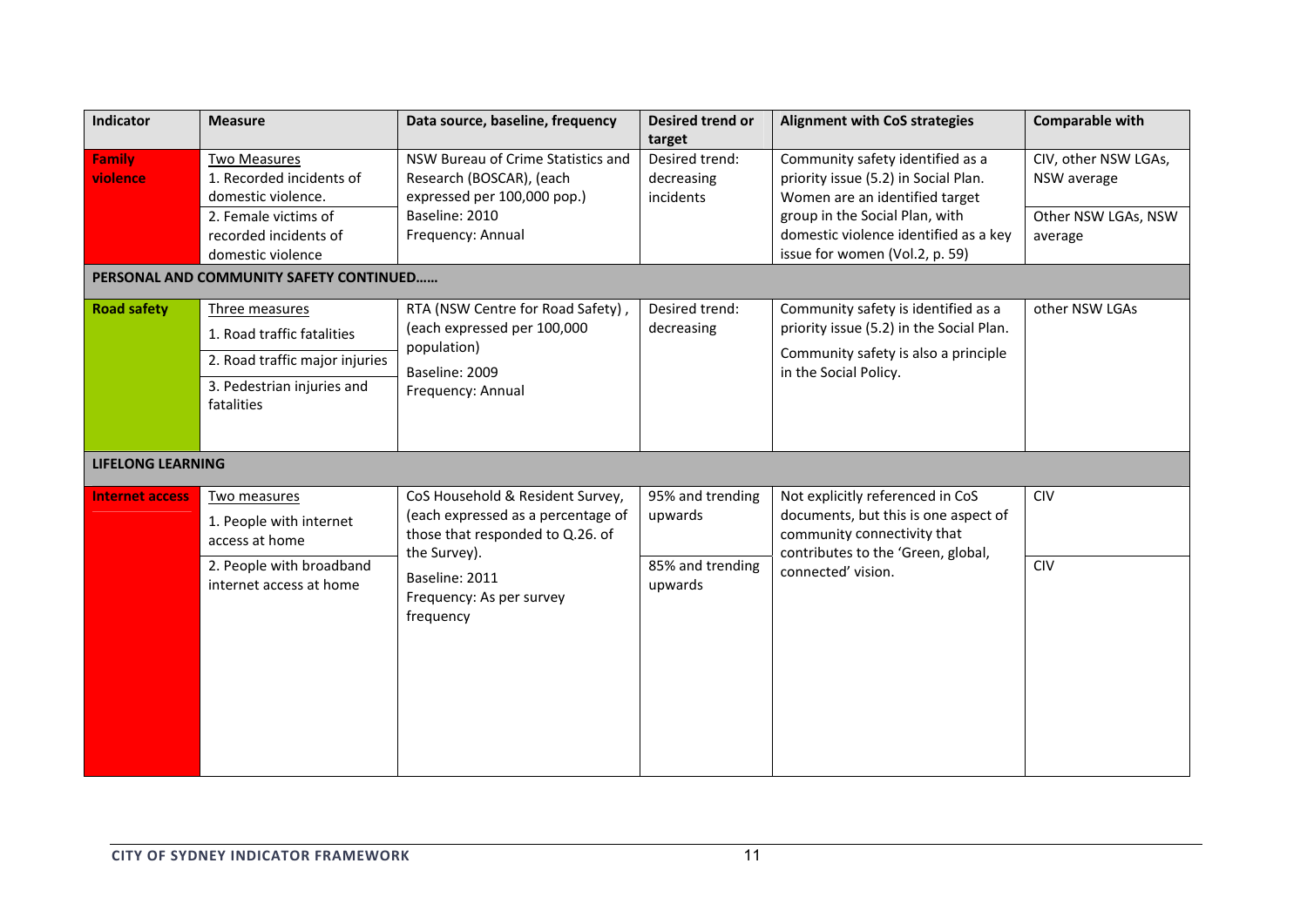| Indicator                                                  | <b>Measure</b>                                                                                                   | Data source, baseline, frequency                                                                                                                                                      | <b>Desired trend or</b><br>target                                                                                                                                                                                                                                                                             | <b>Alignment with CoS strategies</b>                                                                                                                                                                                                                 | <b>Comparable with</b>              |
|------------------------------------------------------------|------------------------------------------------------------------------------------------------------------------|---------------------------------------------------------------------------------------------------------------------------------------------------------------------------------------|---------------------------------------------------------------------------------------------------------------------------------------------------------------------------------------------------------------------------------------------------------------------------------------------------------------|------------------------------------------------------------------------------------------------------------------------------------------------------------------------------------------------------------------------------------------------------|-------------------------------------|
| Apprenticeship<br>and vocational<br>training<br>enrolments | People aged 15-64 years<br>enrolled in Vocational<br><b>Education and Training</b>                               | <b>National Centre for Vocational</b><br>Education Research (NCVER),<br>(expressed per 100 population)<br>Baseline: 2009 (based on most<br>recent data by NCVER)<br>Frequency: annual | N/A Information<br>only.<br>There is no<br>specific desired<br>trend here, as an<br>increase in VET<br>enrolments may<br>mean fewer who<br>are not engaged<br>in either work or<br>study (desirable);<br>or fewer people<br>in school or<br>university (which<br>may be desirable<br>but not<br>necessarily). | Education and training issues<br>identified in Social Plan, with<br>'employment training and economic<br>development identified as a priority<br>issue (5.5)                                                                                         | NCVER data on<br>Melbourne City LGA |
| <b>Destinations of</b><br>school leavers                   | Four measures.<br>1. People fully engaged in<br>work or study<br>2. People not fully engaged<br>in work or study | ABS Census data, (Each expressed as<br>percentage of school leavers (people<br>aged 15-19 years not attending<br>secondary school)<br>Baseline: 2006<br>Frequency: every 5 yrs        | Increase<br>Decrease                                                                                                                                                                                                                                                                                          | Young people are identified as a<br>target group in the CoS Social Plan<br>(Vol. 2).<br>Education and training issues<br>identified in Social Plan, with<br>'employment training and economic<br>development identified as a priority<br>issue (5.5) | <b>CIV</b>                          |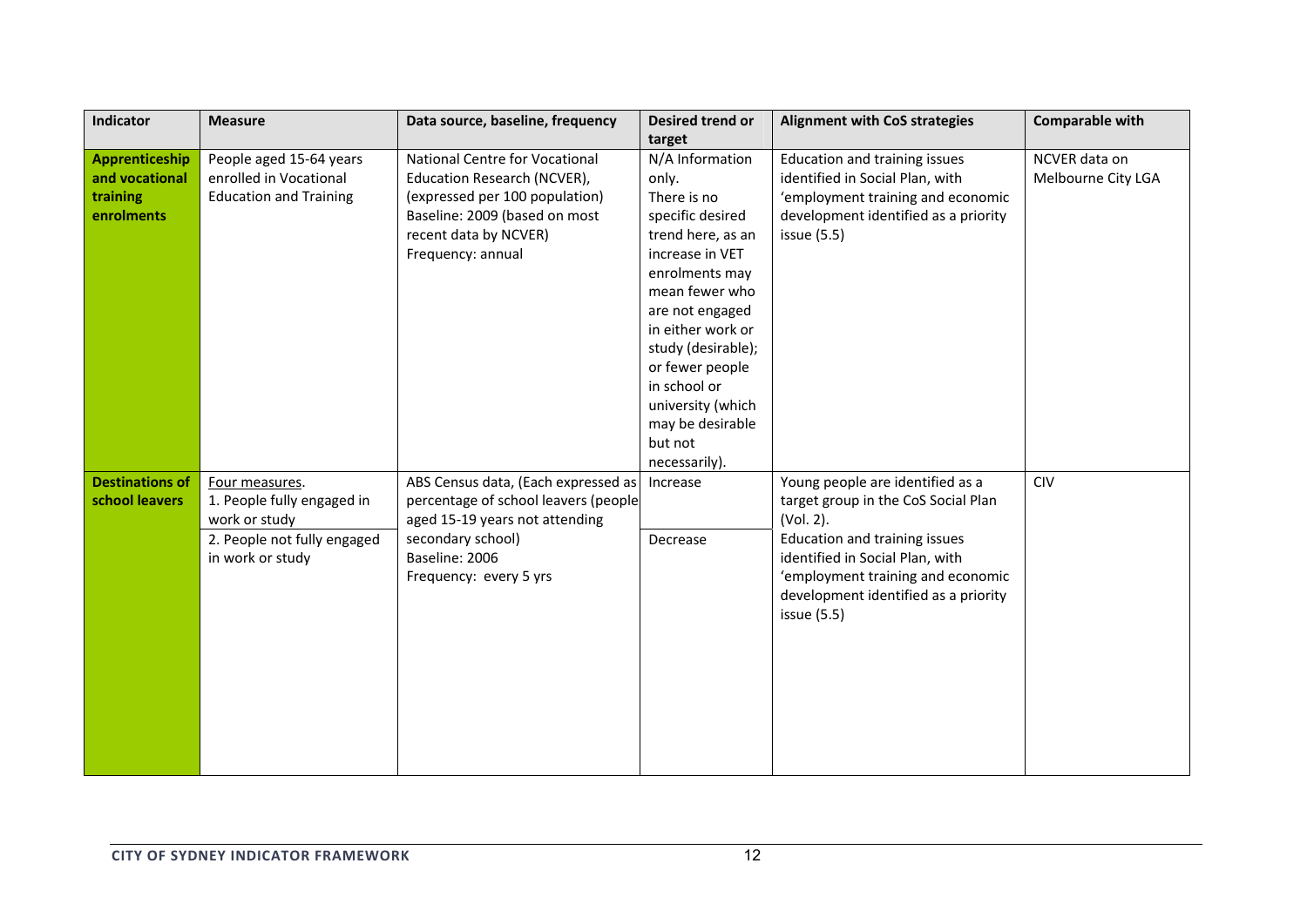| Indicator                                          | <b>Measure</b>                                                                                                       | Data source, baseline, frequency                                                                    | Desired trend or<br>target | <b>Alignment with CoS strategies</b>                                                                                                                                                      | <b>Comparable with</b> |
|----------------------------------------------------|----------------------------------------------------------------------------------------------------------------------|-----------------------------------------------------------------------------------------------------|----------------------------|-------------------------------------------------------------------------------------------------------------------------------------------------------------------------------------------|------------------------|
| <b>Destinations of</b><br>school leavers<br>cont'd | 3. People employed full-<br>time: (subset of people fully<br>engaged in work or study)                               | ABS Census data, (Each expressed<br>as percentage of school leavers<br>(people aged 15-19 years not | N/A information<br>only    | Young people are identified as a<br>target group in the CoS Social Plan<br>(Vol. 2)                                                                                                       | CIV                    |
|                                                    | 4. People studying full-time<br>at a non-school institution:<br>(subset of people fully<br>engaged in work or study) | attending secondary school)<br>Baseline: 2006<br>Frequency: every 5 yrs                             | N/A information<br>only    | Education and training issues<br>identified in Social Plan, with<br>'employment training and economic<br>development identified as a priority<br>issue(5.5)                               | <b>CIV</b>             |
| <b>School</b><br><b>retention</b>                  | Three measures:<br>1. Percentage of people<br>aged 17 yrs still attending<br>secondary school                        | ABS Census data<br>Baseline: 2006<br>Frequency: Every 5 years                                       | 1. Increase                | Young people are identified as a<br>target group in the CoS Social Plan<br>(Vol. 2) Education and training issues<br>identified in Social Plan, with<br>'employment training and economic | <b>CIV</b>             |
|                                                    | 2. Percentage of people<br>aged 17 yrs not attending<br>any educational institution                                  |                                                                                                     | 2. Decrease                | development identified as a priority<br>issue(5.5)                                                                                                                                        | <b>CIV</b>             |
|                                                    | 3. Percentage of people<br>aged 20-24 yrs who have at<br>least obtained a Yr 12<br>qualification                     |                                                                                                     | 3. Increase                |                                                                                                                                                                                           | <b>CIV</b>             |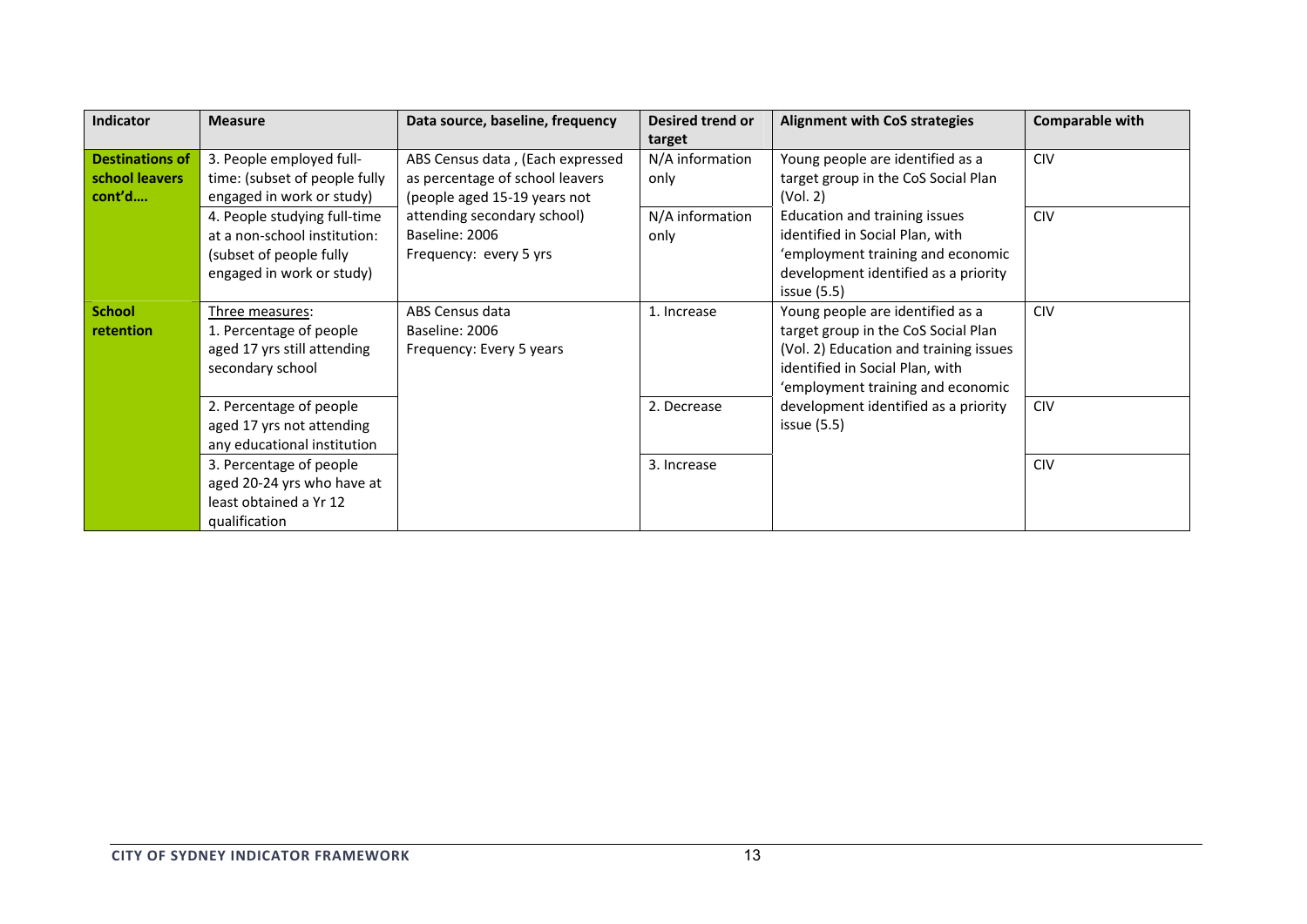| <b>SERVICE AVAILABILITY</b> |                                                                                                                                                                                |                                                                                                                                                                                                                               |                                      |                                                                                                                                                                                                                                                                                                                                                                                                                                                               |                                            |  |  |
|-----------------------------|--------------------------------------------------------------------------------------------------------------------------------------------------------------------------------|-------------------------------------------------------------------------------------------------------------------------------------------------------------------------------------------------------------------------------|--------------------------------------|---------------------------------------------------------------------------------------------------------------------------------------------------------------------------------------------------------------------------------------------------------------------------------------------------------------------------------------------------------------------------------------------------------------------------------------------------------------|--------------------------------------------|--|--|
| <b>Indicator</b>            | <b>Measure</b>                                                                                                                                                                 | Data source, baseline, frequency                                                                                                                                                                                              | <b>Desired trend or</b><br>target    | <b>Alignment with CoS strategies</b>                                                                                                                                                                                                                                                                                                                                                                                                                          | <b>Comparable with</b>                     |  |  |
| <b>Health services</b>      | Three measures:<br>1. Ratio of aged care places<br>per 1,000 older residents<br>(defined as aged over 70 for<br>non-Indigenous people and<br>over 50 for Indigenous<br>people) | Department of Health and Ageing<br>Baseline: 2010<br>Frequency: annual                                                                                                                                                        | Increase                             | 'Providing for healthy communities'<br>and 'Equitable access for everyone'<br>are principles in the Social Policy.<br>SS2030 Vision p.7: 'Relative equality<br>will be improved by [] better access<br>to community facilities, programs<br>and services, resulting in<br>improvement in social equity and<br>wellbeing'.<br>'Community facilities and services'<br>and 'access and equity' are identified<br>as priority issues (5.6) in the Social<br>Plan. | Melbourne LGA                              |  |  |
|                             | 2. Ratio of full-time<br>equivalent (FTE) General<br>Practitioners to LGA resident<br>population                                                                               | Central Sydney General Practice<br>Network (CSGPN); Eastern Sydney<br>Division of General Practice<br>(ESDGP); South Eastern Sydney<br><b>Division of General Practice</b><br>(SESGDP)<br>Baseline: 2010<br>Frequency: annual | Desired outcome:<br>decreasing ratio |                                                                                                                                                                                                                                                                                                                                                                                                                                                               | N/A                                        |  |  |
|                             | 3. Ratio of hospital beds to<br>resident population                                                                                                                            | *NSW Health<br>Baseline: June 2011<br>Frequency: annual                                                                                                                                                                       | Desired outcome:<br>decreasing ratio |                                                                                                                                                                                                                                                                                                                                                                                                                                                               | Other NSW Local Health<br><b>Districts</b> |  |  |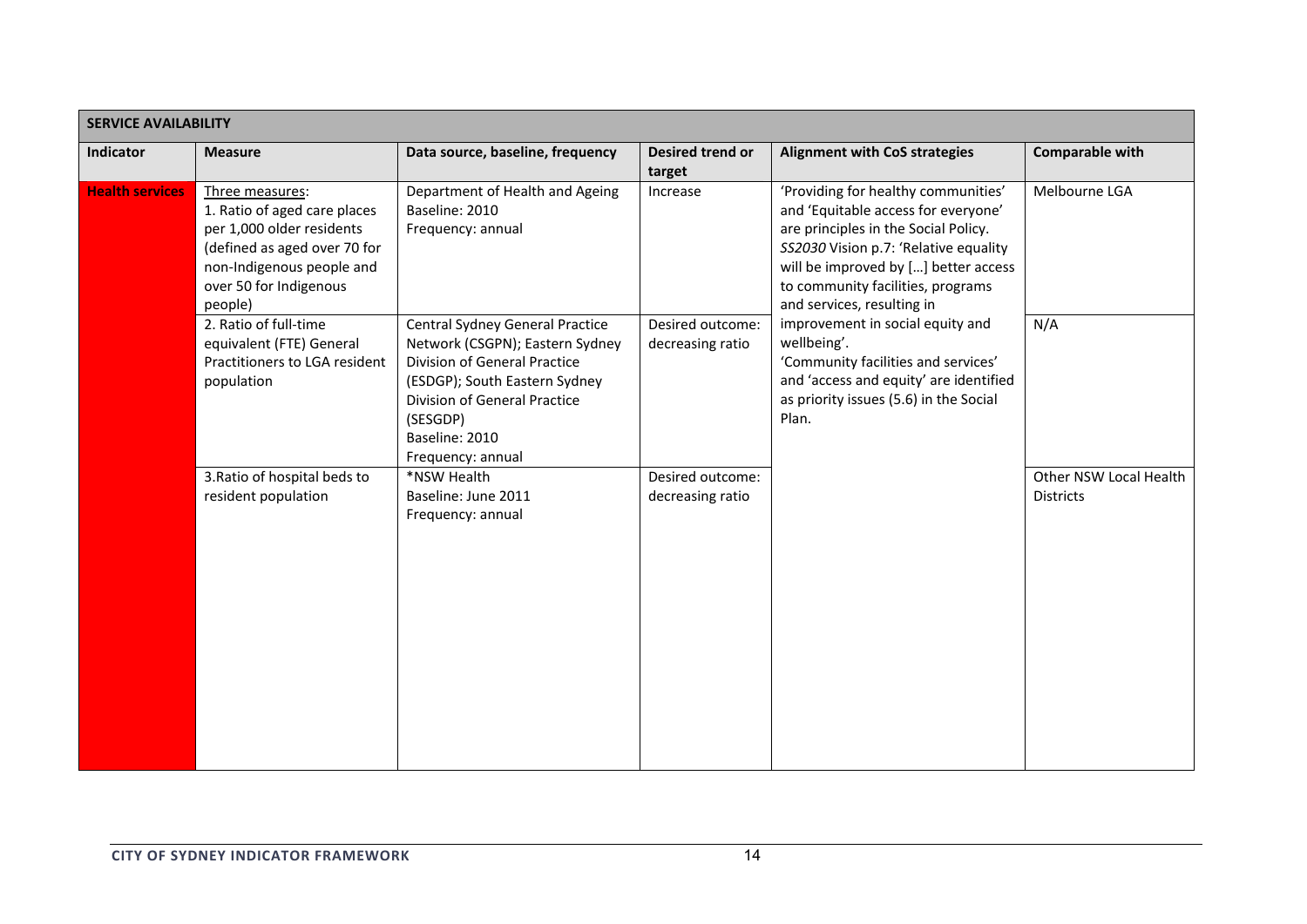| Indicator                    | <b>Measure</b>                                                                                                                                                  | Data source, baseline, frequency                                                                                                                                                                                                                 | Desired trend or<br>target                        | <b>Alignment with CoS strategies</b>                                                                                                                                                                    | <b>Comparable with</b> |
|------------------------------|-----------------------------------------------------------------------------------------------------------------------------------------------------------------|--------------------------------------------------------------------------------------------------------------------------------------------------------------------------------------------------------------------------------------------------|---------------------------------------------------|---------------------------------------------------------------------------------------------------------------------------------------------------------------------------------------------------------|------------------------|
| <b>Education</b><br>services | Four measures:<br>1. Ratio of childcare places to<br>population of children aged                                                                                | CoS annual data collection (Child<br>Care Needs Assessment).<br>Baseline: 2010                                                                                                                                                                   | Desired outcome:<br>decreasing ratio              | SS2030 Vision p.7: 'Relative equality<br>will be improved by [] better access<br>to community facilities, programs                                                                                      | N/A                    |
|                              | 0-5 years resident in the LGA<br>(plus 20% to represent<br>worker population).                                                                                  | Frequency: annual                                                                                                                                                                                                                                |                                                   | and services, resulting in<br>improvement in social equity and<br>wellbeing'.                                                                                                                           |                        |
|                              | 2. Ratio of primary school<br>places to population of<br>primary aged children<br>resident in the LGA; for<br>Government Schools and<br>Non-Government Schools. | NSW Department of Education;<br>Non Government Schools; CoS list<br>of schools within the LGA<br>Baseline: 2010<br>Frequency: annual                                                                                                             | Desired outcome:<br>stable or<br>decreasing ratio | 'Community facilities and services'<br>and 'access and equity' are identified<br>as priority issues (5.6) in the Social<br>Plan.<br>'Equitable access for everyone' is a<br>principle in Social Policy. | N/A                    |
|                              | 3: 'Average class size in NSW<br>govt schools K-6'.                                                                                                             | NSW Department of Education<br>Baseline: 2010<br>Frequency: annual                                                                                                                                                                               | Desired outcome:<br>stable or<br>decreasing       |                                                                                                                                                                                                         | N/A                    |
|                              | 4. Residents' level of<br>satisfaction with access to<br>education services                                                                                     | CoS Household & Resident Survey<br>(expressed as a percentage of<br>those who responded to Q36k. of<br>the Survey. Measure based on the<br>"satisfied" and "very satisfied"<br>responses<br>Baseline: 2011<br>Frequency: as per survey frequency | Desired outcome:<br>increasing<br>satisfaction    |                                                                                                                                                                                                         | N/A                    |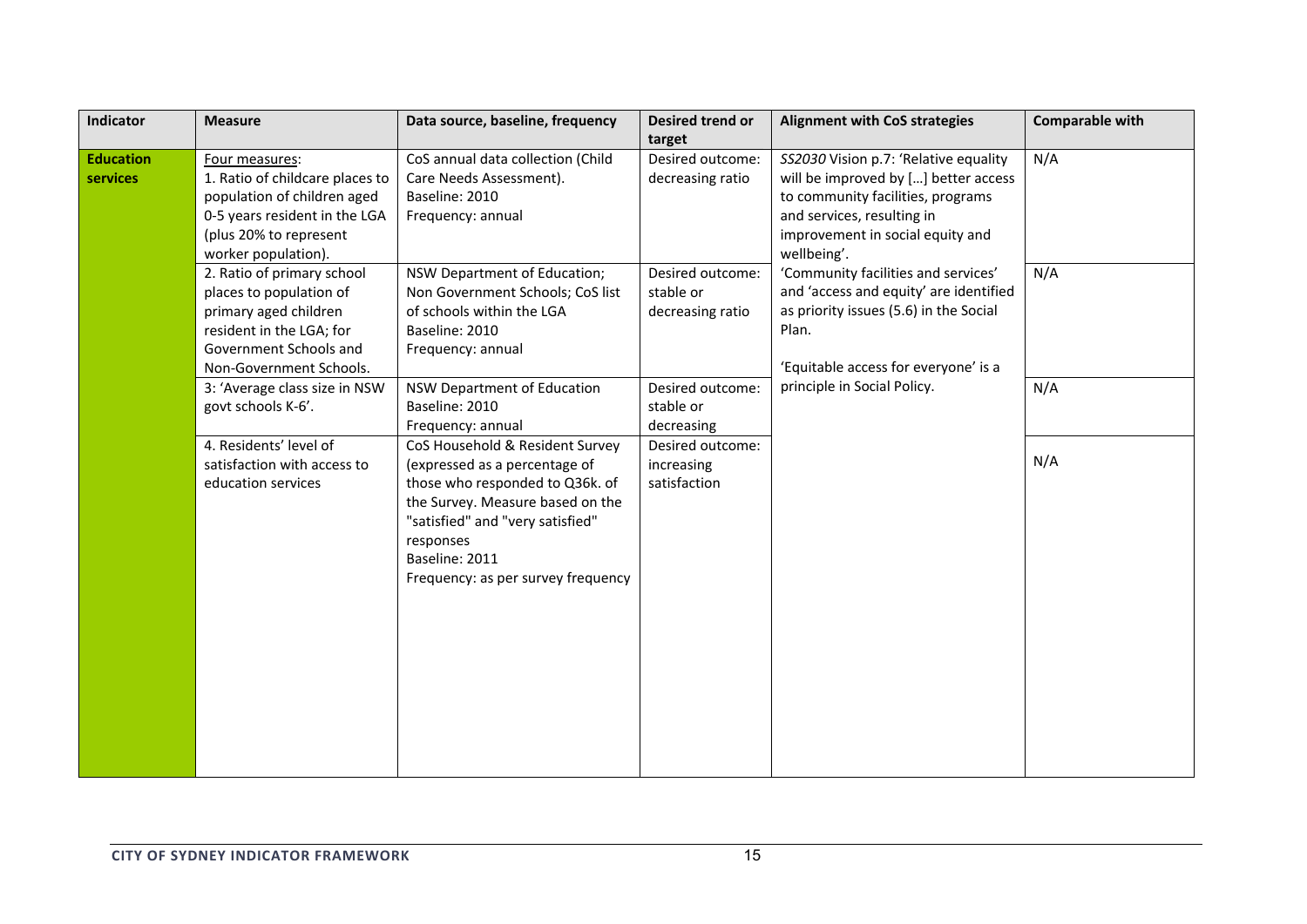| <b>SERVICE AVAILABILITY continued</b>                           |                                                                                                                                                                                                                                                                                          |                                                                                                                                                                                                                                                                                                                                                                                                                            |                                                                              |                                                                                                                                                                                                                                                                                                                                                                                                                                                                                                                                |                 |  |  |
|-----------------------------------------------------------------|------------------------------------------------------------------------------------------------------------------------------------------------------------------------------------------------------------------------------------------------------------------------------------------|----------------------------------------------------------------------------------------------------------------------------------------------------------------------------------------------------------------------------------------------------------------------------------------------------------------------------------------------------------------------------------------------------------------------------|------------------------------------------------------------------------------|--------------------------------------------------------------------------------------------------------------------------------------------------------------------------------------------------------------------------------------------------------------------------------------------------------------------------------------------------------------------------------------------------------------------------------------------------------------------------------------------------------------------------------|-----------------|--|--|
| Indicator                                                       | <b>Measure</b>                                                                                                                                                                                                                                                                           | Data source, baseline, frequency                                                                                                                                                                                                                                                                                                                                                                                           | <b>Desired trend or</b><br>target                                            | <b>Alignment with CoS strategies</b>                                                                                                                                                                                                                                                                                                                                                                                                                                                                                           | Comparable with |  |  |
| <b>Community</b><br>services and<br><b>facilities</b>           | Three measures:<br>1. Residents' level of<br>satisfaction with:<br>a) Recreational facilities<br>b) Community halls/venues<br>and community centres<br>c) Libraries<br>2. Residents' level of access<br>to:<br>a) Recreational facilities<br>b) Community halls/ centres<br>c) Libraries | <b>CoS Customer Satisfaction Survey</b><br>(expressed as a percentage of<br>those who utilised/visited the<br>facility. Measure based on the 'very<br>satisfied' & 'quite satisfied'<br>responses.<br>Baseline: 2011<br>Frequency: annual<br>CoS Household & Resident Survey<br>(expressed as a percentage of<br>those who Q24 of the Survey.<br>Measure based on the 'good' &<br>'excellent' responses.<br>Baseline: 2011 | Desired trend:<br>increasing<br>satisfaction<br>Desired trend:<br>increasing | 'Community facilities and services'<br>and 'access and equity' are identified<br>as priority issues (5.6) in the Social<br>Plan 'Equitable access for everyone'<br>is a principle in the Social Policy.<br>SS2030 Vision p.7: 'Relative equality<br>will be improved by [] better access<br>to community facilities, programs<br>and services, resulting in<br>improvement in social equity and<br>wellbeing'.<br>SS2030 Target 8: By 2030, every<br>resident will be within a 10 minute<br>(800m) walk to fresh food markets, | N/A<br>N/A      |  |  |
| <b>Community</b><br>services and<br><b>facilities</b><br>cont'd | 3. Capacity of:<br>• Recreational facilities<br>(m2/resident pop.)<br>• Community halls and<br>community centres (m2 &<br>number of people able to<br>be held; expressed as ratio<br>per resident population)<br>• Libraries (m2/ resident<br>population)                                | Frequency: as per survey frequency<br>CoS data<br>Baseline:2011<br>Frequency: as per data collection<br>frequency                                                                                                                                                                                                                                                                                                          | To be determined<br>by CoS after first<br>data collection                    | childcare, health services and leisure,<br>social, learning and cultural<br>infrastructure.                                                                                                                                                                                                                                                                                                                                                                                                                                    | N/A             |  |  |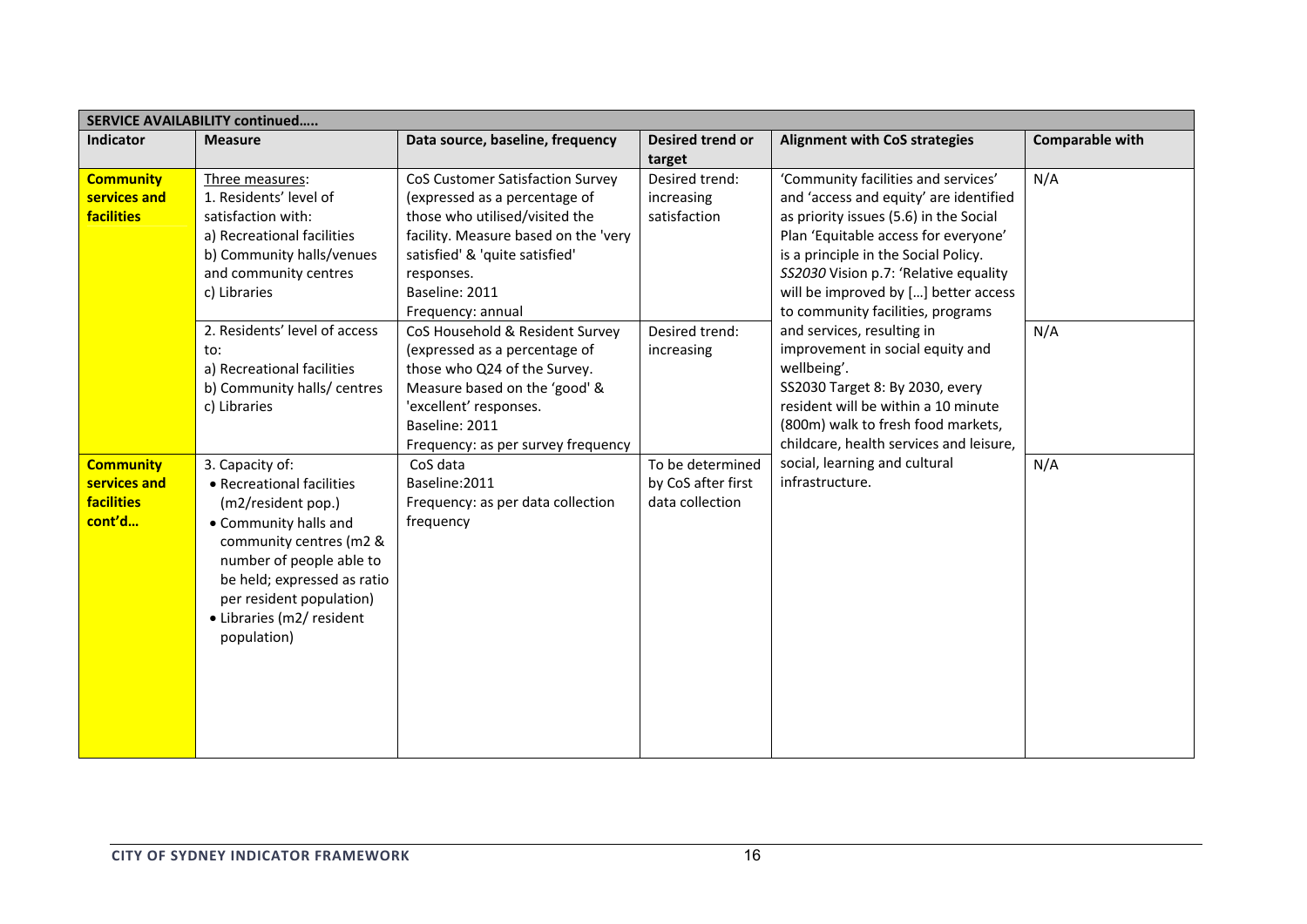| <b>HOUSING</b>                  |                                                                                       |                                                                                                              |                                   |                                                                                                                                                                                                                                                                                                                                                                                                                                                                                                                                                                                                                                                                                                                                                                                                                                                                                                                                                                                                                                                                                                                      |                        |  |
|---------------------------------|---------------------------------------------------------------------------------------|--------------------------------------------------------------------------------------------------------------|-----------------------------------|----------------------------------------------------------------------------------------------------------------------------------------------------------------------------------------------------------------------------------------------------------------------------------------------------------------------------------------------------------------------------------------------------------------------------------------------------------------------------------------------------------------------------------------------------------------------------------------------------------------------------------------------------------------------------------------------------------------------------------------------------------------------------------------------------------------------------------------------------------------------------------------------------------------------------------------------------------------------------------------------------------------------------------------------------------------------------------------------------------------------|------------------------|--|
| <b>Indicator</b>                | <b>Measure</b>                                                                        | Data source, baseline, frequency                                                                             | <b>Desired trend or</b><br>target | <b>Alignment with CoS strategies</b>                                                                                                                                                                                                                                                                                                                                                                                                                                                                                                                                                                                                                                                                                                                                                                                                                                                                                                                                                                                                                                                                                 | <b>Comparable with</b> |  |
| <b>Housing</b><br>affordability | Seven measures:<br>1. Households with housing<br>costs 30% or more of gross<br>income | ABS Census data (expressed as a<br>percentage of all households)<br>Baseline: 2006<br>Frequency: every 5 yrs | Desired trend:<br>decreasing      | Affordable housing is priority issue<br>(5.4) in the Social Plan. 'Good<br>housing is essential' is a principle in<br>the Social Policy. Needs of people in<br>the LGA on low incomes are<br>identified in Social Plan (p.36)<br>SS2030 Vision p.7: 'Relative equality<br>will be improved by increased share<br>of affordable housing [] resulting in<br>improvement in social equity and<br>wellbeing'.<br>SS2030 Target 4: 'By 2030 7.5 per<br>cent of all city housing will be social<br>housing, and 7.5 per cent will be<br>affordable housing, delivered by not-<br>for-profit or other providers'.<br>SS2030 Strategic direction 8:<br>'Housing for a diverse population'.<br>Includes the following elements:<br>culturally<br>appropriate<br>housing,<br>housing for low to middle income<br>(esp. essential services workers),<br>'preserving share of public housing<br>for very low income households and<br>additional needs groups where<br>access to services is<br>good',<br>addressing homelessness<br>among<br>groups at risk, improving social<br>cohesion, and providing accessible<br>housing. | <b>CIV</b>             |  |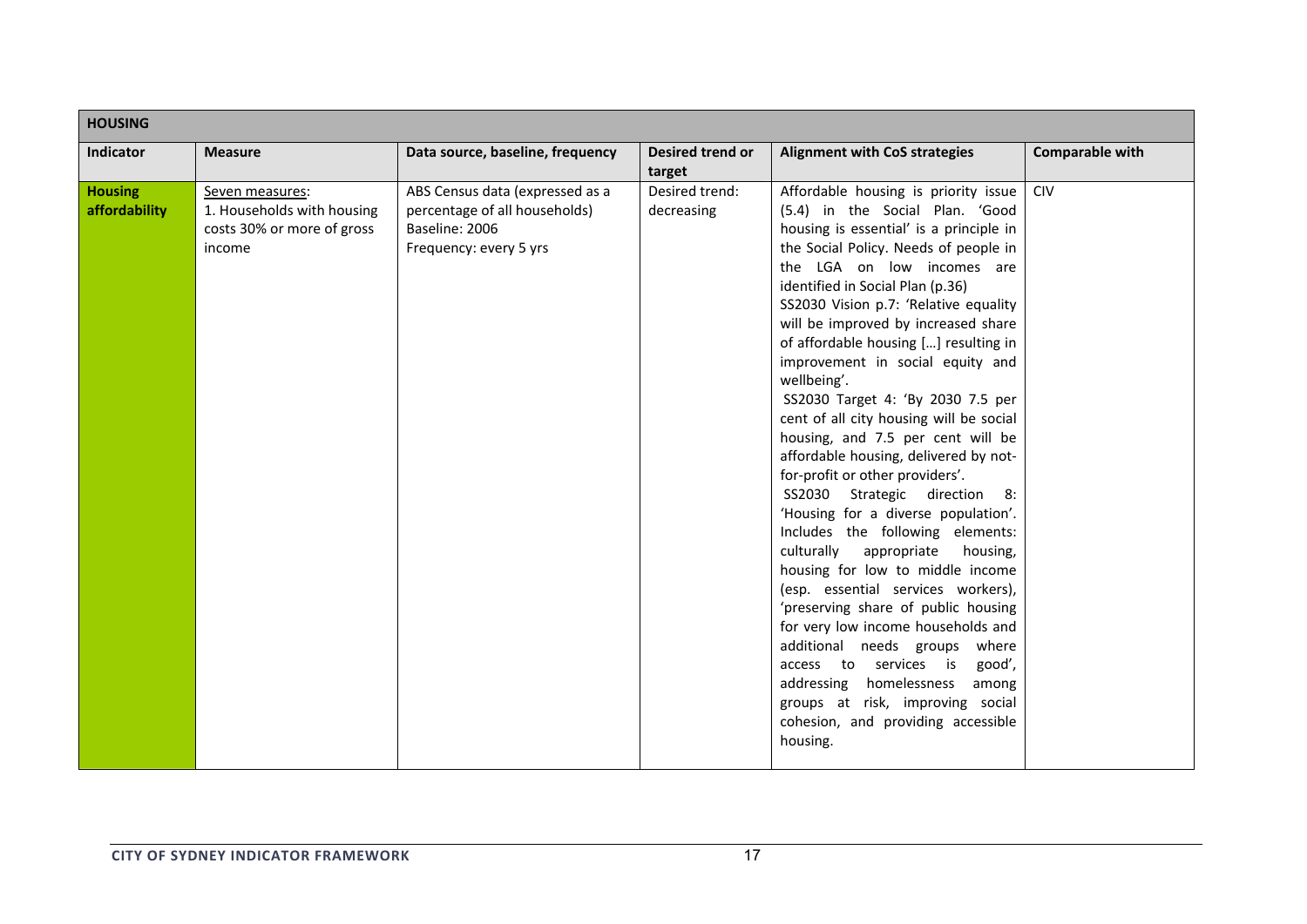| <b>Indicator</b>                          | <b>Measure</b>                                                                                                                                                                                                                                                         | Data source, baseline, frequency                                                                                                                                                                                                                                                                                                                                                              | Desired trend or                                                                                                | <b>Alignment with CoS strategies</b>                                                                                                                                                                                                                                                                                                                                                                                                                                                                                                                                                                                                                                                                                                                                                                                                                                                                                   | <b>Comparable with</b>                                                             |
|-------------------------------------------|------------------------------------------------------------------------------------------------------------------------------------------------------------------------------------------------------------------------------------------------------------------------|-----------------------------------------------------------------------------------------------------------------------------------------------------------------------------------------------------------------------------------------------------------------------------------------------------------------------------------------------------------------------------------------------|-----------------------------------------------------------------------------------------------------------------|------------------------------------------------------------------------------------------------------------------------------------------------------------------------------------------------------------------------------------------------------------------------------------------------------------------------------------------------------------------------------------------------------------------------------------------------------------------------------------------------------------------------------------------------------------------------------------------------------------------------------------------------------------------------------------------------------------------------------------------------------------------------------------------------------------------------------------------------------------------------------------------------------------------------|------------------------------------------------------------------------------------|
| <b>Housing</b><br>affordability<br>cont'd | 2. Percentage of households<br>in the lowest 40% of<br>household income range<br>with housing costs of 30% or<br>more of gross income.<br>3. Public Housing (a<br>component of Social<br>Housing)<br>4a. Median house sale price<br>4b. Median flat/unit sale<br>price | ABS Census data (expressed as a<br>percentage of all households)<br>Baseline: 2006<br>Frequency: every 5 yrs<br>Housing NSW (expressed as a<br>percentage of all residential<br>dwellings)<br>Baseline: 2012<br>Frequency: annual<br>Centre for Affordable Housing,<br>Housing NSW Rent and Sales<br>Report.<br>Baseline: 2009<br>Frequency: published quarterly,<br>annual figures available | target<br>Desired trend:<br>decreasing<br>Desired trend:<br>stable or<br>increasing<br>N/A: information<br>only | Affordable housing is priority issue<br>(5.4) in the Social Plan. 'Good<br>housing is essential' is a principle in<br>the Social Policy. Needs of people in<br>the LGA on low incomes are<br>identified in Social Plan (p.36)<br>SS2030 Vision p.7: 'Relative equality<br>will be improved by increased share<br>of affordable housing [] resulting in<br>improvement in social equity and<br>wellbeing'.<br>SS2030 Target 4: 'By 2030 7.5 per<br>cent of all city housing will be social<br>housing, and 7.5 per cent will be<br>affordable housing, delivered by not-<br>for-profit or other providers'.<br>SS2030 Strategic direction 8:<br>'Housing for a diverse population'.<br>Includes the following elements:<br>culturally<br>appropriate<br>housing,<br>housing for low to middle income<br>(esp. essential services workers),<br>'preserving share of public housing<br>for very low income households and | N/A : information only<br>N/A : information only<br>CIV, Sydney Inner ring<br>area |
|                                           |                                                                                                                                                                                                                                                                        |                                                                                                                                                                                                                                                                                                                                                                                               |                                                                                                                 | additional needs groups where<br>access to services is<br>good',<br>homelessness<br>addressing<br>among<br>groups at risk, improving social<br>cohesion, and providing accessible<br>housing.                                                                                                                                                                                                                                                                                                                                                                                                                                                                                                                                                                                                                                                                                                                          |                                                                                    |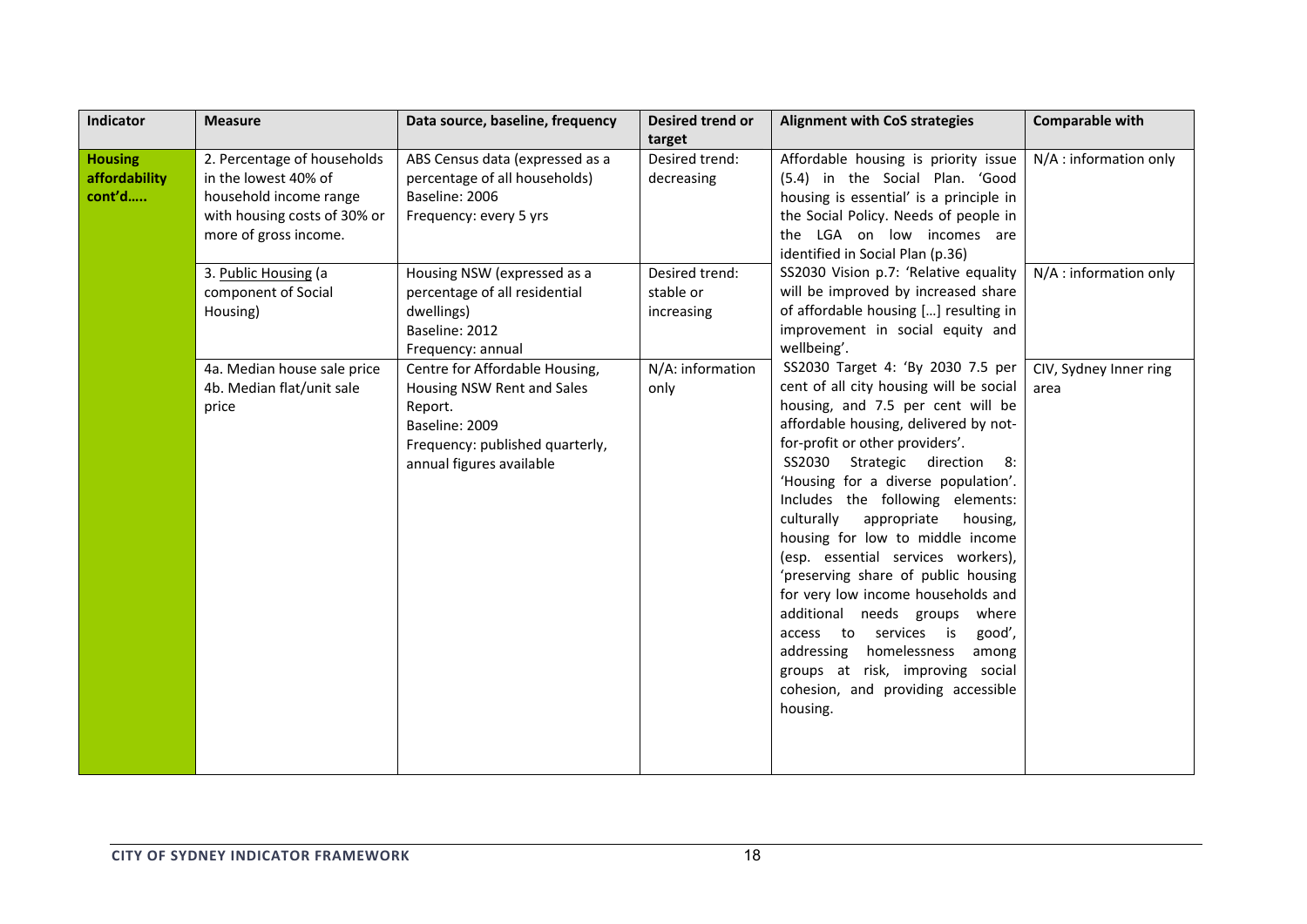|                                           | <b>HOUSING continued</b>                                                                                                                                                                                                                                                                                |                                                                                                                                                                                           |                                   |                                                                                                                                                                                                                                                                                                                                                                                                                                                                                                                                                                                                                                                                                                            |                        |  |  |
|-------------------------------------------|---------------------------------------------------------------------------------------------------------------------------------------------------------------------------------------------------------------------------------------------------------------------------------------------------------|-------------------------------------------------------------------------------------------------------------------------------------------------------------------------------------------|-----------------------------------|------------------------------------------------------------------------------------------------------------------------------------------------------------------------------------------------------------------------------------------------------------------------------------------------------------------------------------------------------------------------------------------------------------------------------------------------------------------------------------------------------------------------------------------------------------------------------------------------------------------------------------------------------------------------------------------------------------|------------------------|--|--|
| <b>Indicator</b>                          | <b>Measure</b>                                                                                                                                                                                                                                                                                          | Data source, baseline, frequency                                                                                                                                                          | <b>Desired trend or</b><br>target | <b>Alignment with CoS strategies</b>                                                                                                                                                                                                                                                                                                                                                                                                                                                                                                                                                                                                                                                                       | <b>Comparable with</b> |  |  |
| <b>Housing</b><br>affordability<br>cont'd | Centre for Affordable Housing,<br>N/A: information<br>5a. Median house rental<br>Housing NSW Rent and Sales<br>only<br>price<br>5b. Median flat/unit rental<br>Report.<br>Baseline: 2009<br>price<br>Frequency: published<br>quarterly,<br>annual figures available<br>identified in Social Plan (p.36) | Affordable housing is priority issue<br>(5.4) in the Social Plan. 'Good<br>housing is essential' is a principle in<br>the Social Policy. Needs of people in<br>the LGA on low incomes are | Sydney Inner Ring area            |                                                                                                                                                                                                                                                                                                                                                                                                                                                                                                                                                                                                                                                                                                            |                        |  |  |
|                                           | 6. Percentage of city housing<br>that is affordable housing,<br>delivered by registered<br>community housing<br>providers.                                                                                                                                                                              | Housing NSW and Community<br><b>Housing Providers</b><br>Baseline: 2012<br>Frequency: annual                                                                                              | Desired target:<br>7.5% by 2030   | SS2030 Vision p.7: 'Relative equality<br>will be improved by increased share<br>of affordable housing [] resulting in<br>improvement in social equity and<br>wellbeing'.                                                                                                                                                                                                                                                                                                                                                                                                                                                                                                                                   | N/A                    |  |  |
|                                           | 7. Percentage of city<br>housing that is social housing<br>(includes public, community<br>and Aboriginal housing)                                                                                                                                                                                       | <b>Housing NSW</b><br>Baseline: 2012<br>Frequency: annual                                                                                                                                 | Desired target:<br>7.5% by 2030   | SS2030 Target 4: 'By 2030 7.5 per<br>cent of all city housing will be social<br>housing, and 7.5 per cent will be<br>affordable housing, delivered by not-<br>for-profit or other providers'.<br>SS2030 Strategic direction 8:<br>'Housing for a diverse population'.<br>Includes the following elements:<br>culturally<br>appropriate<br>housing,<br>housing for low to middle income<br>(esp. essential services workers),<br>'preserving share of public housing<br>for very low income households and<br>additional needs groups where<br>access to services is<br>good',<br>homelessness<br>addressing<br>among<br>groups at risk, improving social<br>cohesion, and providing accessible<br>housing. | N/A                    |  |  |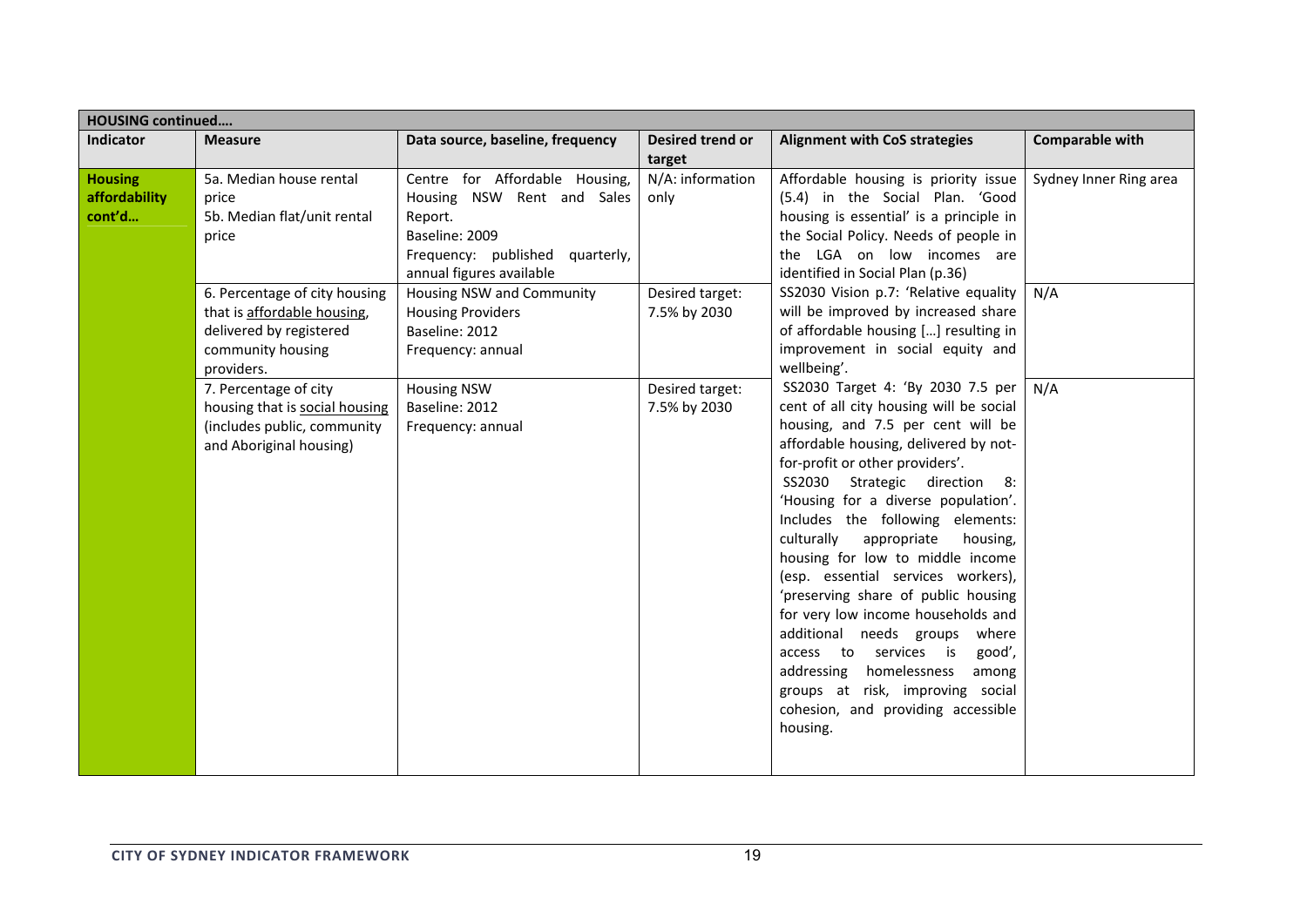| Indicator                               | <b>Measure</b>                                                                                                    | Data source, baseline, frequency                                                                                       | <b>Desired trend or</b><br>target                                                                             | <b>Alignment with CoS strategies</b>                                                                                                                                                                       | <b>Comparable with</b> |
|-----------------------------------------|-------------------------------------------------------------------------------------------------------------------|------------------------------------------------------------------------------------------------------------------------|---------------------------------------------------------------------------------------------------------------|------------------------------------------------------------------------------------------------------------------------------------------------------------------------------------------------------------|------------------------|
| <b>Homelessness</b>                     | Three measures:<br>1. Number of people<br>recorded as homeless in the<br>Census.                                  | ABS census data<br>Baseline: 2006<br>Frequency: Every 5 years                                                          | Decrease in<br>number of people<br>recorded as<br>homeless                                                    | Homelessness identified as a priority<br>issue (5.3) in the Social Plan.<br>Biannual counts mentioned in CoS<br>Homelessness strategy 2007-2012                                                            | other major cities LGA |
|                                         | 2. Number of rough sleepers<br>in Sydney LGA.                                                                     | CoS biannual counts of rough<br>sleepers.<br>Baseline: August 2010<br>Frequency: Annual (data available<br>biannually) | Decrease in<br>number of rough<br>sleepers                                                                    | p.25                                                                                                                                                                                                       | N/A                    |
|                                         | 3. Number of people<br>sleeping in hostel/ shelter<br>beds                                                        | CoS biannual count.<br>Baseline: August 2010<br>Frequency: Annual (data available<br>biannually)                       | Number static or<br>decreasing                                                                                |                                                                                                                                                                                                            | N/A                    |
| <b>INCOME AND WEALTH</b>                |                                                                                                                   |                                                                                                                        |                                                                                                               |                                                                                                                                                                                                            |                        |
| Income                                  | <b>Median Equivalised Gross</b><br>Weekly Household Income,<br>for Sydney LGA, and each<br>suburb within the LGA. | ABS Census data<br>Baseline: 2006<br>Frequency: every 5 years                                                          | Stable or<br>increasing median<br>income overall<br>and reduced<br>disparity between<br>suburbs               | SS2030 Strategic direction 6 includes<br>action to 'reduce disparity between<br>rich and poor - enhancing social<br>wellbeing and relative equality' (p.<br>100)                                           | <b>CIV</b>             |
| <b>Distribution of</b><br><i>income</i> | P80/P20 Ratio of Equivalised<br>Gross Weekly Household<br>$Income2$ .                                             | ABS Census data<br>Baseline: 2006<br>Frequency: every 5 years                                                          | Desired trend:<br>decreasing ratio<br>(A lower P80/P20<br>ratio means a<br>greater share of<br>income goes to | SS2030 Strategic direction 6 includes<br>action to 'reduce disparity between<br>rich and poor - enhancing social<br>wellbeing and relative equality' (p.<br>100)<br>'Access and equity' is identified as a | <b>CIV</b>             |

<sup>&</sup>lt;sup>2</sup> P80 is equivalised gross weekly household income at top of 80th percentile. P20 is equivalised gross weekly household income at top of 20th percentile. Also expressed as a ratio with **P50 (equivalised gross weekly household income at top of 50th percentile ‐ the median value.**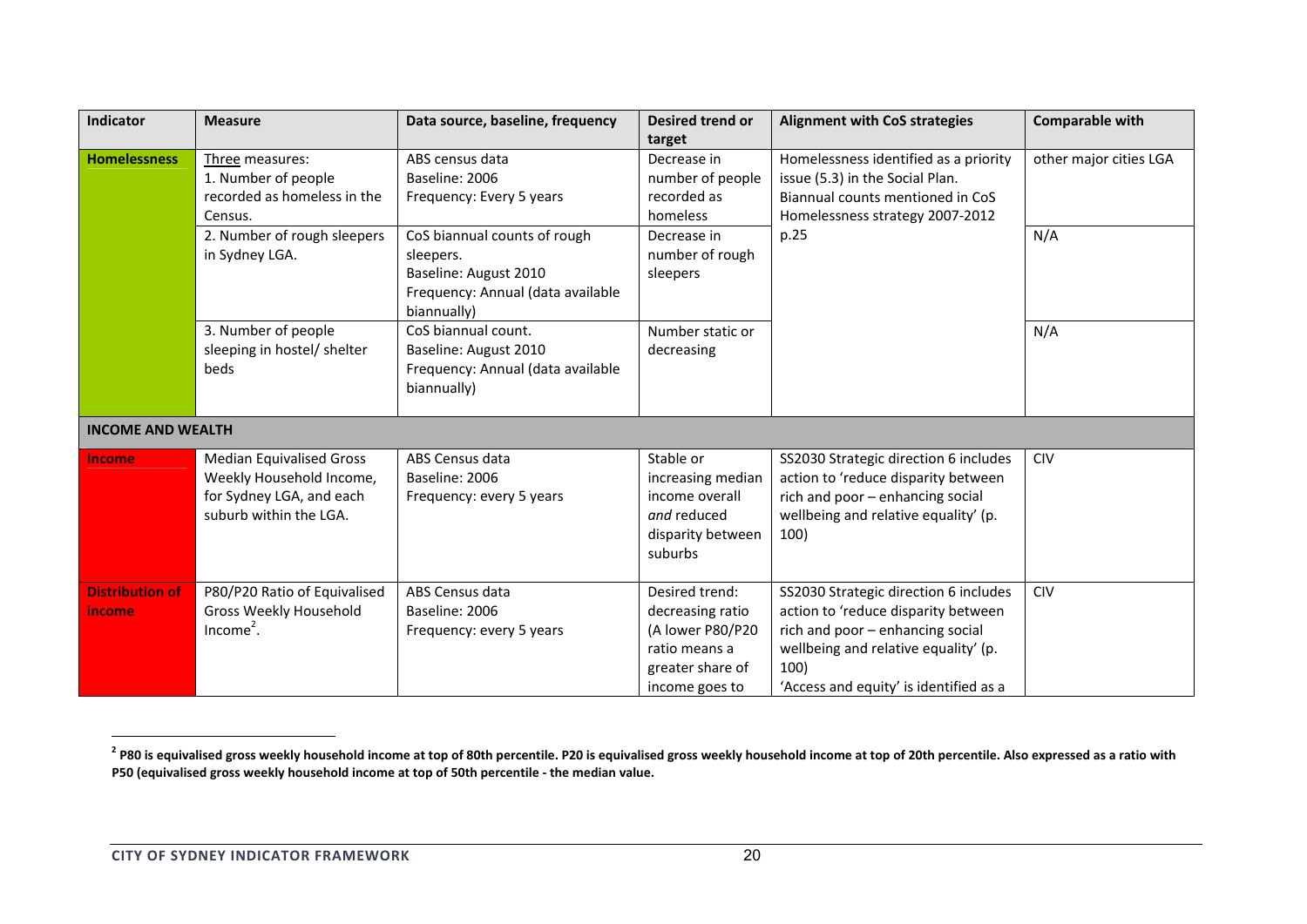|                                                   |                                                                                                                                                                       |                                                                                                                                                                           | the bottom 20%<br>of income earners<br>(low income)<br>earners) relative<br>to the majority of<br>the population<br>$(80\%)$ .        | priority issue (5.6) in the Social Plan                                                                                                                                                                                                               |                                             |
|---------------------------------------------------|-----------------------------------------------------------------------------------------------------------------------------------------------------------------------|---------------------------------------------------------------------------------------------------------------------------------------------------------------------------|---------------------------------------------------------------------------------------------------------------------------------------|-------------------------------------------------------------------------------------------------------------------------------------------------------------------------------------------------------------------------------------------------------|---------------------------------------------|
| <b>Relative socio</b><br>economic<br>disadvantage | i) ABS Index of Relative<br>Socioeconomic Disadvantage<br>(IRSD) score for<br>Sydney LGA, ii) Number of<br>suburbs within the LGA in<br>the bottom half of Australia. | ABS Socioeconomic Indexes for<br>Areas (SEIFA)<br>Baseline: 2006<br>Frequency: every 5 years                                                                              | Desired trend:<br>Overall increase<br>in IRSD score<br>combined with<br>reduction in<br>number of<br>suburbs in the<br>lower deciles. | SS2030 Strategic direction 6 includes<br>action to 'reduce disparity between<br>rich and poor - enhancing social<br>wellbeing and relative equality' (p.<br>100)<br>'Access and equity' is identified as a<br>priority issue (5.6) in the Social Plan | Melbourne LGA or<br>other major cities LGA. |
| <b>Financial stress</b>                           | People who could raise<br>\$2000 in two days in an<br>emergency                                                                                                       | CoS Household & Resident Survey<br>(expressed as a percentage of<br>those who responded to Q24. of<br>the Survey.<br>Baseline: 2011<br>Frequency: as per survey frequency | 90% and trending<br>upwards                                                                                                           | The needs of the high proportion of<br>people in the LGA on low incomes<br>are identified in the Social Plan (Vol.<br>1, p. 36)                                                                                                                       | <b>CIV</b>                                  |
| <b>Food security</b>                              | People who ran out of food<br>in the last 12 months and<br>could not afford to buy more                                                                               | CoS Household & Resident Survey<br>(expressed as a percentage of<br>those who responded to Q27. of<br>the Survey.<br>Baseline: 2011<br>Frequency: as per survey frequency | Below 5% and<br>trending<br>downwards                                                                                                 | Food security not specifically<br>mentioned in CoS documents, but<br>relevant as an issue for people on<br>low incomes - the needs of whom<br>are identified in the Social Plan (Vol<br>1., p.36                                                      | <b>CIV</b>                                  |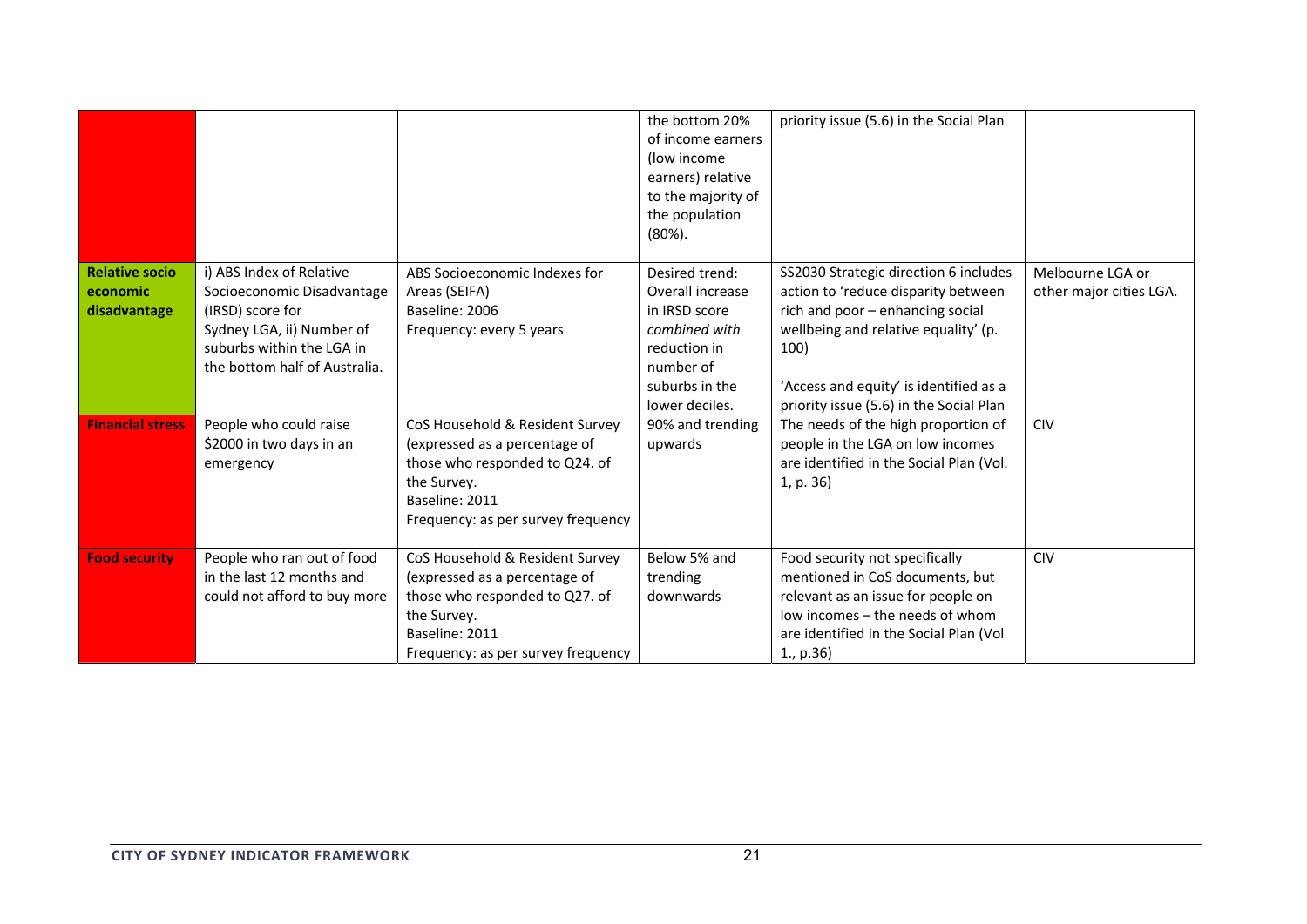### **CULTURALLY RICH AND VIBRANT COMMUNITIES**

#### SUMMARY OF INDICATORS FOR THIS DOMAIN:

**Total number of indicators:** 10

**Number of measures:** 13

**Number of measures using the following data sources:**

**City of Sydney Household & Resident survey:** 9 **other City of Sydney data:** 4 **ABS data:** 0**other:** 0

**Control**‐Policy areas which are in direct control of local government.

**Influence**‐Issues which local government does not control but can influence.

**Concern**‐Those areas which local government neither control nor can influence, but are of concern to the community and impact on its wellbeing.

**CIV** ‐ Community Indicators Victoria is <sup>a</sup> State wide community indicator project from Victoria that the City of Sydney indicator framework is based on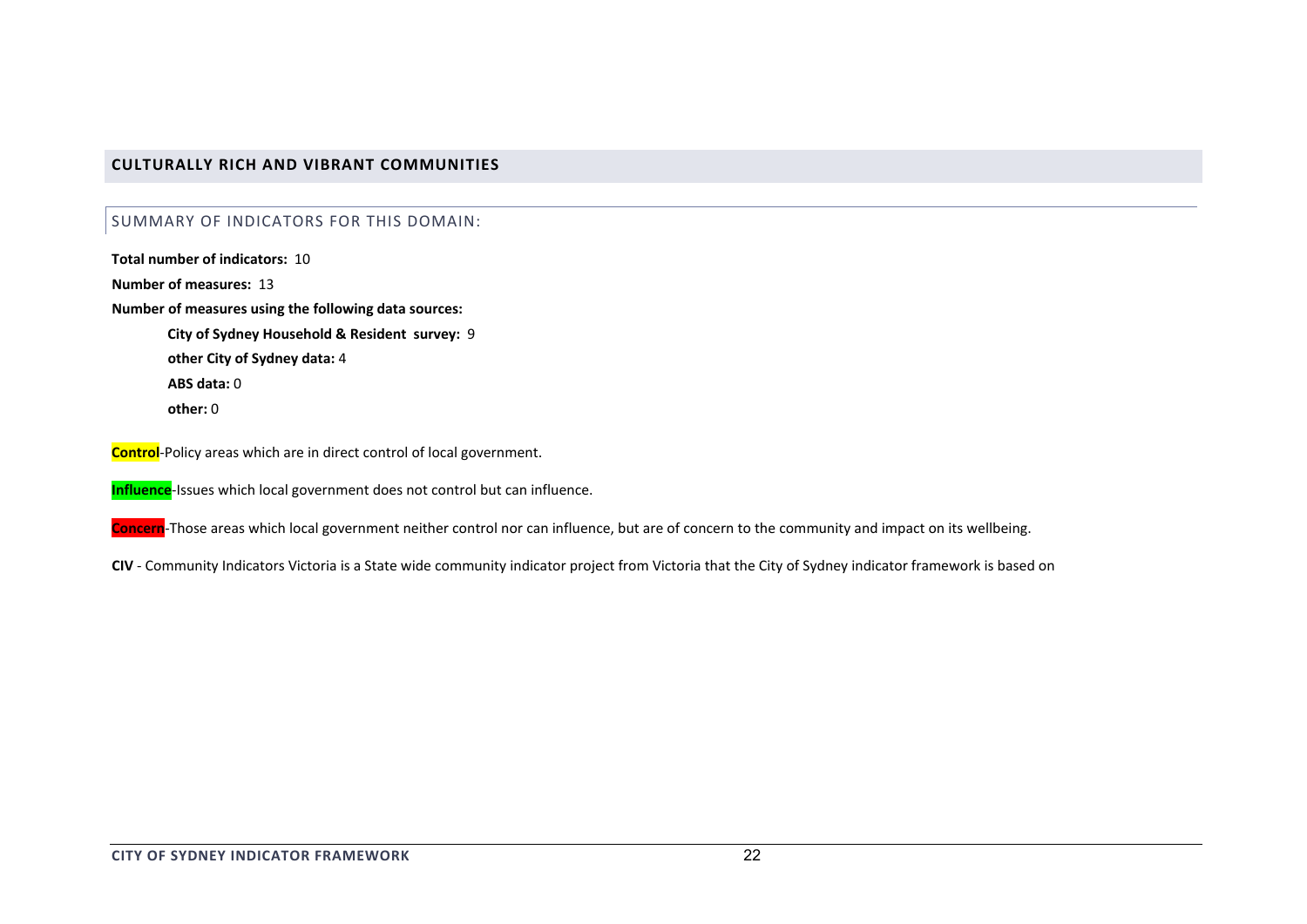| <b>ARTS AND CULTURAL ACTIVITIES</b> |                                 |                                   |                  |                                      |                        |  |  |
|-------------------------------------|---------------------------------|-----------------------------------|------------------|--------------------------------------|------------------------|--|--|
| Indicator                           | <b>Measure</b>                  | Data source, baseline, frequency  | Desired trend or | <b>Alignment with CoS strategies</b> | <b>Comparable with</b> |  |  |
|                                     |                                 |                                   | target           |                                      |                        |  |  |
| <b>Opportunities</b>                | People with enough              | CoS Household & Resident Survey   | Desired trend:   | The (Draft) Cultural Policy includes | <b>CIV</b>             |  |  |
| to participate in                   | opportunities to participate in | (expressed as a percentage of     | increase         | the following as a desired           |                        |  |  |
| arts and                            | arts and related activities in  | those who responded to Q29 of     |                  | attribute of the City:               |                        |  |  |
| cultural                            | the local area                  | the Survey. The measure is based  |                  | 'Our people will embrace cultural    |                        |  |  |
| <b>activities</b>                   |                                 | on the 'Strongly agree' and       |                  | and creative pursuits as essential   |                        |  |  |
|                                     |                                 | 'Agree' responses)                |                  | to their intellectual, emotional and |                        |  |  |
|                                     |                                 | Baseline: 2011                    |                  | economic health'.                    |                        |  |  |
|                                     |                                 | Frequency: as per survey          |                  |                                      |                        |  |  |
|                                     |                                 | frequency                         |                  | 'Creative experience and             |                        |  |  |
|                                     |                                 |                                   |                  | community wellbeing' is a            |                        |  |  |
|                                     |                                 |                                   |                  | principle in the (draft) Cultural    |                        |  |  |
|                                     |                                 |                                   |                  | Policy                               |                        |  |  |
|                                     |                                 |                                   |                  |                                      |                        |  |  |
| <b>Participation in</b>             | People who participated in      | CoS Household & Resident Survey   | Desired trend:   | The (Draft) Cultural Policy includes | <b>CIV</b>             |  |  |
| arts and                            | arts and related activities in  | (expressed as a percentage of     | increase         | the following as a desired           |                        |  |  |
| cultural                            | the last month                  | those who responded to Q30 of     |                  | attribute of the City:               |                        |  |  |
| activities                          |                                 | the Survey. The measure is based  |                  |                                      |                        |  |  |
|                                     |                                 | on a 'yes' response to any of the |                  | 'Our people will embrace cultural    |                        |  |  |
|                                     |                                 | items 1-6, from 'painting or      |                  | and creative pursuits as essential   |                        |  |  |
|                                     |                                 | drawing' to 'Creative writing')   |                  | to their intellectual, emotional and |                        |  |  |
|                                     |                                 | Baseline: 2011                    |                  | economic health'.                    |                        |  |  |
|                                     |                                 | Frequency: as per survey          |                  |                                      |                        |  |  |
|                                     |                                 | frequency                         |                  | 'Creative experience and             |                        |  |  |
|                                     |                                 |                                   |                  | community wellbeing' is a            |                        |  |  |
|                                     |                                 |                                   |                  | principle in the (draft) Cultural    |                        |  |  |
|                                     |                                 |                                   |                  | Policy                               |                        |  |  |
|                                     |                                 |                                   |                  |                                      |                        |  |  |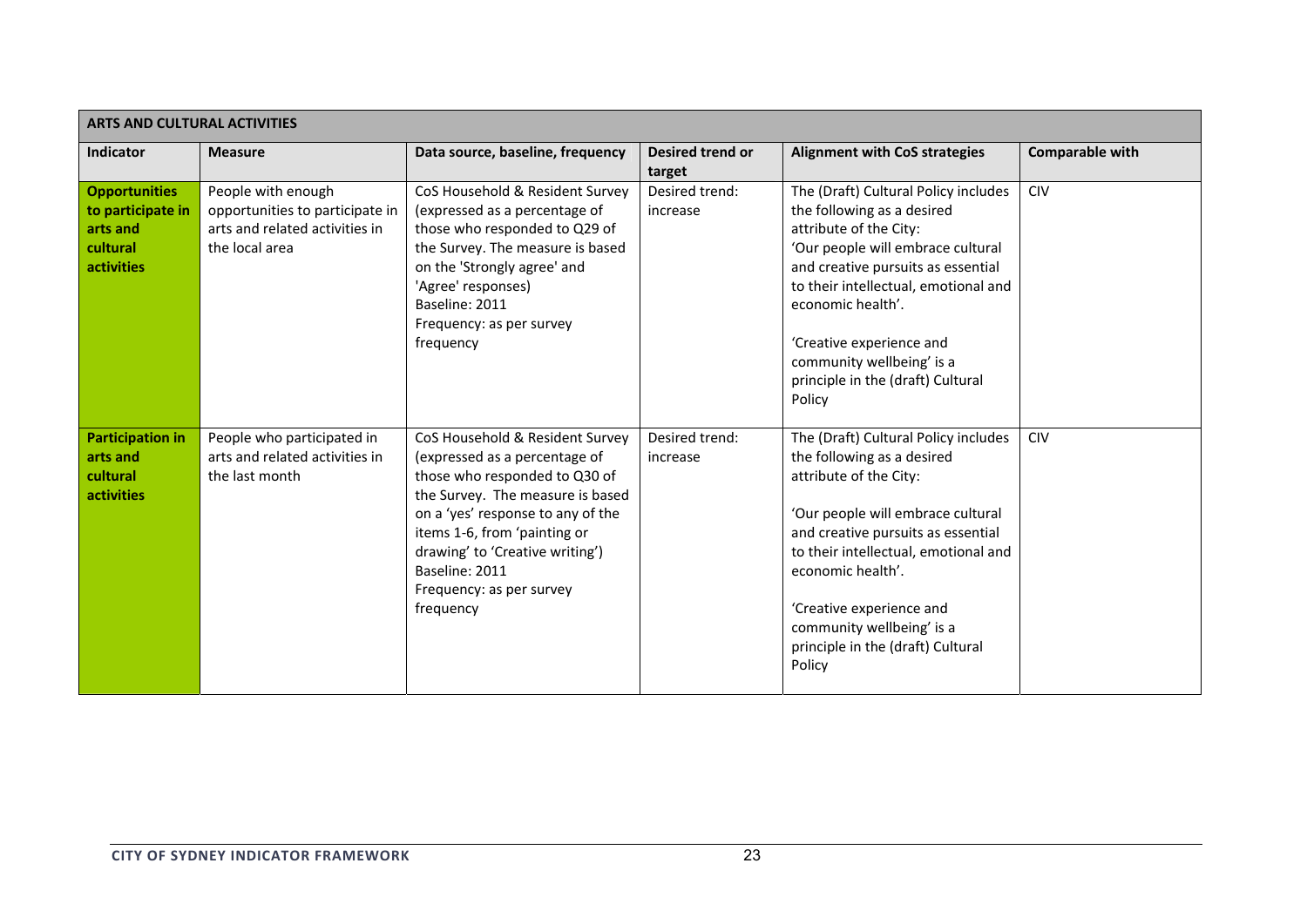| ARTS AND CULTURAL ACTIVITIES Continued                                                                                      |                                                                                                                              |                                                                                                                                                                                                                                                                                                   |                            |                                                                                                                                                                                                                                                                                                                                                                                                                                                                    |                                                                         |  |  |
|-----------------------------------------------------------------------------------------------------------------------------|------------------------------------------------------------------------------------------------------------------------------|---------------------------------------------------------------------------------------------------------------------------------------------------------------------------------------------------------------------------------------------------------------------------------------------------|----------------------------|--------------------------------------------------------------------------------------------------------------------------------------------------------------------------------------------------------------------------------------------------------------------------------------------------------------------------------------------------------------------------------------------------------------------------------------------------------------------|-------------------------------------------------------------------------|--|--|
| Indicator                                                                                                                   | <b>Measure</b>                                                                                                               | Data source, baseline, frequency                                                                                                                                                                                                                                                                  | Desired trend or<br>target | <b>Alignment with CoS strategies</b>                                                                                                                                                                                                                                                                                                                                                                                                                               | <b>Comparable with</b>                                                  |  |  |
| <b>Attendance at</b><br>cultural events,<br>activities or<br>venues                                                         | People who attended or<br>observed arts or cultural<br>activities in the past year.                                          | CoS Household & Resident Survey<br>(expressed as a percentage of<br>those who responded to Q31. of<br>the Survey. The measure is based<br>on a 'yes' response to any of the<br>items 1-5, from 'visual arts or<br>crafts' to 'museum')<br>Baseline: 2011<br>Frequency: as per survey<br>frequency | Desired trend:<br>increase | The (Draft) Cultural Policy includes<br>the following as a desired<br>attribute of the City:<br>'Our people will embrace cultural<br>and creative pursuits as essential<br>to their intellectual, emotional and<br>economic health'.                                                                                                                                                                                                                               | <b>State/National averages</b><br>by Australia Council for<br>the Arts. |  |  |
| <b>Attendance at</b><br><b>Aboriginal or</b><br><b>Torres Strait</b><br><b>Islander</b><br>cultural events<br>or activities | People who attended<br>Aboriginal or Torres Strait<br>Islander arts or cultural<br>events or activities in the past<br>year. | CoS Household & Resident Survey<br>(expressed as a percentage of<br>those who responded to Q32 of<br>the Survey. The measure is based<br>on a 'yes' response to any of the<br>items 1-5 from 'visual arts or<br>crafts' to 'museum') Baseline:<br>2011<br>Frequency: as per survey<br>frequency   | Desired trend:<br>increase | SS2030 Objective 7.1 is 'encourage<br>the appreciation and development<br>of Aboriginal and Torres Strait<br>Islander cultural heritage and its<br>contemporary expression'.<br>The (Draft) Cultural Policy includes<br>the following as a desired<br>attribute of the City: 'Indigenous<br>culture will be embedded in our<br>daily lives'. 'Recognition of<br>Aboriginal and Torres Strait<br>Islander culture' is a principle in<br>the (Draft) Cultural Policy | State/National averages<br>by Australia Council for<br>the Arts         |  |  |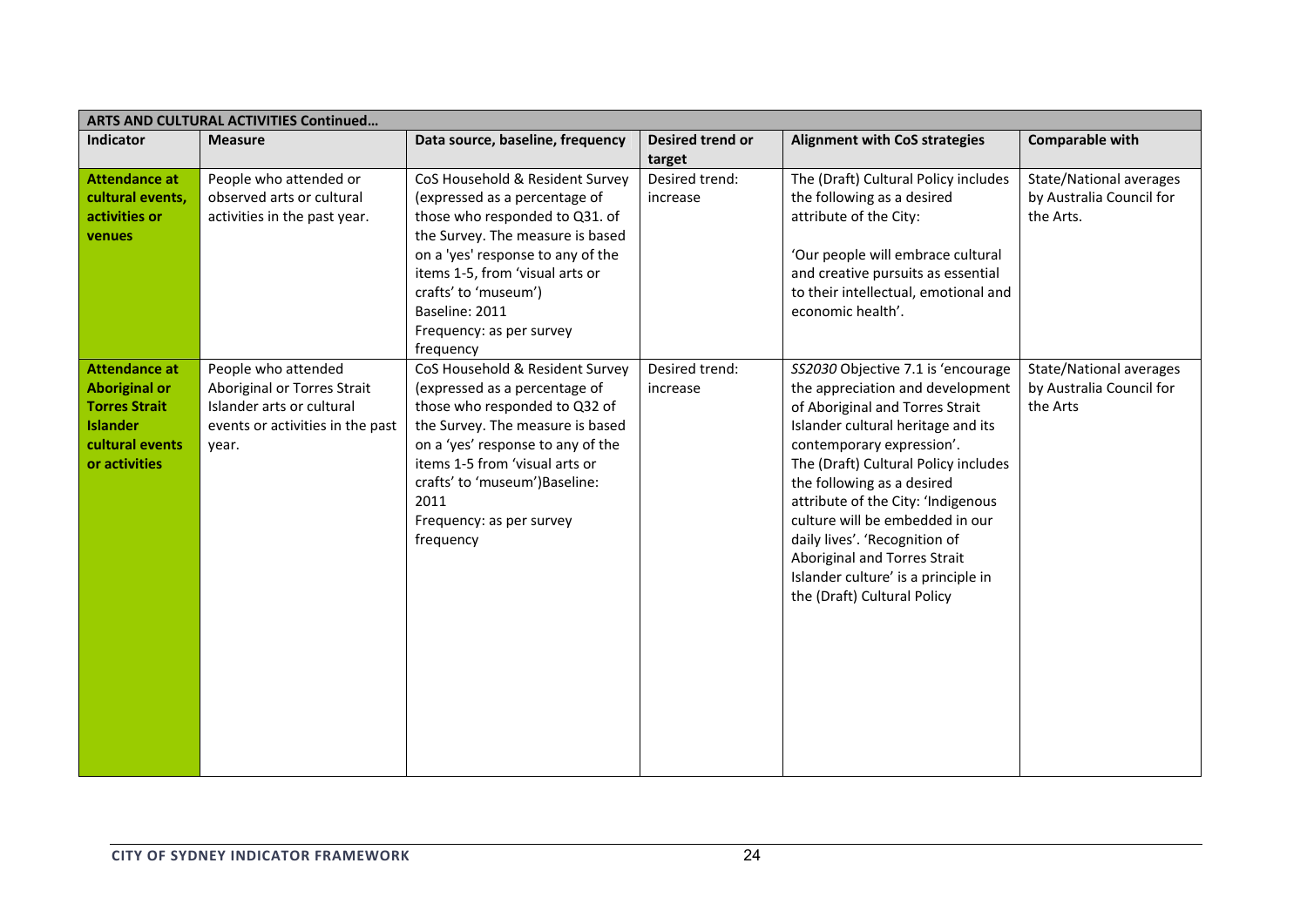| <b>ARTS AND CULTURAL ACTIVITIES Continued</b>                                                    |                                                                                                                                                                                                       |                                                                                                                                                                                                                                                                                             |                            |                                                                                                                                                                                                                                                                                                                                                                                                                                                                                                                                                                                                                                   |                 |  |
|--------------------------------------------------------------------------------------------------|-------------------------------------------------------------------------------------------------------------------------------------------------------------------------------------------------------|---------------------------------------------------------------------------------------------------------------------------------------------------------------------------------------------------------------------------------------------------------------------------------------------|----------------------------|-----------------------------------------------------------------------------------------------------------------------------------------------------------------------------------------------------------------------------------------------------------------------------------------------------------------------------------------------------------------------------------------------------------------------------------------------------------------------------------------------------------------------------------------------------------------------------------------------------------------------------------|-----------------|--|
| <b>Indicator</b>                                                                                 | <b>Measure</b>                                                                                                                                                                                        | Data source, baseline, frequency                                                                                                                                                                                                                                                            | Desired trend or<br>target | <b>Alignment with CoS strategies</b>                                                                                                                                                                                                                                                                                                                                                                                                                                                                                                                                                                                              | Comparable with |  |
| <b>Satisfaction</b><br>with the<br>number and<br>quality of<br>cultural events<br>and activities | Residents' level of satisfaction<br>with the number and quality<br>of cultural events (including<br>festivals, musical, theatre,<br>dance performances,<br>exhibitions & other cultural<br>offerings) | CoS Household & Resident Survey<br>(expressed as a percentage of<br>those who responded to Q36P. of<br>the Survey, the response<br>categories "satisfied" and "very<br>satisfied" have been aggregated<br>to derive the measure)<br>Baseline: 2011<br>Frequency: as per survey<br>frequency | Desired trend:<br>increase | SS2030 Objectives:<br>7.2 Support cultural activity,<br>participation and interaction.<br>7.3 Support the development of<br>creative industries.<br>7.4 Provide cultural leadership and<br>strengthen cultural partnerships.<br>The (Draft) Cultural Policy includes<br>the following as a desired<br>attribute of the City:<br>'International and local artists will<br>clamour to work here because of<br>our energy and invention'.<br>The (Draft) Cultural Policy<br>envisages 'a creative city of artists'<br>'a vibrant city [which] is our stage,<br>our canvas and our screen' and 'an<br>international city of the arts' | N/A             |  |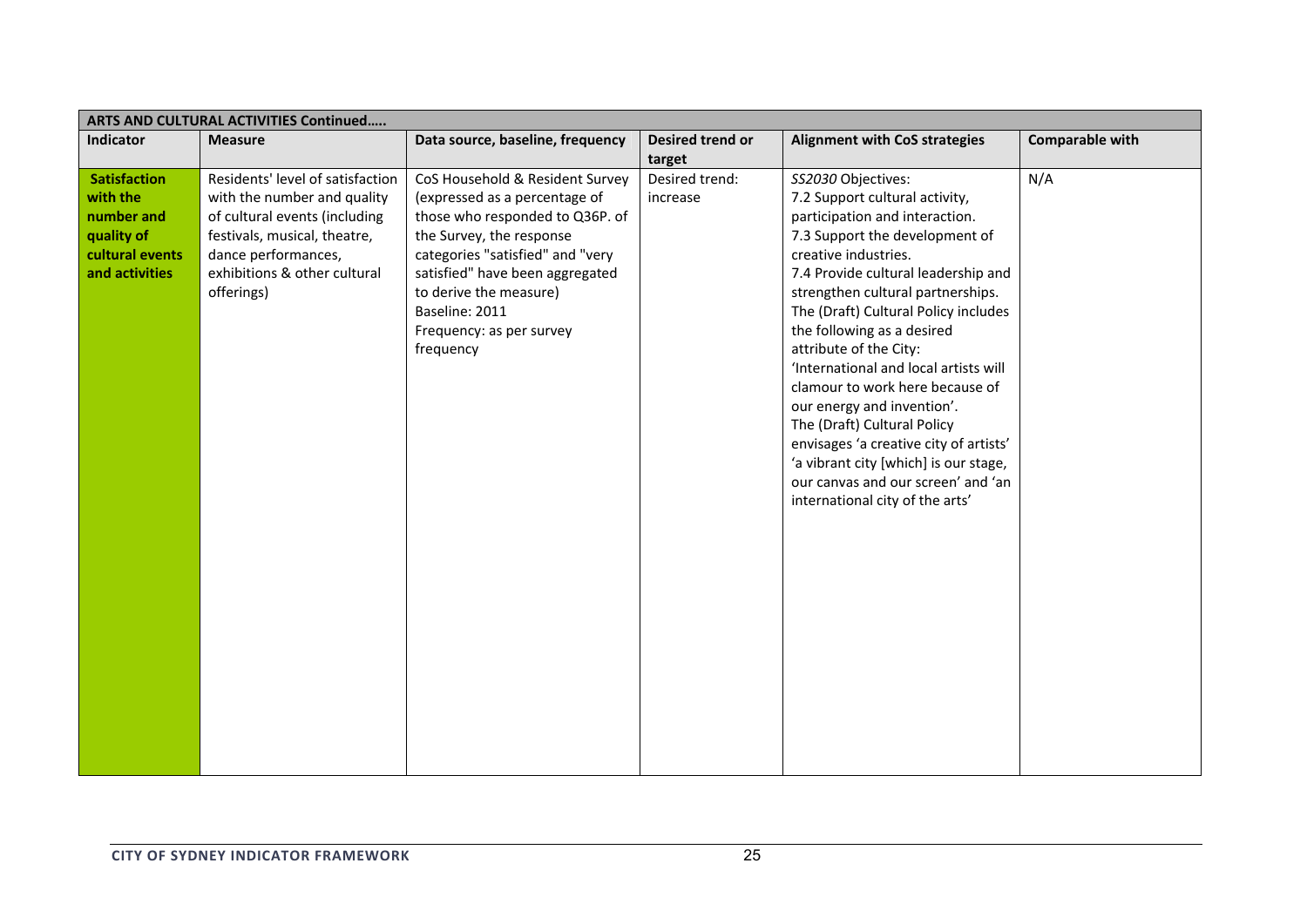| <b>ARTS AND CULTURAL ACTIVITIES Continued</b>                         |                                                                                                               |                                                                                                                                                                                                                                                                                             |                                   |                                                                                                                                                                                                                                                                                                                                                                                                                                                                                                                                                                                                                                                                                                                                   |                 |  |  |
|-----------------------------------------------------------------------|---------------------------------------------------------------------------------------------------------------|---------------------------------------------------------------------------------------------------------------------------------------------------------------------------------------------------------------------------------------------------------------------------------------------|-----------------------------------|-----------------------------------------------------------------------------------------------------------------------------------------------------------------------------------------------------------------------------------------------------------------------------------------------------------------------------------------------------------------------------------------------------------------------------------------------------------------------------------------------------------------------------------------------------------------------------------------------------------------------------------------------------------------------------------------------------------------------------------|-----------------|--|--|
| Indicator                                                             | <b>Measure</b>                                                                                                | Data source, baseline, frequency                                                                                                                                                                                                                                                            | <b>Desired trend or</b><br>target | <b>Alignment with CoS strategies</b>                                                                                                                                                                                                                                                                                                                                                                                                                                                                                                                                                                                                                                                                                              | Comparable with |  |  |
| <b>Satisfaction</b><br>with the range<br>and quality of<br>public art | Residents' level of satisfaction<br>with the range and quality of<br>public art installations and<br>artworks | CoS Household & Resident Survey<br>(expressed as a percentage of<br>those who responded to Q36Q. of<br>the Survey, the response<br>categories "satisfied" and "very<br>satisfied" have been aggregated<br>to derive the measure)<br>Baseline: 2011<br>Frequency: as per survey<br>frequency | Desired trend:<br>increase        | The (Draft) Cultural Policy includes<br>the following as desired attributes<br>of the City:<br>'Our cultural vitality will be<br>evident in the fine grain of our city<br>streets and laneways'.<br>'We will take advantage of our<br>climate, natural beauty and sheer<br>capacity for fun, for community<br>connectedness through culture in<br>the public domain'. The (draft)<br>public art policy articulates a<br>vision to 'create a public art<br>program which is both<br>internationally recognised for its<br>excellence and a source of<br>inspiration and pride for its<br>citizens'.<br>The (draft) City Art Public Art<br>Strategy provides a framework for<br>the implementation of public art<br>across the LGA. | N/A             |  |  |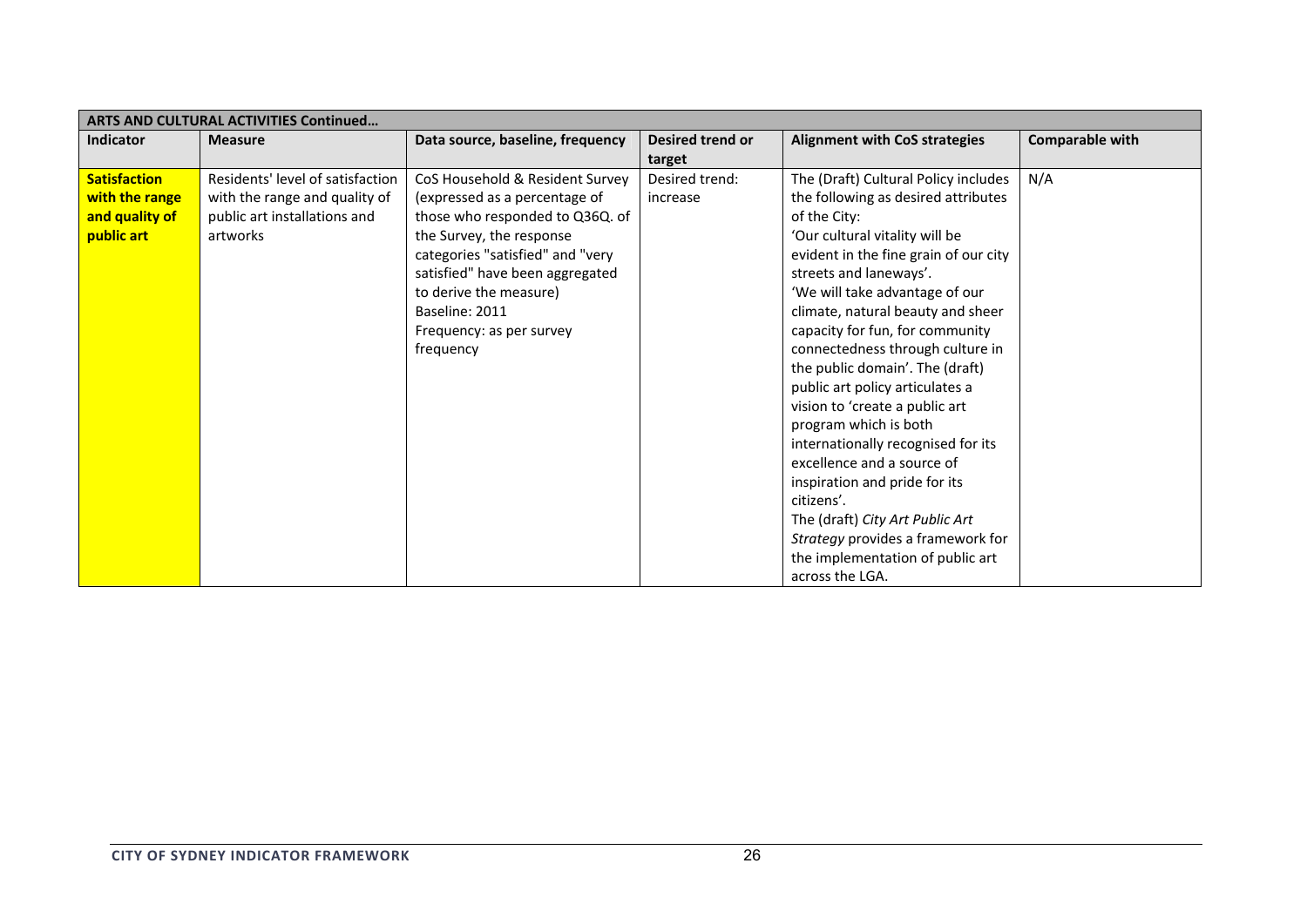| <b>CREATIVE INDUSTRIES</b>                                                    |                                                                                                                                                                                                                                         |                                                                                                                                                                                                                                                  |                                         |                                                                                                                                                                                                                                                                                                                                                                                                                                                                                               |                        |  |  |
|-------------------------------------------------------------------------------|-----------------------------------------------------------------------------------------------------------------------------------------------------------------------------------------------------------------------------------------|--------------------------------------------------------------------------------------------------------------------------------------------------------------------------------------------------------------------------------------------------|-----------------------------------------|-----------------------------------------------------------------------------------------------------------------------------------------------------------------------------------------------------------------------------------------------------------------------------------------------------------------------------------------------------------------------------------------------------------------------------------------------------------------------------------------------|------------------------|--|--|
| Indicator                                                                     | <b>Measure</b>                                                                                                                                                                                                                          | Data source, baseline, frequency                                                                                                                                                                                                                 | <b>Desired trend or</b><br>target       | <b>Alignment with CoS strategies</b>                                                                                                                                                                                                                                                                                                                                                                                                                                                          | <b>Comparable with</b> |  |  |
| <b>Employment in,</b><br>and number of<br>creative<br>industries              | Four Measures:<br>a) Total employment in<br>creative industries<br>b) Percentage of total<br>employment<br>c) Number of business<br>establishments that are<br>creative industries<br>d) Percentage of total<br>business establishments | City of Sydney Floor Space and<br><b>Employment Survey</b><br>Baseline: 2006<br>Frequency: Five yearly                                                                                                                                           | N/A. Indicator for<br>information only. | SS2030 Objective 7.3 is to 'Support<br>the development of creative<br>industries'<br>The (Draft) Cultural Policy includes<br>the following as a desired<br>attribute of the City:<br>'Businesses will seek to base<br>themselves here because of our<br>creative energy'.<br>The (draft) Cultural Policy includes<br>the following principles:<br>'A creative city of artists', and<br>'Recognising the creative<br>economy'                                                                  | N/A                    |  |  |
| <b>CULTURAL DIVERSITY</b>                                                     |                                                                                                                                                                                                                                         |                                                                                                                                                                                                                                                  |                                         |                                                                                                                                                                                                                                                                                                                                                                                                                                                                                               |                        |  |  |
| <b>Community</b><br>appreciation of<br>diverse cultures<br>and<br>communities | People who agree that it is a<br>good thing for a society to be<br>made up of people from<br>different cultures and<br>communities: expressed as a<br>percentage of the adult<br>population.                                            | CoS Household & Resident Survey<br>(expressed as a percentage of<br>those who responded to Q33 of<br>the Survey, the measure is based<br>on "Strongly agree" and "Agree"<br>responses<br>Baseline: 2011<br>Frequency: as per survey<br>frequency | Desired trend:<br>increase              | SS3030 objectives:<br>7.1 Encourage the appreciation<br>and development of Aboriginal<br>and Torres Strait Islander cultural<br>heritage and its contemporary<br>expression.<br>7.2 Support cultural activity,<br>participation and interaction. The<br>(Draft) Cultural Policy includes the<br>following as desired attributes of<br>the City:<br>'Indigenous culture will be<br>embedded in our daily lives'. 'The<br>important issues of our age will be<br>lived and explored through the | <b>CIV</b>             |  |  |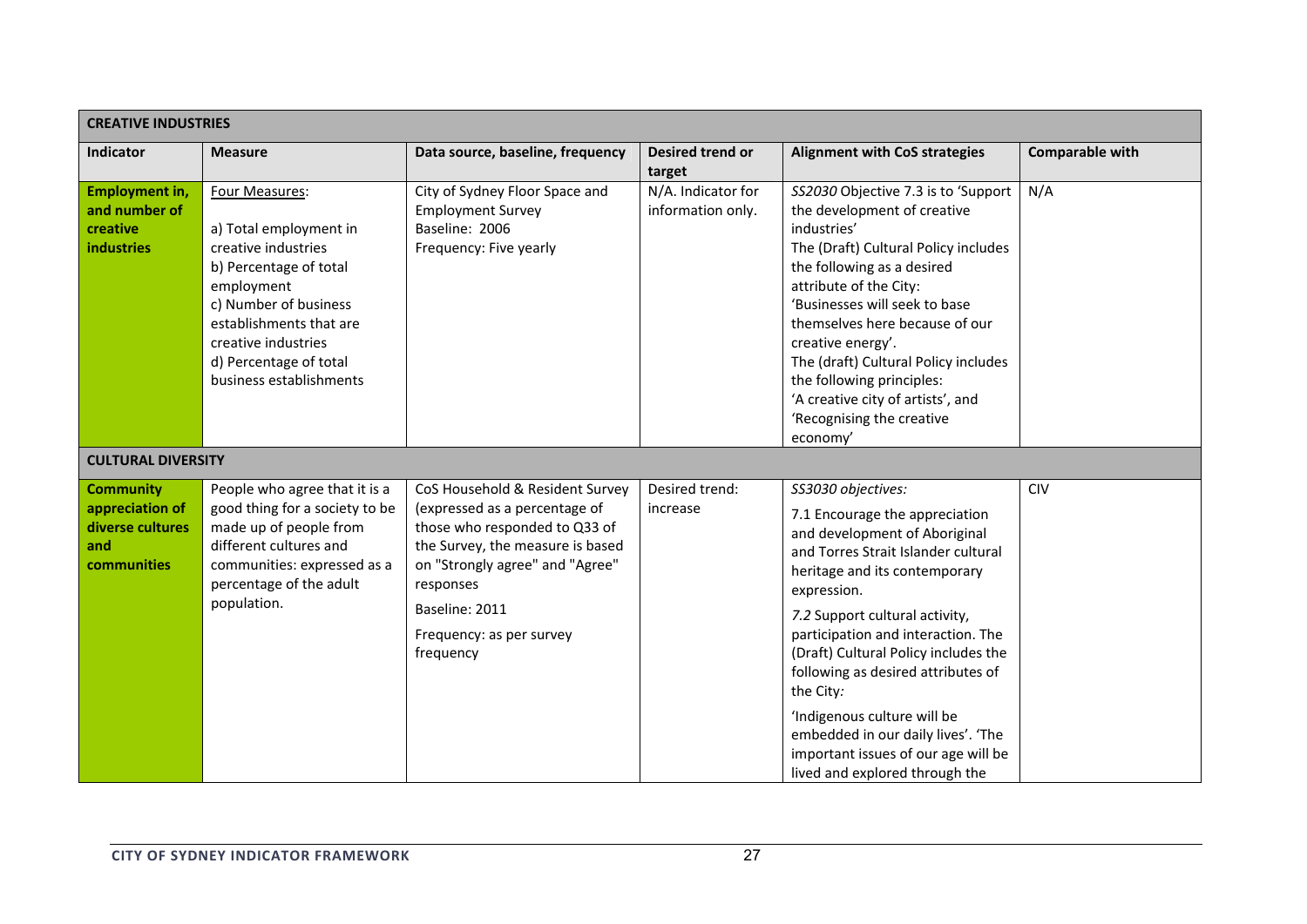| <b>LEISURE AND RECREATION</b> |                |                                  |                            | arts'. 'We will build cultural<br>networks with our neighbours,<br>especially China and India'. The<br>(Draft) Cultural Policy includes the<br>following principles: 1.<br>Recognition of Aboriginal and<br>Torres Strait Islander culture'. 2.<br>Valuing all people. 3. Knowing our<br>history and our stories. 6. An<br>international city of the arts. The<br>Social Policy includes the following<br>principles:<br>2.1 Recognition of Indigenous<br>Australians<br>2.2 Valuing all people<br>2.4 Diversity is strength |                        |
|-------------------------------|----------------|----------------------------------|----------------------------|------------------------------------------------------------------------------------------------------------------------------------------------------------------------------------------------------------------------------------------------------------------------------------------------------------------------------------------------------------------------------------------------------------------------------------------------------------------------------------------------------------------------------|------------------------|
|                               |                |                                  |                            |                                                                                                                                                                                                                                                                                                                                                                                                                                                                                                                              |                        |
|                               |                |                                  |                            |                                                                                                                                                                                                                                                                                                                                                                                                                                                                                                                              |                        |
| <b>Indicator</b>              | <b>Measure</b> | Data source, baseline, frequency | Desired trend or<br>target | <b>Alignment with CoS strategies</b>                                                                                                                                                                                                                                                                                                                                                                                                                                                                                         | <b>Comparable with</b> |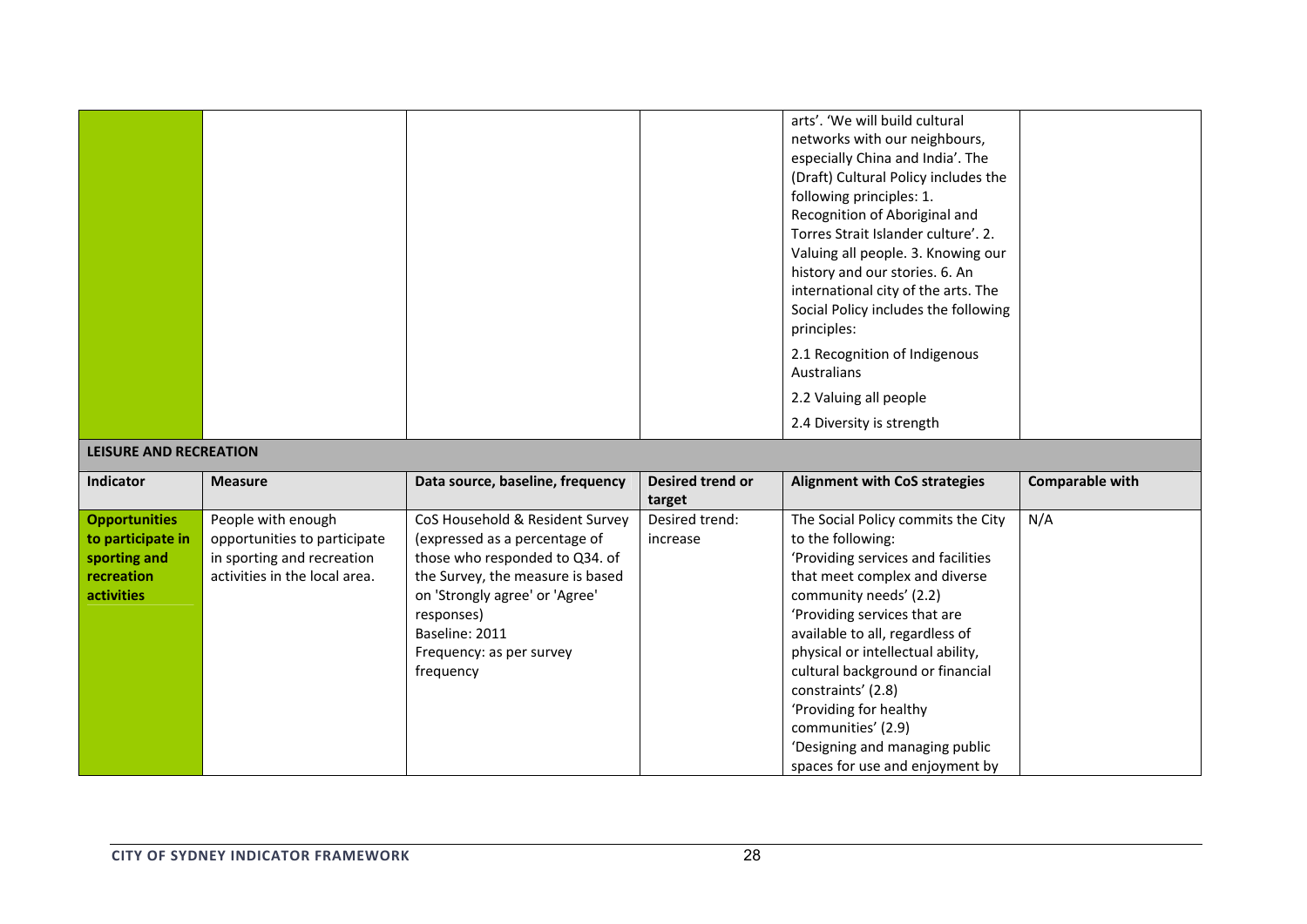|                 |                              |                                    |                | diverse communities' (2.11)           |                           |
|-----------------|------------------------------|------------------------------------|----------------|---------------------------------------|---------------------------|
| Attendance at   | Percentage attending         | CoS Household & Resident           | Desired trend: | The Social Policy states that 'All    | ABS figures for State and |
| sporting events | sporting events or           | Survey, (expressed as a            | increase       | people who live and work in or        | National averages.        |
|                 | competitions, as a           | percentage of those who            |                | visit the City of Sydney are entitled |                           |
|                 | i)Participant ii) Spectator. | responded to Q35. of the Survey.   |                | to participate in social, cultural,   |                           |
|                 |                              | (ABS definition of this category   |                | economic and political life' (2.2).   |                           |
|                 |                              | accepted respondents' own          |                |                                       |                           |
|                 |                              | definition of sport event (paid or |                |                                       |                           |
|                 |                              | free and in Australia or overseas. |                |                                       |                           |
|                 |                              | Excluded junior or school sport).  |                |                                       |                           |
|                 |                              | Baseline: 2011                     |                |                                       |                           |
|                 |                              | Frequency: as per survey           |                |                                       |                           |
|                 |                              | frequency                          |                |                                       |                           |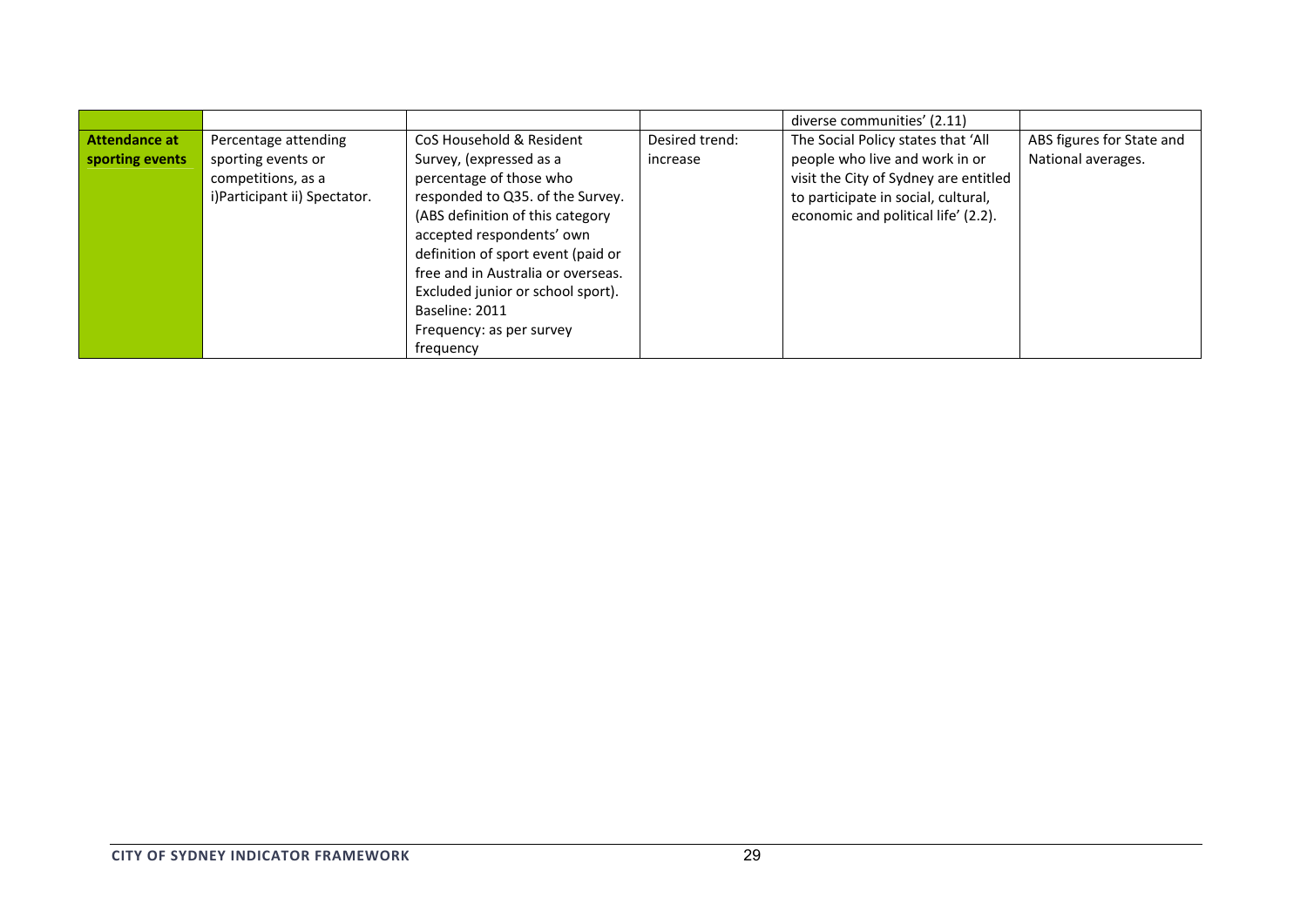## **DEMOCRATIC AND ENGAGED COMMUNITIES**

### SUMMARY OF INDICATORS FOR THIS DOMAIN:

**Total number of indicators:** 9**Number of measures:** 9**Number of measures using the following data sources:**

> **City of Sydney Household & Resident survey:** 5 **other City of Sydney data:** 0 **ABS data:** 1**other:** 3

**Control**‐Policy areas which are in direct control of local government.

**Influence**‐Issues which local government does not control but can influence.

**Concern**‐Those areas which local government neither control nor can influence, but are of concern to the community and impact on its wellbeing.

**CIV** ‐ Community Indicators Victoria is <sup>a</sup> State wide community indicator project from Victoria that the City of Sydney indicator framework is based on.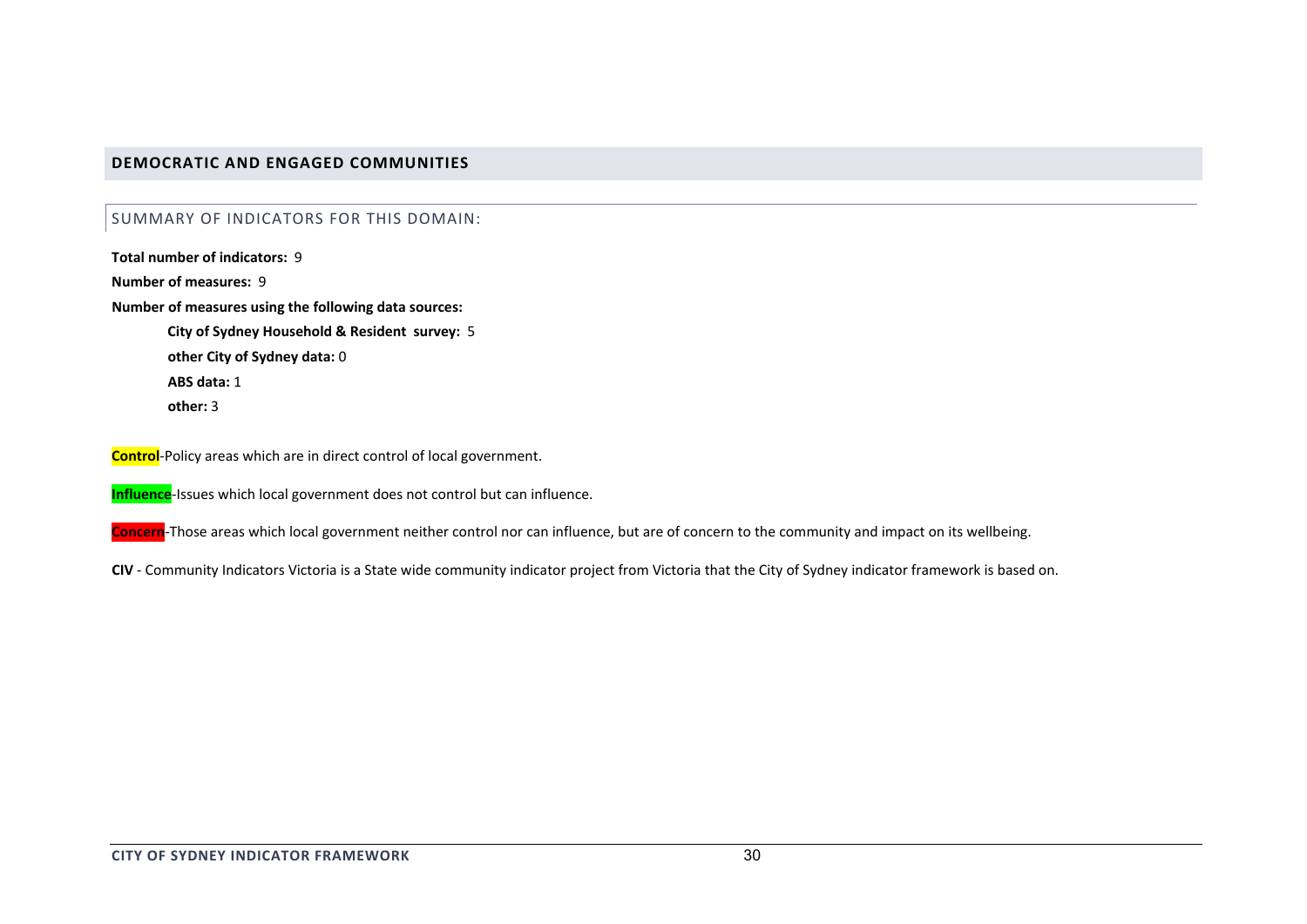| <b>COMMUNITY ENGAGEMENT</b> |                          |                                   |                  |                                       |                        |  |  |  |
|-----------------------------|--------------------------|-----------------------------------|------------------|---------------------------------------|------------------------|--|--|--|
| <b>Indicator</b>            | <b>Measure</b>           | Data source, baseline, frequency  | Desired trend or | <b>Alignment with CoS strategies</b>  | <b>Comparable with</b> |  |  |  |
|                             |                          |                                   | target           |                                       |                        |  |  |  |
| <b>Opportunity to</b>       | People who feel they can | CoS Household & Resident          | Desired trend:   | SS2030 Action 10.7.1 is for the City  | <b>CIV</b>             |  |  |  |
| have a say on               | have a say on important  | Survey, (expressed as a           | increase         | to 'lead public debate on the         |                        |  |  |  |
| important                   | issues.                  | percentage of those who           |                  | future of local government in         |                        |  |  |  |
| <i>issues</i>               |                          | responded to Q38. of the Survey.  |                  | Sydney'.                              |                        |  |  |  |
|                             |                          | (The 'Yes definitely' response is |                  | Social Policy includes the principle: |                        |  |  |  |
|                             |                          | used to derive the measure)       |                  | 'Consultation and participation       |                        |  |  |  |
|                             |                          | Baseline: 2011                    |                  | builds community', going on to        |                        |  |  |  |
|                             |                          | Frequency: as per survey          |                  | state that Council values the         |                        |  |  |  |
|                             |                          | frequency                         |                  | opinions of individuals and           |                        |  |  |  |
|                             |                          |                                   |                  | communities and is committed to       |                        |  |  |  |
|                             |                          |                                   |                  | actively involving residents,         |                        |  |  |  |
|                             |                          |                                   |                  | workers and visitors in planning      |                        |  |  |  |
|                             |                          |                                   |                  | and decision-making. Council          |                        |  |  |  |
|                             |                          |                                   |                  | provides appropriate and practical    |                        |  |  |  |
|                             |                          |                                   |                  | opportunities for community           |                        |  |  |  |
|                             |                          |                                   |                  | participation' (2.3).                 |                        |  |  |  |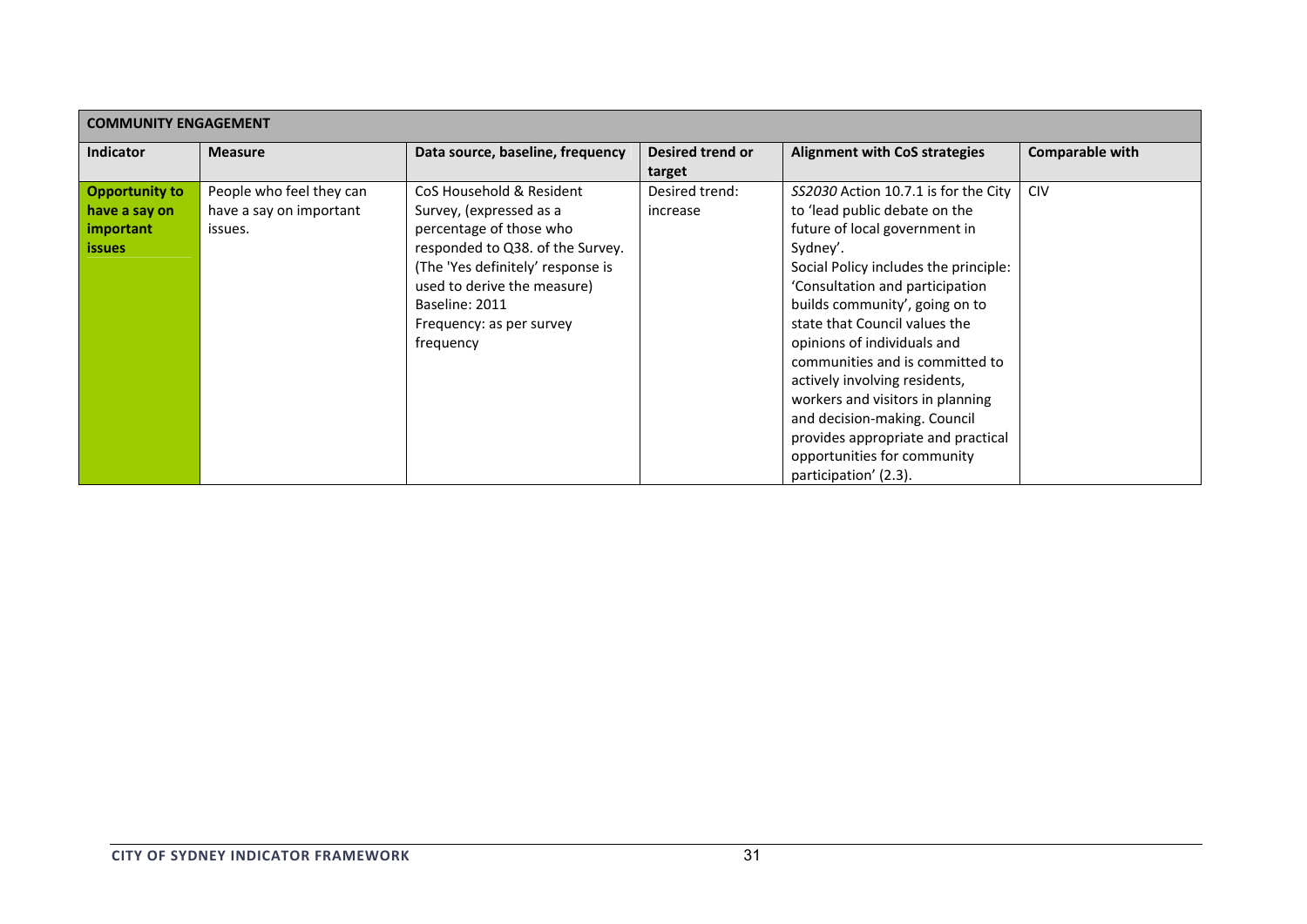| <b>COMMUNITY ENGAGEMENT Continued</b> |                            |                                    |                  |                                       |                 |  |  |
|---------------------------------------|----------------------------|------------------------------------|------------------|---------------------------------------|-----------------|--|--|
| Indicator                             | <b>Measure</b>             | Data source, baseline, frequency   | Desired trend or | <b>Alignment with CoS strategies</b>  | Comparable with |  |  |
|                                       |                            |                                    | target           |                                       |                 |  |  |
| <b>Participation in</b>               | People who participated in | CoS Household & Resident           | Desired outcome: | SS2030 Action 10.7.1 is for the City  | <b>CIV</b>      |  |  |
| community                             | community engagement       | Survey, (expressed as a            | at least 50% and | to 'lead public debate on the         |                 |  |  |
| engagement                            | activities in the last 12  | percentage of those who            | trending upwards | future of local government in         |                 |  |  |
| <b>activities</b>                     | months.                    | responded to Q39. of the Survey.   |                  | Sydney'.                              |                 |  |  |
|                                       |                            | The measure is based on            |                  | SS2030 states that 'ongoing           |                 |  |  |
|                                       |                            | responses of 'yes' to any items 1- |                  | engagement will be maintained as      |                 |  |  |
|                                       |                            | 6 of Q39. From 'Attended a         |                  | a foundation principal to             |                 |  |  |
|                                       |                            | community meeting' to              |                  | delivering the Vision over the next   |                 |  |  |
|                                       |                            | 'Participated in an online         |                  | 20 years and beyond.'                 |                 |  |  |
|                                       |                            | discussion')                       |                  | Social Policy includes the principle: |                 |  |  |
|                                       |                            | Baseline: 2011                     |                  | 'Consultation and participation       |                 |  |  |
|                                       |                            | Frequency: as per survey           |                  | builds community', going on to        |                 |  |  |
|                                       |                            | frequency                          |                  | state that Council values the         |                 |  |  |
|                                       |                            |                                    |                  | opinions of individuals and           |                 |  |  |
|                                       |                            |                                    |                  | communities and is committed to       |                 |  |  |
|                                       |                            |                                    |                  | actively involving residents,         |                 |  |  |
|                                       |                            |                                    |                  | workers and visitors in planning      |                 |  |  |
|                                       |                            |                                    |                  | and decision-making. Council          |                 |  |  |
|                                       |                            |                                    |                  | provides appropriate and practical    |                 |  |  |
|                                       |                            |                                    |                  | opportunities for community           |                 |  |  |
|                                       |                            |                                    |                  | participation' (2.3).                 |                 |  |  |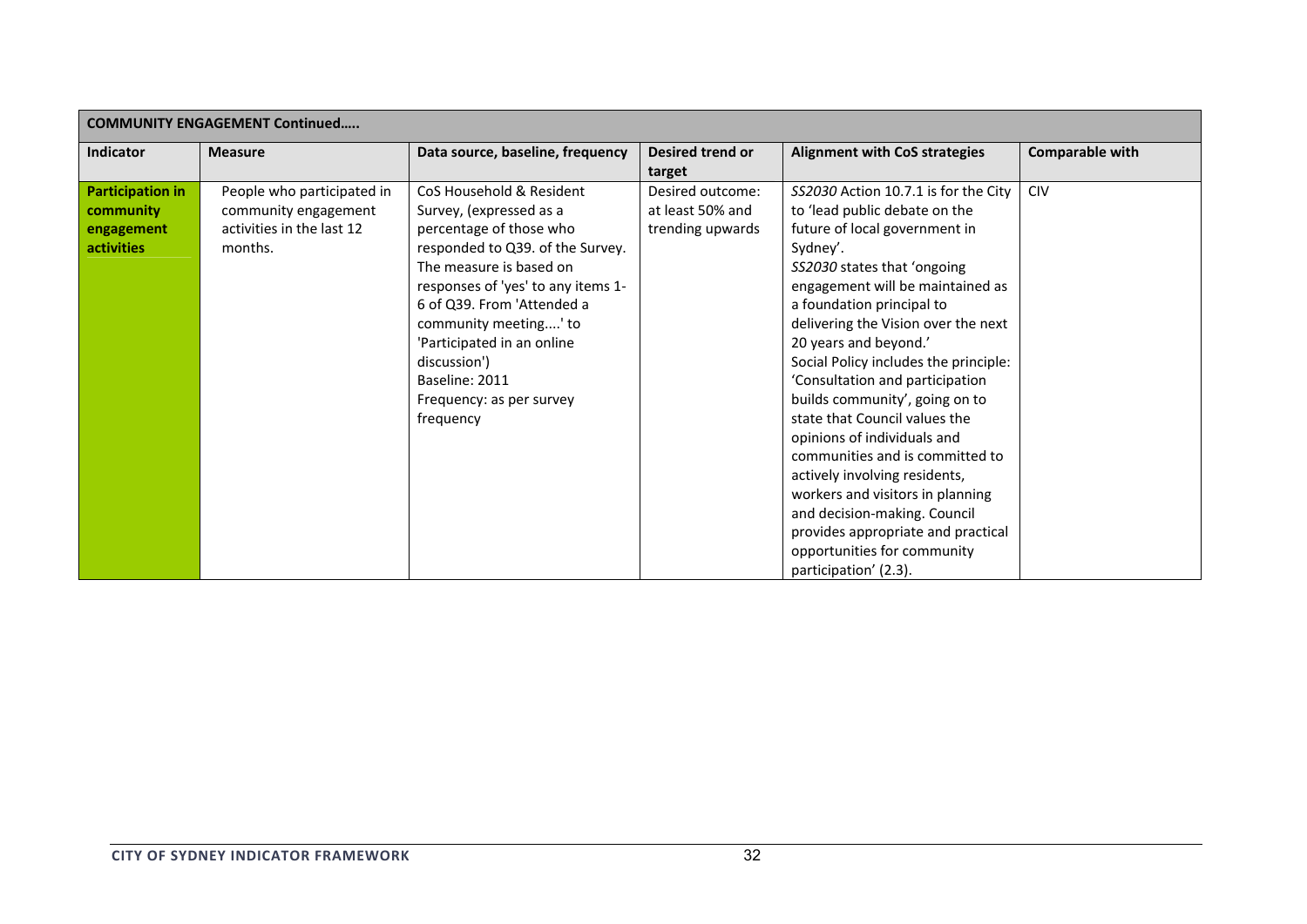| <b>COMMUNITY ENGAGEMENT Continued</b>                                                         |                                                                                             |                                                                                                                                                                                |                                                                                                                               |                                                                                                                                                                                            |                                                                |  |
|-----------------------------------------------------------------------------------------------|---------------------------------------------------------------------------------------------|--------------------------------------------------------------------------------------------------------------------------------------------------------------------------------|-------------------------------------------------------------------------------------------------------------------------------|--------------------------------------------------------------------------------------------------------------------------------------------------------------------------------------------|----------------------------------------------------------------|--|
| Indicator                                                                                     | <b>Measure</b>                                                                              | Data source, baseline, frequency                                                                                                                                               | Desired trend or<br>target                                                                                                    | <b>Alignment with CoS strategies</b>                                                                                                                                                       | <b>Comparable with</b>                                         |  |
| <b>Membership of</b><br>local<br>community<br>organisations<br>and decision-<br>making bodies | People Who Are Members of<br>a Decision-Making Board or<br>Committee:                       | CoS Household & Resident<br>Survey, (expressed as a<br>percentage of those who<br>responded to Q40. of the Survey).<br>Baseline: 2011<br>Frequency: as per survey<br>frequency | Desired outcome:<br>at least 25% and<br>stable or trending<br>upwards                                                         | Social Policy states that:<br>'Council values the knowledge,<br>creative initiative and efforts of all<br>community members and<br>organisations operating in the City<br>of Sydney' (2.7) | CIV                                                            |  |
| Citizenship<br>rates                                                                          | Proportion of overseas born<br>residents (resident for 2 years<br>or more) who are citizens | ABS census data<br>Baseline: 2006<br>Frequency: Every 5 years                                                                                                                  | Desired trend:<br>increase                                                                                                    | Not specifically mentioned in CoS<br>documents.                                                                                                                                            | other major cities LGAs,<br>national average                   |  |
|                                                                                               | ELECTIONS, REPRESENTATIONS AND DEMOCRACY                                                    |                                                                                                                                                                                |                                                                                                                               |                                                                                                                                                                                            |                                                                |  |
| <b>Voter turnout</b>                                                                          | Percentage of enrolled voters<br>who cast a vote in local<br>government elections           | <b>NSW Electoral commission</b><br>Baseline: 2008 election<br>Frequency: each local govt<br>election                                                                           | Desired trend:<br>increase                                                                                                    | Not specifically mentioned in CoS<br>documents, but relevant to Social<br>Policy principle 2.3: 'Consultation<br>and participation builds<br>community'.                                   | Other NSW LGAs, and<br>voter turnout in Federal<br>elections   |  |
| <b>Informal voting</b>                                                                        | Percentage of votes counted<br>as 'informal in local<br>government election                 | <b>NSW Electoral Commission</b><br>Baseline: 2008 election<br>Frequency: each local govt<br>election                                                                           | Desired trend:<br>decrease                                                                                                    | Not specifically mentioned in CoS<br>documents, but relevant to Social<br>Policy principle 2.3: 'Consultation<br>and participation builds<br>community'.                                   | Other NSW LGAs, and<br>informal voting in Federal<br>elections |  |
| <b>Representation</b><br>of women on<br><b>local Council</b>                                  | Percentage of Local<br>Councillors who are women                                            | NSW Department of Local<br>Government<br>Baseline: 2008 election<br>Frequency: each local govt<br>election                                                                     | Target: 50%<br>Note: Reporting<br>should include<br>information about<br>gender of other<br>local reps (State<br>and Federal) | Not specifically mentioned in CoS<br>documents.                                                                                                                                            | CIV, other NSW LGAs                                            |  |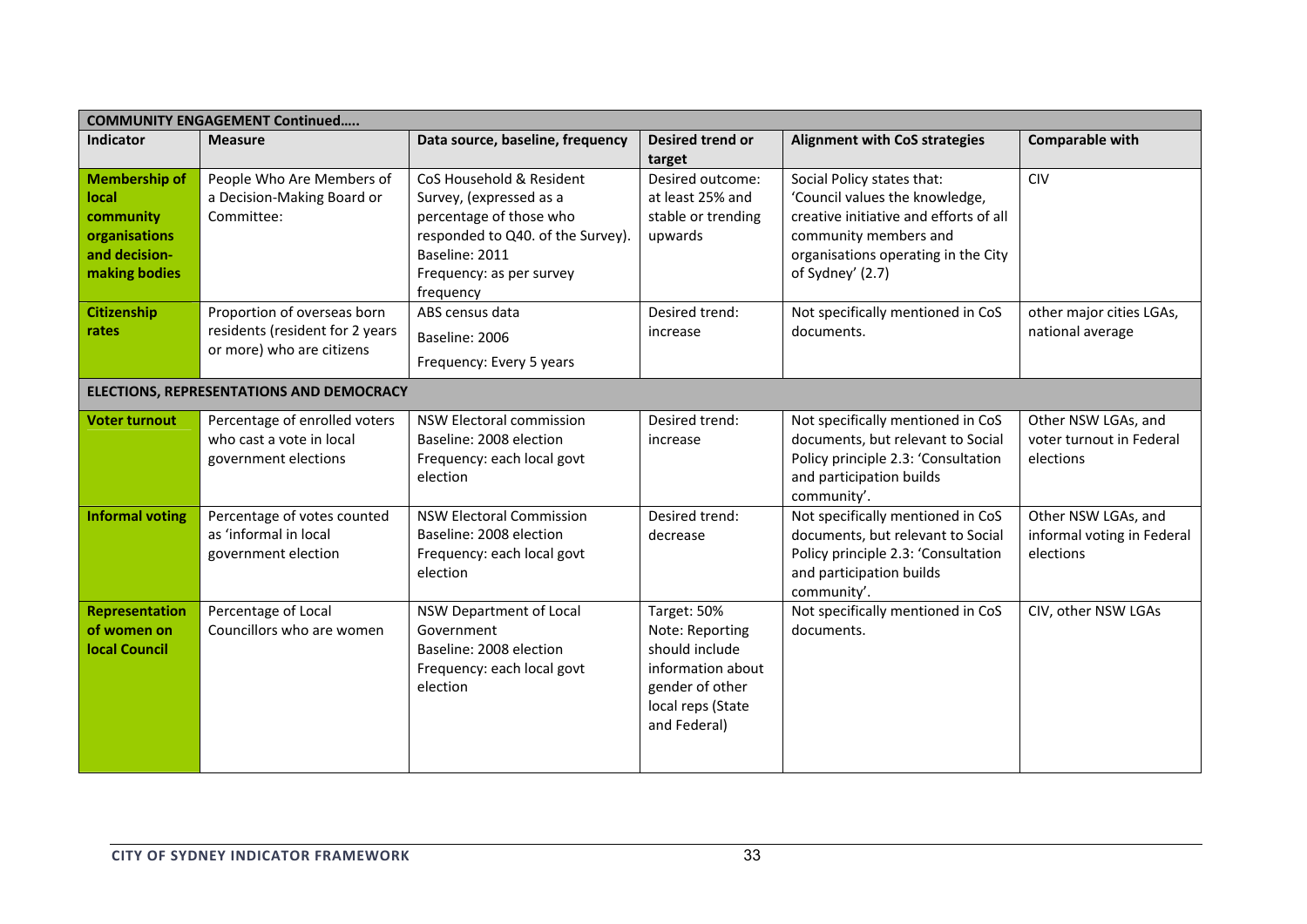| <b>Indicator</b>    | <b>Measure</b>               | Data source, baseline, frequency | <b>Desired trend or</b> | <b>Alignment with CoS strategies</b> | <b>Comparable with</b> |
|---------------------|------------------------------|----------------------------------|-------------------------|--------------------------------------|------------------------|
|                     |                              |                                  | target                  |                                      |                        |
| <b>Knowledge on</b> | Percentage of people who     | CoS Household & Resident         | Desired trend:          | Not specifically mentioned in CoS    |                        |
| how to contact      | know how to contact their    | Survey, (expressed as a          | increase                | documents, but relevant to Social    | N/A                    |
| political           | local representatives.       | percentage of those who          |                         | Policy principle 2.3: 'Consultation  |                        |
| representatives     |                              | responded to Q41. of the Survey. |                         | and participation builds             |                        |
|                     |                              | The measure is based on 'yes'    |                         | community'.                          |                        |
|                     |                              | responses to any items 1-3 of    |                         |                                      |                        |
|                     |                              | Q41. From 'Local Councillors' to |                         |                                      |                        |
|                     |                              | 'Federal Members of Parliament'  |                         |                                      |                        |
|                     |                              |                                  |                         |                                      |                        |
|                     |                              | Baseline: 2011                   |                         |                                      |                        |
|                     |                              | Frequency: as per survey         |                         |                                      |                        |
|                     |                              | frequency                        |                         |                                      |                        |
| <b>Satisfaction</b> | Percentage of people who are | CoS Household & Resident         | Desired trend:          | Not specifically mentioned in CoS    | World Bank governance  |
| with democracy      | satisfied with the way       | Survey, (expressed as a          | increase on             | documents, but relevant to Social    | indicator. Used by     |
|                     | democracy works in Australia | percentage of those who          | baseline.               | Policy principle 2.3: 'Consultation  | Canadian Index of      |
|                     |                              | responded to Q42. of the Survey. |                         | and participation builds             | wellbeing              |
|                     |                              | (Measure is based on 'very       |                         | community' and 2.12: 'Fair and       |                        |
|                     |                              | satisfied' or 'fairly satisfied' |                         | integrated decisions'                |                        |
|                     |                              | responses)                       |                         |                                      |                        |
|                     |                              | Baseline: 2011                   |                         |                                      |                        |
|                     |                              | Frequency: as per survey         |                         |                                      |                        |
|                     |                              | frequency                        |                         |                                      |                        |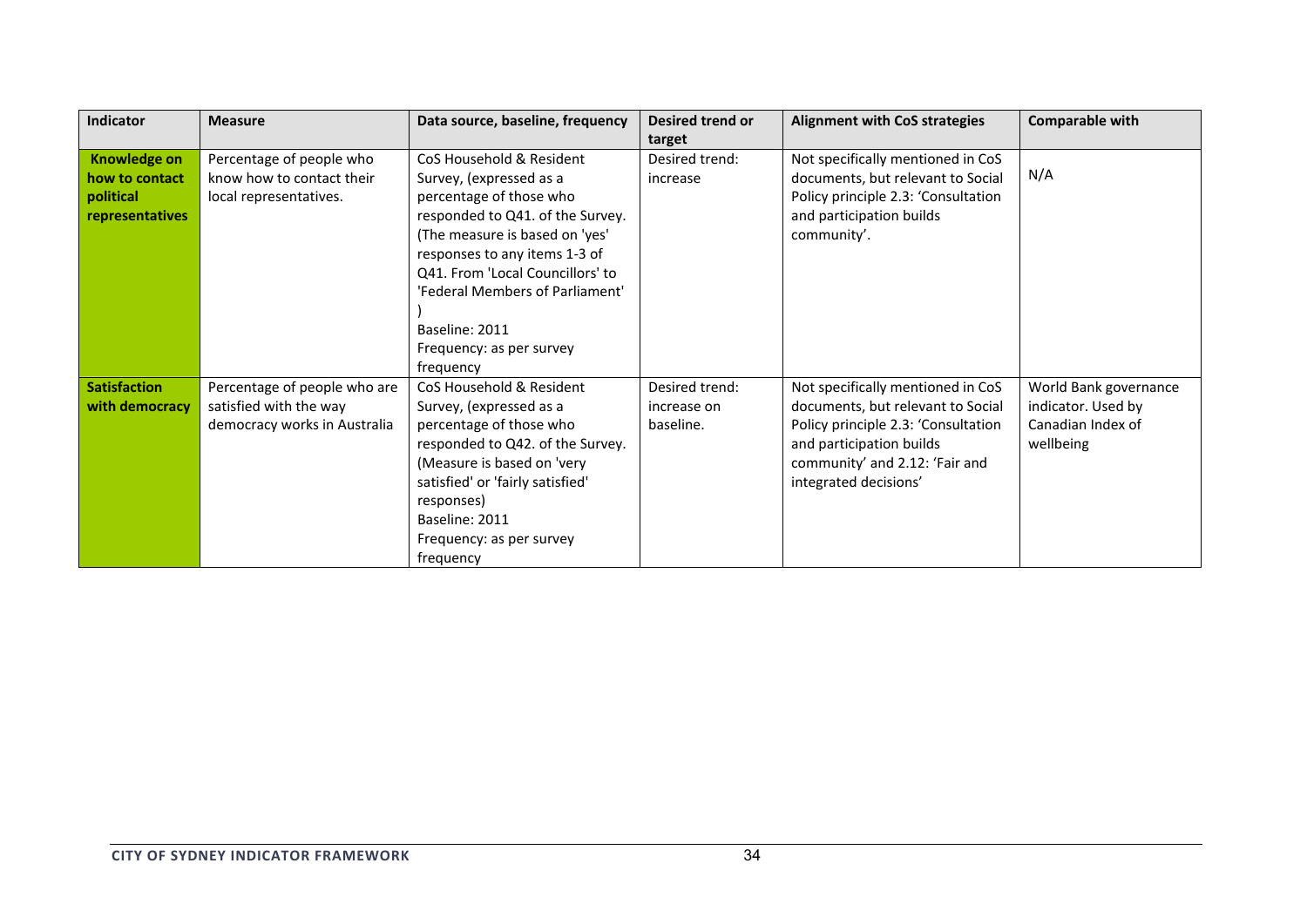# **DYNAMIC, RESILIENT LOCAL ECONOMIES**

## SUMMARY OF INDICATORS FOR THIS DOMAIN:

**Total number of indicators:** 18

**Number of measures:** 31

**Number of measures using the following data sources:**

**City of Sydney Household & Resident survey:** 0

**City of Sydney Floorspace and Employment survey:** 4

**other City of Sydney data:** 8( 7 use the CoS Visitor accommodation monitor, and 1 uses CoS commercial and residential monitor).

**ABS data:** 12

**other:** 7

**Control**‐Policy areas which are in direct control of local government.

**Influence**‐Issues which local government does not control but can influence.

**Concern**‐Those areas which local government neither control nor can influence, but are of concern to the community and impact on its wellbeing.

**CIV** ‐ Community Indicators Victoria is <sup>a</sup> State wide community indicator project from Victoria that the City of Sydney indicator framework is based on.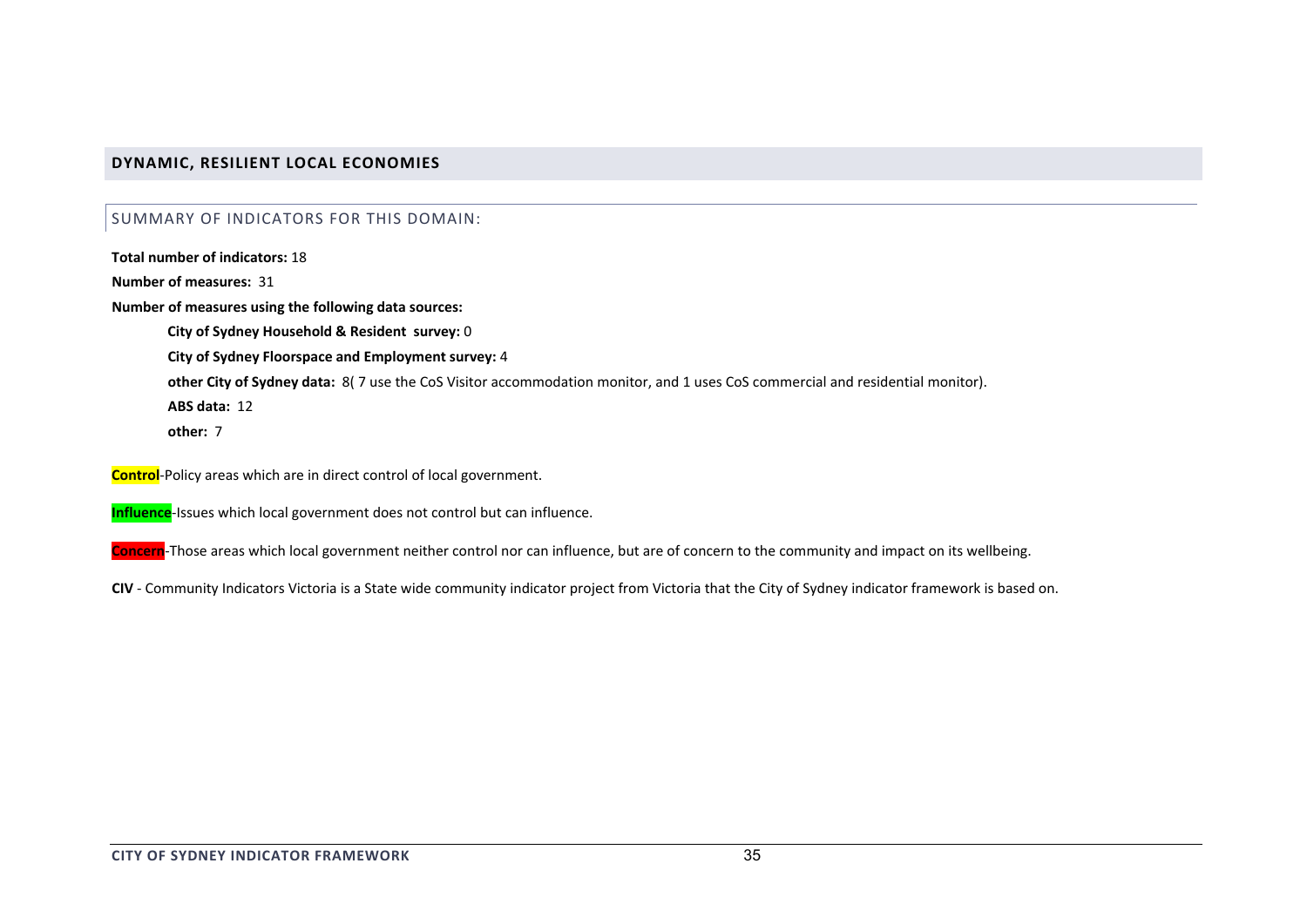| ECONOMIC ACTIVITY, DIVERSITY AND PROSPERITY |                                                                                                                                                                                                                               |                                                                                                                                                                                                                                             |                                                                                                                                      |                                                                                                                                                                                                                   |                                                                                                                                   |  |
|---------------------------------------------|-------------------------------------------------------------------------------------------------------------------------------------------------------------------------------------------------------------------------------|---------------------------------------------------------------------------------------------------------------------------------------------------------------------------------------------------------------------------------------------|--------------------------------------------------------------------------------------------------------------------------------------|-------------------------------------------------------------------------------------------------------------------------------------------------------------------------------------------------------------------|-----------------------------------------------------------------------------------------------------------------------------------|--|
| Indicator                                   | <b>Measure</b>                                                                                                                                                                                                                | Data source, baseline, frequency                                                                                                                                                                                                            | Desired trend or<br>target                                                                                                           | <b>Alignment with CoS strategies</b>                                                                                                                                                                              | <b>Comparable with</b>                                                                                                            |  |
| <b>City</b><br>employment<br>growth         | Percentage change in<br>estimated City employment                                                                                                                                                                             | CoS Floorspace & Employment<br>Survey<br>Baseline: growth from 2006 to<br>2011<br>Frequency: 5 yearly                                                                                                                                       | Increase                                                                                                                             | SS2030 Target 5: 97,000<br>additional jobs in the City.<br>SS2030 Objective 1.1: Plan for<br>growth and change in the City<br>Centre.                                                                             | N/A                                                                                                                               |  |
| <b>Economic</b><br>diversity                | Two Measures:<br>1) Percentage of businesses in<br>selected sectors, within the i)<br>CBD ii) Non CBD village<br>economies.<br>2) Employment in selected<br>sectors in LGA, as a<br>percentage of total<br>employment in LGA. | CoS Floorspace and Employment<br>Survey, (Selected Sectors include:<br>Creative industries; Education;<br>Tourism; Retail; Financial &<br><b>Business Services; ICT;</b><br>Manufacturing; Health)<br>Baseline: 2006<br>Frequency: 5-yearly | N/A. No specific<br>trend or target: for<br>information only, to<br>consider in<br>conjunction with<br>other economic<br>indicators. | SS2030 Objective 6.4: develop<br>and support local economies and<br>employment.<br>CoS Economic Development<br><b>Strategy: Sector Action Plans for</b><br>Creative Industries, Education,<br>Retail and Tourism. | N/A<br>N/A                                                                                                                        |  |
| <b>Economic</b><br>growth                   | Percentage change in gross<br>city product                                                                                                                                                                                    | CoS to derive from ABS National<br>Accounts<br>Baseline: 2010-11 to 2011-12<br>Frequency: annual                                                                                                                                            | Greater than GDP<br>growth rate                                                                                                      | SS2030 Objective 1.1: Plan for<br>growth and change in the City<br>Centre                                                                                                                                         | SOAC. Also internationally<br>comparable, for e.g, data<br>for EU cities such as Berlin<br>and London is available at<br>Eurostat |  |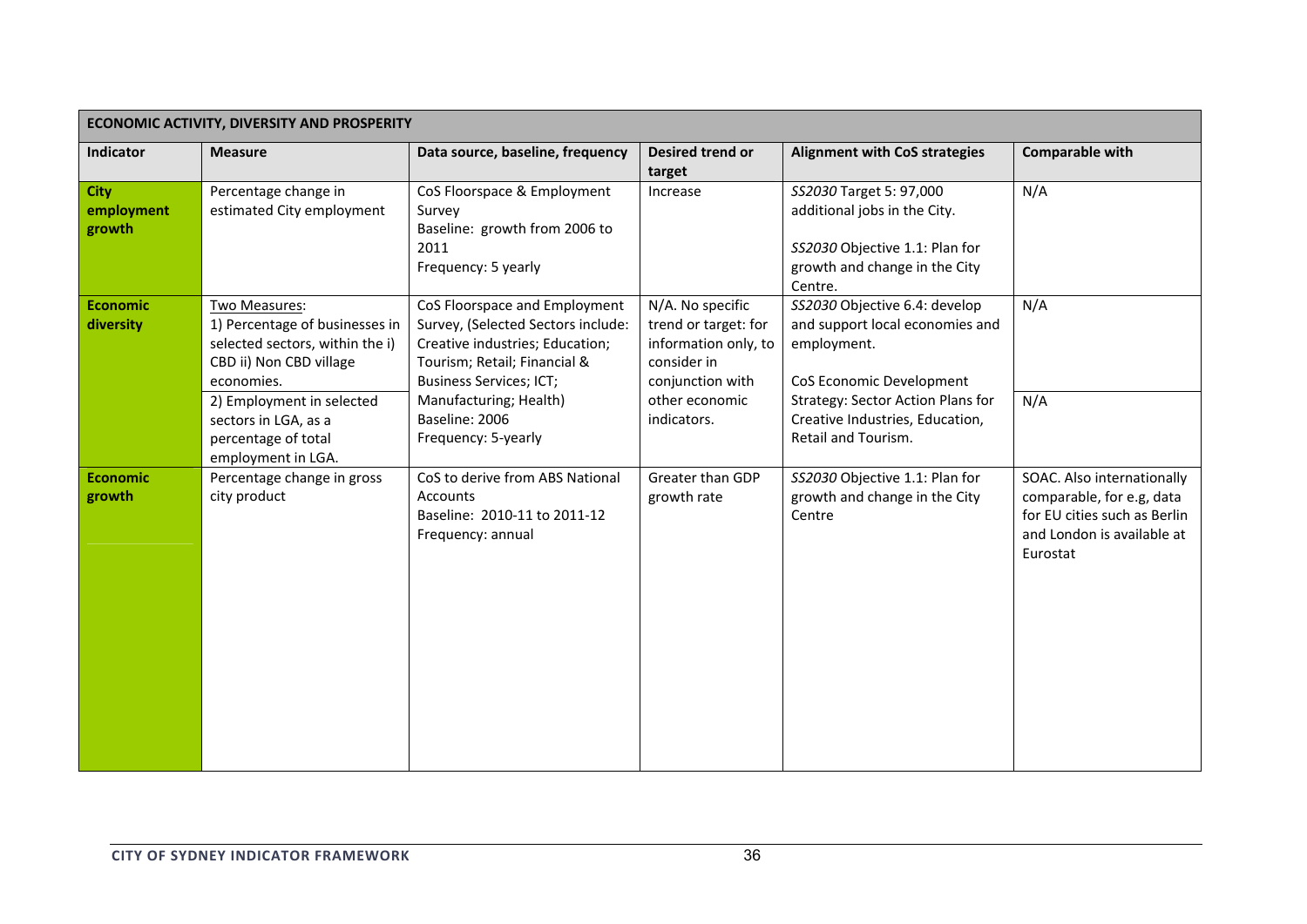| Indicator                              | <b>Measure</b>                                                                                                                                                                                                                                                                                | Data source, baseline, frequency                                                                                                                                                                                                                                                                                                                                                                                     | Desired trend or<br>target        | <b>Alignment with CoS strategies</b>                                                                                                                                     | Comparable with                                                  |
|----------------------------------------|-----------------------------------------------------------------------------------------------------------------------------------------------------------------------------------------------------------------------------------------------------------------------------------------------|----------------------------------------------------------------------------------------------------------------------------------------------------------------------------------------------------------------------------------------------------------------------------------------------------------------------------------------------------------------------------------------------------------------------|-----------------------------------|--------------------------------------------------------------------------------------------------------------------------------------------------------------------------|------------------------------------------------------------------|
| Global<br>competitiveness              | Sydney's rank based on<br>PricewaterhouseCoopers<br>'Cities of Opportunity' ranking                                                                                                                                                                                                           | PricewaterhouseCoopers 'Cities<br>of Opportunity', ranks 26 cities<br>based on 10 indicator categories:<br>1) Intellectual capital<br>and innovation 2) Technology<br>readiness 3) Transportation<br>and infrastructure 4) Health,<br>safety and security 5)<br>Sustainability 6) Economic clout<br>7) Ease of doing<br>business 8) Cost 9)<br>Demographics<br>and livability 10) Lifestyle assets<br>Baseline: 2011 | Stable or increasing<br>ranking   | SS2030 Objective 1.4: Develop<br>innovative capacity and global<br>competitiveness                                                                                       | Internationally<br>comparable with other<br>25 cities.           |
| <b>Tourism</b><br><b>Accommodation</b> | Seven Measures:<br>1) Occupancy Rate<br>2) Total Room Stock<br>3) Average Takings per Room<br>per Night<br>4) Hotel Visitors (Arrivals)<br>5) Guest Nights<br>6) Annual Accommodation<br>Visitors to Metropolitan<br>Sydney<br>7) % of Metropolitan Visitors<br>Staying in the City of Sydney | Frequency: Annual<br>City of Sydney visitor<br>accommodation monitor<br>Baseline: 2011<br>Frequency: data will be reported<br>annually (published by ABS every<br>quarter)                                                                                                                                                                                                                                           | Overall increasing<br>engagement. | SS2030 Objective 1.6: Enhance<br>tourism infrastructure, assets and<br>branding of the City.<br>CoS Economic Development<br>Strategy: Sector Action Plan for<br>Tourism. | Comparable with other<br>ABS tourism regions<br>(e.g. Melbourne) |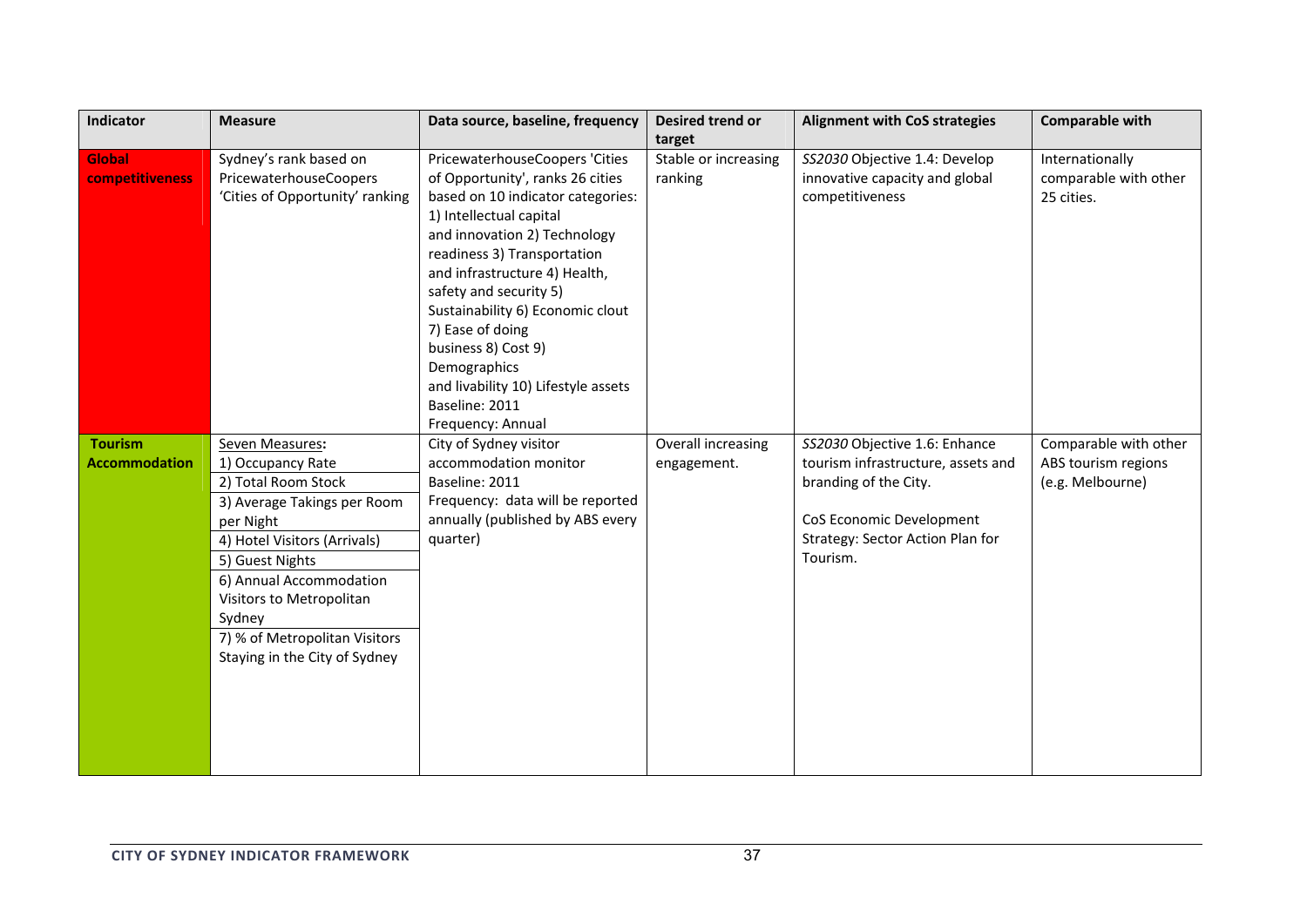| <b>ECONOMIC ACTIVITY, DIVERSITY AND PROSPERITY Continued</b> |                                                                                                                                                                                                                                                                   |                                                                                                                                  |                                                                                                                                      |                                                                                                                                                                          |                                                                  |  |
|--------------------------------------------------------------|-------------------------------------------------------------------------------------------------------------------------------------------------------------------------------------------------------------------------------------------------------------------|----------------------------------------------------------------------------------------------------------------------------------|--------------------------------------------------------------------------------------------------------------------------------------|--------------------------------------------------------------------------------------------------------------------------------------------------------------------------|------------------------------------------------------------------|--|
| <b>Indicator</b>                                             | <b>Measure</b>                                                                                                                                                                                                                                                    | Data source, baseline, frequency                                                                                                 | Desired trend or<br>target                                                                                                           | <b>Alignment with CoS strategies</b>                                                                                                                                     | <b>Comparable with</b>                                           |  |
| <b>Tourism Visitors</b>                                      | Four Measures:<br>1) Visitor Arrivals<br>2) Visitor Nights<br>3) Length of Stay<br>4) Visitor expenditure per<br>night                                                                                                                                            | Tourism Research Australia<br>Baseline: 2011<br>Frequency: data will be reported<br>annually (published by TRA every<br>quarter) | Overall increasing<br>engagement                                                                                                     | SS2030 Objective 1.6: Enhance<br>tourism infrastructure, assets and<br>branding of the City.<br>CoS Economic Development<br>Strategy: Sector Action Plan for<br>Tourism. | Comparable with other<br>ABS tourism regions<br>(e.g. Melbourne) |  |
| <b>Night-time</b><br>economy                                 | Estimated percentage of<br>employees in industries with<br>significant night-time activity                                                                                                                                                                        | CoS Floorspace and Employment<br>Survey.<br>Baseline: 2011<br>Frequency: 5-yearly.                                               | N/A. No specific<br>trend or target. For<br>information only, to<br>consider in<br>conjunction with<br>other economic<br>indicators. | SS2030 Objective 6.4: Develop and<br>support local economies and<br>employment.                                                                                          | N/A                                                              |  |
| <b>Office vacancy</b><br>rate                                | Percentage of commercial<br>offices that are vacant                                                                                                                                                                                                               | Property Council of Australia<br><b>Office Market Report</b><br>Baseline: 6 months to July 2011<br>Frequency: biannually         | N/A. No specific<br>trend or target. For<br>information only, to<br>consider in<br>conjunction with<br>other economic<br>indicators. |                                                                                                                                                                          | Other Australian cities                                          |  |
| <b>Property</b><br>development<br>activity                   | Number and value of<br>commercial and residential<br>approvals and completions<br>1 measure:<br>Residential Approvals (No:,<br>Value ) Residential<br>Completions: (No:, Value)<br>Commercial Approvals: (No:,<br>Value) Commercial<br>Completions: (No: , Value) | CoS Commercial and Residential<br><b>Monitors</b><br>Baseline: December 2010<br>Frequency: twice-yearly                          | Increase                                                                                                                             | SS2030 Objective 1.1: 'Plan for<br>growth and change in the City<br>Centre'                                                                                              | N/A                                                              |  |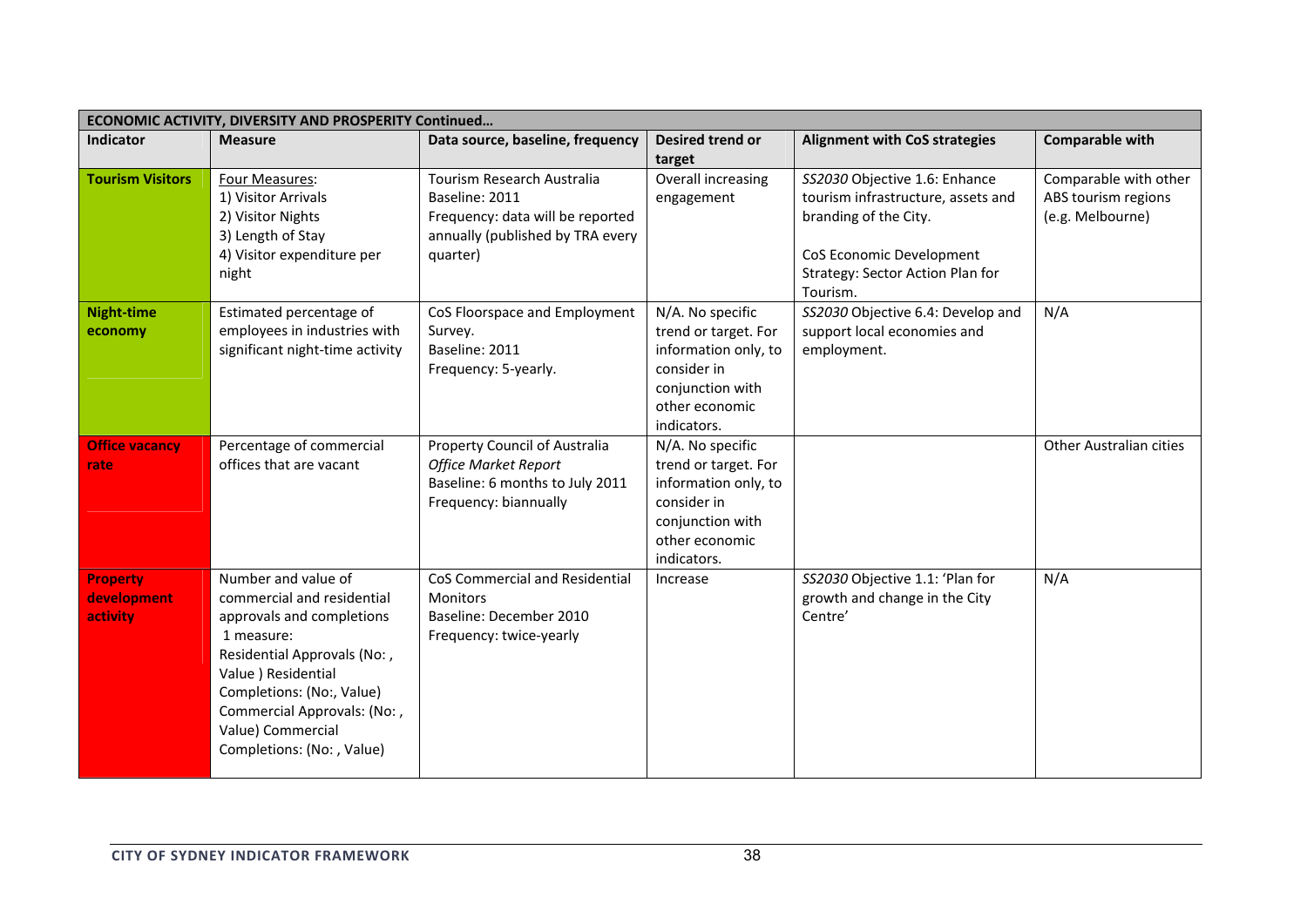| <b>EMPLOYMENT AND EDUCATION OF CITY RESIDENTS</b>       |                                                                                                                                                                       |                                                                              |                                                                                                                                                                                                  |                                                                                                                                                                                                                             |                               |  |
|---------------------------------------------------------|-----------------------------------------------------------------------------------------------------------------------------------------------------------------------|------------------------------------------------------------------------------|--------------------------------------------------------------------------------------------------------------------------------------------------------------------------------------------------|-----------------------------------------------------------------------------------------------------------------------------------------------------------------------------------------------------------------------------|-------------------------------|--|
| Indicator                                               | <b>Measure</b>                                                                                                                                                        | Data source, baseline, frequency                                             | Desired trend or<br>target                                                                                                                                                                       | <b>Alignment with CoS strategies</b>                                                                                                                                                                                        | <b>Comparable with</b>        |  |
| Local<br>employment                                     | Percentage of city employed<br>residents who also work in<br>the City of Sydney.                                                                                      | ABS Census journey-to-work<br>data.<br>Baseline: 2006<br>Frequency: 5-yearly | Stable or increase                                                                                                                                                                               | SS2030 Objective 6.4: develop and<br>support local economies and<br>employment.                                                                                                                                             | CIV                           |  |
| <b>Employment</b><br>amongst City<br>residents          | <b>Employment Rate: People</b><br>who are employed aged 15+<br>expressed as a percentage of<br>people aged 15+; in the ABS<br>"Inner Sydney" region.                  | ABS<br>Baseline: 2010<br>Frequency: annual                                   | Stable or increase<br>relative to Sydney<br><b>SD</b>                                                                                                                                            | SS2030 Objective 6.4: develop and<br>support local economies and<br>employment.<br>Action Plans for the various target<br>groups identified in the Social Plan<br>include a range of actions relating<br>to employment.     | wide comparisons<br>possible  |  |
| <b>Unemployment</b><br>amongst City<br><b>residents</b> | <b>Unemployment Rate: People</b><br>who are unemployed 15+<br>expressed as a percentage of<br>people in the labour force<br>15+; in the ABS "Inner<br>Sydney" region. | <b>ABS</b><br>Baseline: 2010<br>Frequency: annual                            | Stable or decrease<br>relative to Sydney<br>SD                                                                                                                                                   | SS2030 Objective 6.4: develop and<br>support local economies and<br>employment.<br>The Action Plans for the various<br>target groups identified in the<br>Social Plan include a range of<br>actions relating to employment. | wide comparisons<br>possible  |  |
| <b>Participation</b><br>rates in labour<br>force        | Participation Rate: People in<br>the Labour force 15+<br>expressed as a percentage of<br>people aged 15+; in the ABS<br>"Inner Sydney" region.                        | <b>ABS</b><br>Baseline: 2010<br>Frequency: annual                            | No specific trend or<br>target: to consider<br>in conjunction with<br>other economic<br>indicators, including<br>relative to<br>education, and<br>benchmarks to<br>reflect ageing<br>population. | SS2030 Objective 6.4: develop and<br>support local economies and<br>employment.<br>The Action Plans for the various<br>target groups identified in the<br>Social Plan include a range of<br>actions relating to employment. | wide comparisons<br>possible. |  |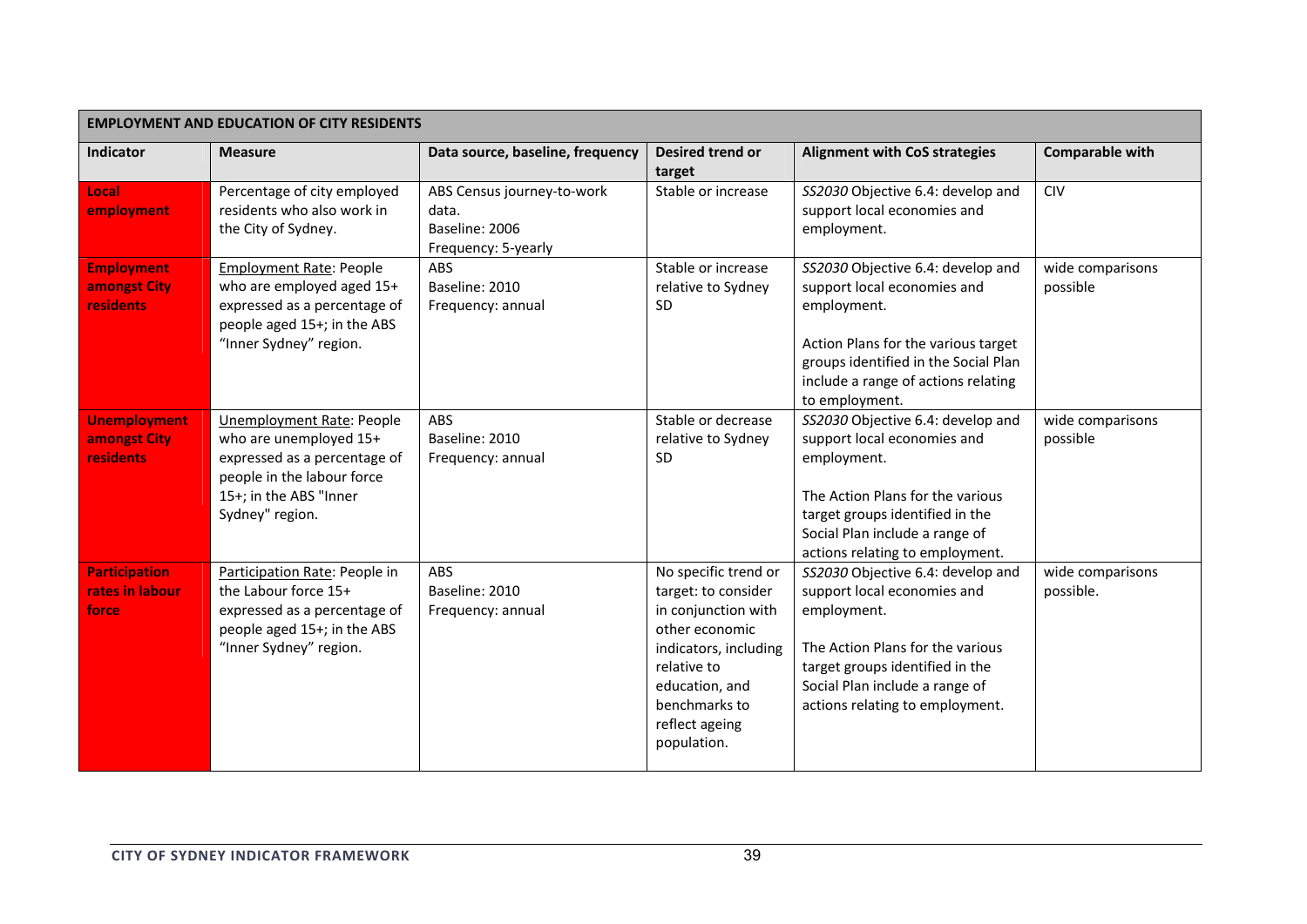| <b>EMPLOYMENT AND EDUCATION OF CITY RESIDENTS Continued</b>      |                                                                                                                                                                                                                                                                               |                                                                                                                                                                                                                                                                                                                                                 |                                                       |                                                                                                                                                                                                                                                                                                                           |                                                      |  |
|------------------------------------------------------------------|-------------------------------------------------------------------------------------------------------------------------------------------------------------------------------------------------------------------------------------------------------------------------------|-------------------------------------------------------------------------------------------------------------------------------------------------------------------------------------------------------------------------------------------------------------------------------------------------------------------------------------------------|-------------------------------------------------------|---------------------------------------------------------------------------------------------------------------------------------------------------------------------------------------------------------------------------------------------------------------------------------------------------------------------------|------------------------------------------------------|--|
| <b>Indicator</b>                                                 | <b>Measure</b>                                                                                                                                                                                                                                                                | Data source, baseline, frequency                                                                                                                                                                                                                                                                                                                | <b>Desired trend or</b><br>target                     | <b>Alignment with CoS strategies</b>                                                                                                                                                                                                                                                                                      | <b>Comparable with</b>                               |  |
| <b>Educational</b><br>qualifications of<br><b>City residents</b> | Three measures of non-school<br>educational qualifications of<br>people aged 25 years and<br>over:<br>1. Non-school qualification<br>2. Bachelor Degree or Higher<br>Qualification<br>3. Highest qualification level<br>from Certificate III to an<br><b>Advanced Diploma</b> | ABS Census.<br>Baseline: 2006<br>Frequency: 5-yearly.                                                                                                                                                                                                                                                                                           | Stable or increase                                    | Education and training issues<br>identified in Social Plan, with<br>'employment training and<br>economic development identified<br>as a priority issue (5.5)                                                                                                                                                              | <b>CIV</b>                                           |  |
| PRODUCTIVITY AND INNOVATION                                      |                                                                                                                                                                                                                                                                               |                                                                                                                                                                                                                                                                                                                                                 |                                                       |                                                                                                                                                                                                                                                                                                                           |                                                      |  |
| <b>Travel time to</b><br>work                                    | i) Average travel time to work<br>by workers in the Sydney LGA<br>(Trips into Sydney LGA from<br>outside Sydney LGA);<br>ii) Average travel time to work<br>by residents in the Sydney<br><b>LGA</b>                                                                          | NSW Bureau of Transport<br><b>Statistics</b><br>Baseline: 2009/10<br>Frequency: annual                                                                                                                                                                                                                                                          | Stable or decrease                                    | 'Accessible public transport' is<br>principle 2.6 in the Social Policy<br>SS2030 Target 6: 'By 2030, the use<br>of public transport for travel<br>towork by City Centre workers will<br>increase to 80 percent and the use<br>of non-private vehicles by<br>Cityresidents for work trips will<br>increase to 80 per cent. | Internationally<br>comparable                        |  |
| <b>Highly skilled</b><br>workforce                               | People employed in highly<br>skilled occupations                                                                                                                                                                                                                              | ABS Census (expressed as<br>percentage of people working in<br>the area). (A highly skilled<br>occupation has been defined as<br>one with a skill level of 1, 2 or 3<br>as assigned in the Australian and<br>New Zealand Standard<br><b>Classification of Occupations</b><br>(ANZSCO), First Edition.)<br>Baseline: 2006<br>Frequency: 5-yearly | Stable or increase<br>relative to Sydney<br><b>SD</b> | SS2030 Objective 1.4: Develop<br>innovative capacity and global<br>competitiveness.                                                                                                                                                                                                                                       | CIV, uses ABS data so<br>wide comparison<br>possible |  |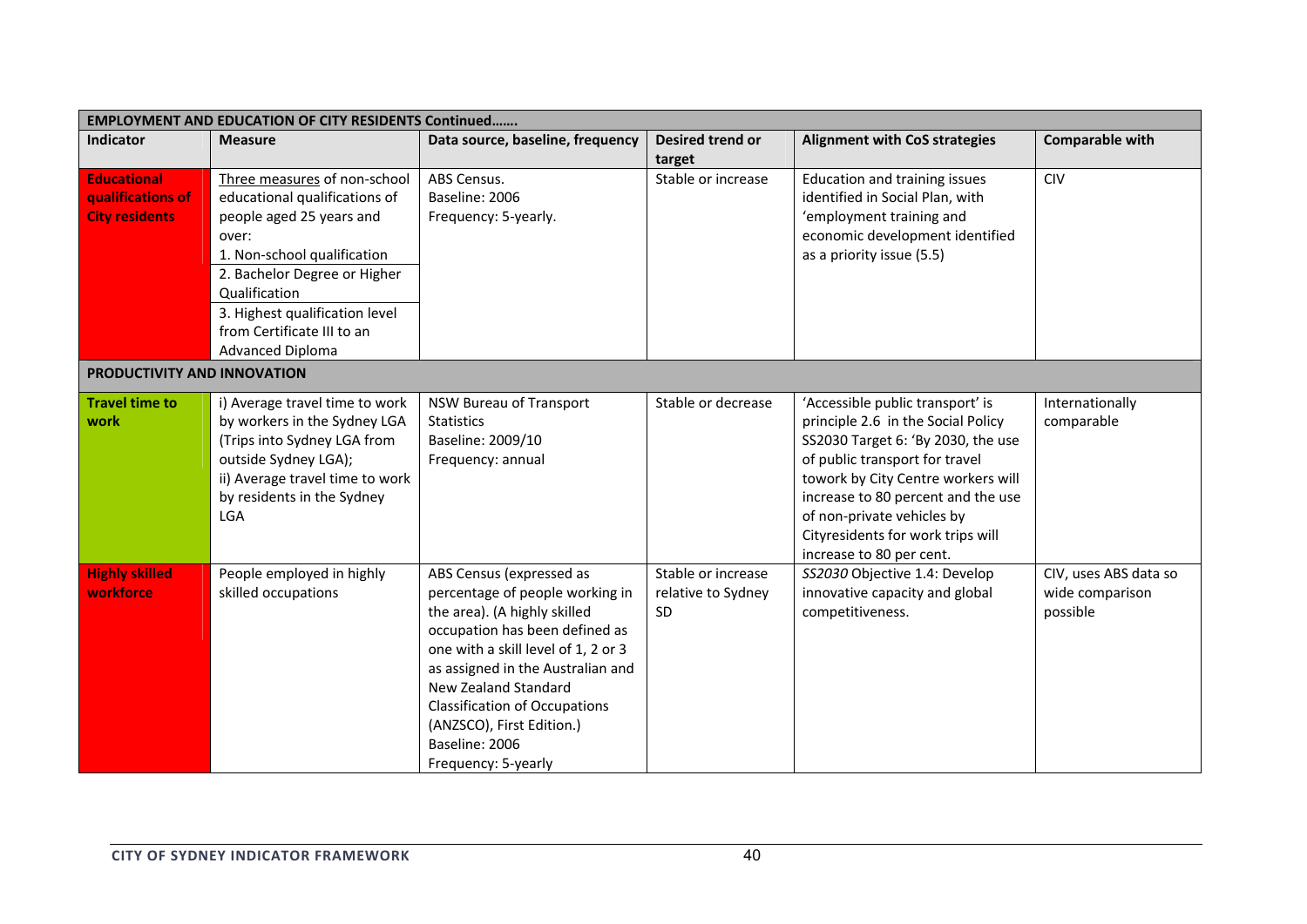| <b>Indicator</b>                                    | <b>Measure</b>                                                                                                                                                                                                                                                                                           | Data source, baseline, frequency                                                                                                                              | <b>Desired trend or</b><br>target                                                                    | <b>Alignment with CoS strategies</b>                                                | <b>Comparable with</b>                                                      |
|-----------------------------------------------------|----------------------------------------------------------------------------------------------------------------------------------------------------------------------------------------------------------------------------------------------------------------------------------------------------------|---------------------------------------------------------------------------------------------------------------------------------------------------------------|------------------------------------------------------------------------------------------------------|-------------------------------------------------------------------------------------|-----------------------------------------------------------------------------|
| <b>Educational</b><br>participation by<br>workforce | Percentage of workforce<br>attending tertiary institutions                                                                                                                                                                                                                                               | <b>ABS Census</b><br>Baseline: 2006<br>Frequency: 5-yearly                                                                                                    | Stable or increase<br>relative to Sydney<br>SD.                                                      | SS2030 Objective 1.4: Develop<br>innovative capacity and global<br>competitiveness. | Uses ABS data so wide<br>comparison possible.                               |
| <b>Knowledge</b><br><b>industries</b>               | Two Measures:<br>1) Employment in selected<br>knowledge industries as a<br>proportion of total LGA<br>employment.<br>Selected industries (ANZSIC<br>sectors):<br>J - Information media and<br>Telecommunications<br>M - Professional, Scientific<br>and Technical Services<br>P - Education and Training | ABS Census data<br>Baseline: 2006<br>Frequency: 5 yearly<br>CoS Floorpsace and Employment<br>Survey, and ABS Census.<br>Baseline: 2006<br>Frequency: 5-yearly | N/A. For<br>information only                                                                         | SS2030 Objective 1.4: Develop<br>innovative capacity and global<br>competitiveness. | N/A                                                                         |
|                                                     | 2) Employment location<br>quotients (with Australia as a<br>base) for selected knowledge<br>industries.                                                                                                                                                                                                  |                                                                                                                                                               | Employment $-$<br>stable or increasing.<br>Location quotient -<br>above 1.0, stable or<br>increasing |                                                                                     | Uses ABS data so<br>comparisons made<br>with Melbourne &<br><b>Brisbane</b> |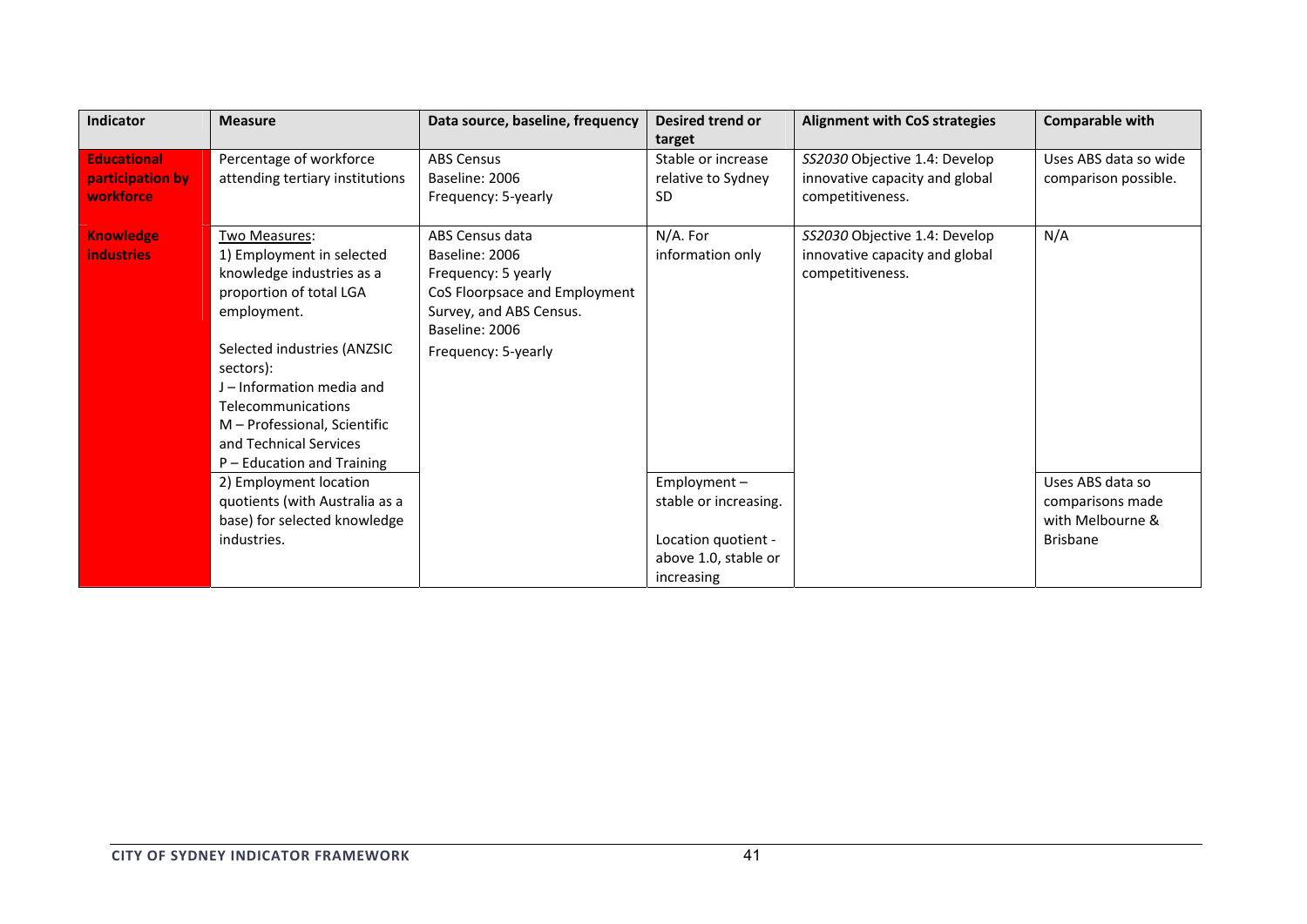## **SUSTAINABLE ENVIRONMENTS**

## SUMMARY OF INDICATORS FOR THIS DOMAIN:

**Total number of indicators:** 25

**Number of measures:** 34

**Number of measures using the following data sources:**

**City of Sydney Household & Resident survey:** 4 **other City of Sydney data:** 21 **ABS data:** 0**other:** 9

**Control**‐Policy areas which are in direct control of local government.

**Influence**‐Issues which local government does not control but can influence.

**Concern**‐Those areas which local government neither control nor can influence, but are of concern to the community and impact on its wellbeing.

**CIV** ‐ Community Indicators Victoria is <sup>a</sup> State wide community indicator project from Victoria that the City of Sydney indicator framework is based on.

# INDICATOR TABLE

#### **Notes on this table:**

It should be noted that there is already considerable existing work being undertaken on data collection and reporting by the City of Sydney for this domain. It should also be noted that there are <sup>a</sup> number of new sets of data that City of Sydney plans to collect in the future, including data being sought from other agencies. We have reflected data sets that are likely to be available in the very near future, as 'available' for the purposes of this framework and provided additional details in the 'data' column. We also note that there are several major detailed studies being commissioned that relate to particular policy areas, the results and findings of which should be used to inform any revisions to these draft indicators. For example, the City of Sydney Decentralized Water Master Plan, the Urban Ecology Study, and the Energy Demand Management Plan, all of which we will be available 2011/2012. The results of these may help refine the indicators selected.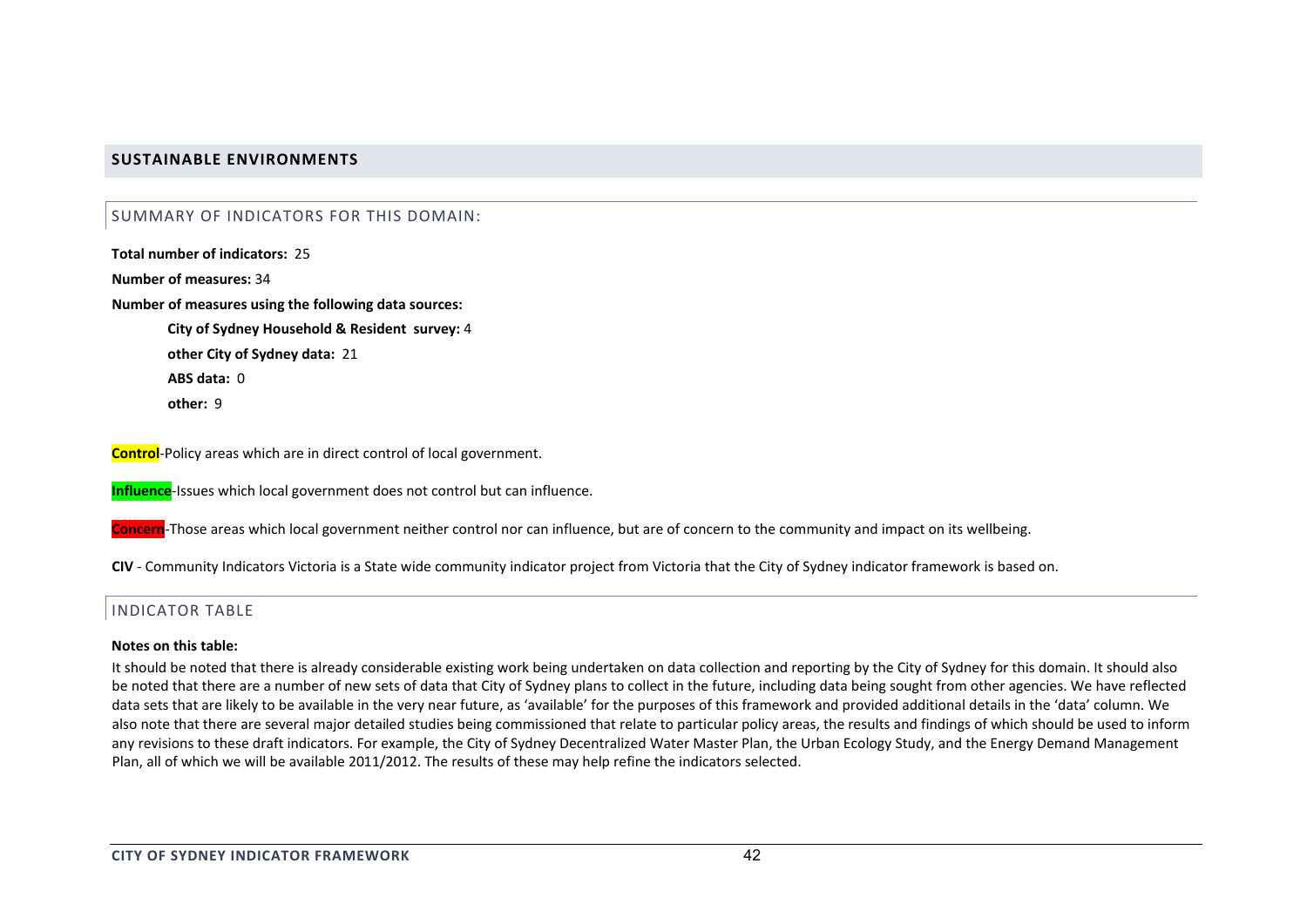| <b>OPEN SPACE</b>                                   |                                                                                                    |                                                                                                                                                                               |                                        |                                                                                                                                                                                                                                  |                                                          |
|-----------------------------------------------------|----------------------------------------------------------------------------------------------------|-------------------------------------------------------------------------------------------------------------------------------------------------------------------------------|----------------------------------------|----------------------------------------------------------------------------------------------------------------------------------------------------------------------------------------------------------------------------------|----------------------------------------------------------|
| Indicator                                           | <b>Measure</b>                                                                                     | Data source, baseline, frequency                                                                                                                                              | Desired trend or<br>target             | <b>Alignment with CoS strategies</b>                                                                                                                                                                                             | Comparable with                                          |
| <b>Access to areas of</b><br>open Space             | Residents rating of access to<br>open space within the City                                        | CoS Household & Resident Survey<br>Baseline: 2011<br>Frequency: as per survey<br>frequency                                                                                    | Desired trend:<br>Stable or increasing | SS2030. 'By 2030, every resident<br>will be within a 10 minute (800m)<br>walk to fresh food markets,<br>childcare, health services and<br>leisure, social, learning and cultural<br>infrastructure.                              | N/A                                                      |
| <b>Amount of public</b><br>open space<br>(Hectares) | Open Space (Ha) per resident                                                                       | CoS - State of Environment<br>Report<br>Baseline: 2009/10<br>Frequency: Annual                                                                                                | Desired trend:<br>Stable or increasing | SS2030 'Open space - 24 square<br>metres of public open space per<br>resident' (SOE 2009)<br>City of Sydney 2009 SOE Report -<br>Urban ecology: Plants and animals:<br>Area of parks and open space (Ha)                         | Melbourne, NSW LGAs                                      |
| <b>Appearance of</b><br>public space                | Resident's satisfaction with<br>the level of maintenance in<br>parks within Sydney City<br>Council | City of Sydney Park User<br>Satisfaction Survey - (expressed<br>as the overall mean score - rating<br>out of 10, 7.5 or better)<br>Baseline: 2010<br>Frequency: as per survey | Desired trend:<br>Stable or increasing | SS2030 objective: Sustainable<br>development renewal and design:<br>Objective 9.2 - Define and improve<br>the City's streets, squares, parks<br>and open space, and enhance their<br>role for pedestrians and in public<br>life. | NSW average from the<br>Park User Satisfaction<br>Survey |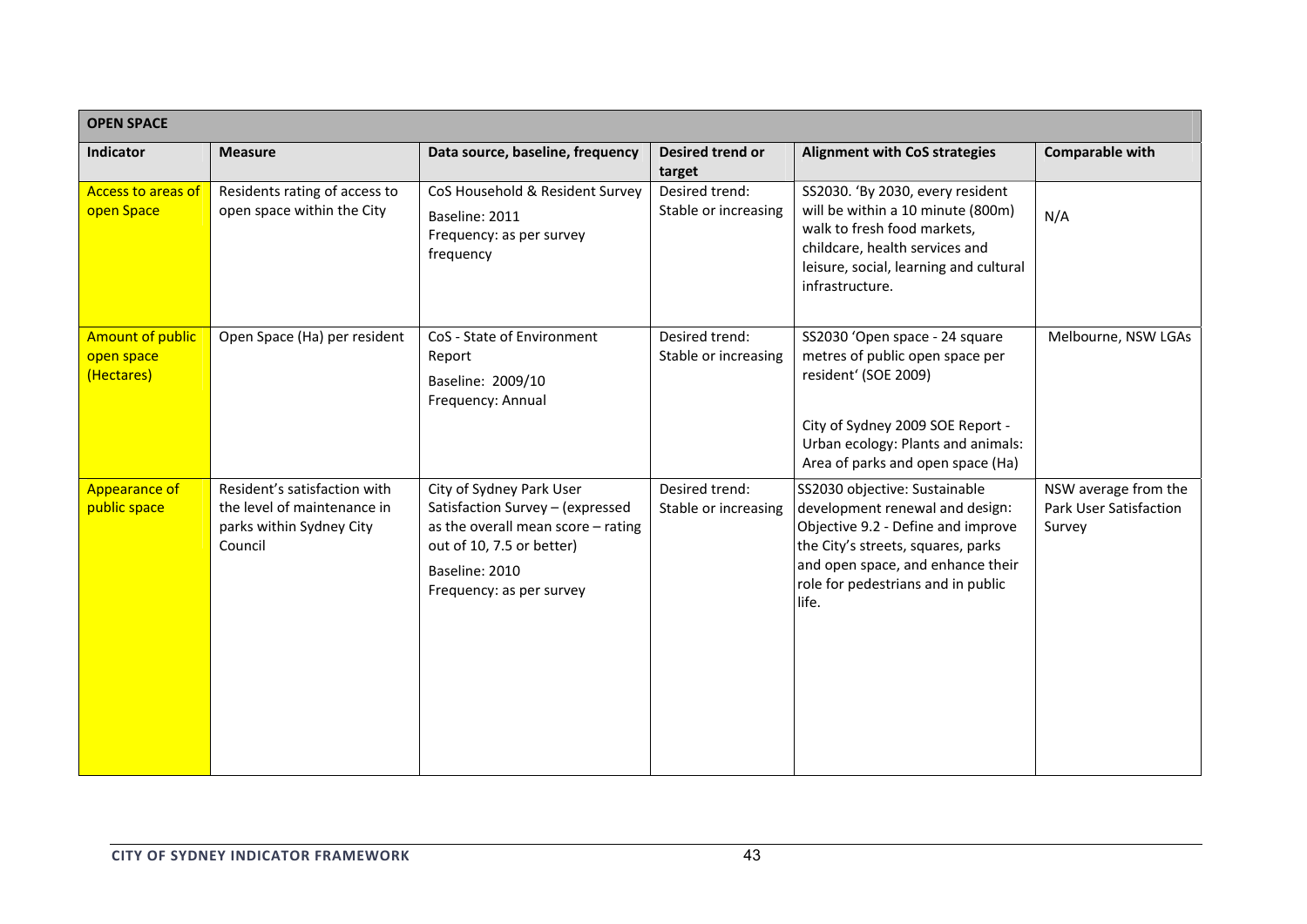| <b>AIR QUALITY AND NOISE</b> |                                                                                                                                   |                                                                                                                                                        |                              |                                                                                                                                                                                                                                                   |                                                                                                                            |  |  |
|------------------------------|-----------------------------------------------------------------------------------------------------------------------------------|--------------------------------------------------------------------------------------------------------------------------------------------------------|------------------------------|---------------------------------------------------------------------------------------------------------------------------------------------------------------------------------------------------------------------------------------------------|----------------------------------------------------------------------------------------------------------------------------|--|--|
| Indicator                    | <b>Measure</b>                                                                                                                    | Data source, baseline, frequency                                                                                                                       | Desired trend or<br>target   | <b>Alignment with CoS strategies</b>                                                                                                                                                                                                              | Comparable with                                                                                                            |  |  |
| <b>Air Quality</b>           | Number of days when<br>polluting concentration<br>exceeds National<br><b>Environment Protection</b><br>Measure (NEPM) guidelines. | DECCW as currently sourced for<br>CoS SOE (Data from Air Quality<br>Index for Randwick)<br>Baseline: 2010<br>Frequency: Annual                         | Desired trend:<br>Decreasing | Action for Air - DECCW Strategy for<br>managing air quality: Objective 4<br>Target particle pollution in regional<br>NSW, Objective 5 Communicate<br>and educate about air quality                                                                | EPA Victoria - Data<br>from Footscray<br>monitoring station<br>which covers the<br>majority of the<br>Melbourne city area. |  |  |
|                              | Regional air quality (days<br>standards are exceeded) for<br>each of:                                                             |                                                                                                                                                        |                              |                                                                                                                                                                                                                                                   |                                                                                                                            |  |  |
|                              | 1) Visibility - NEPH<br>$2)$ Ozone - 1 hour                                                                                       |                                                                                                                                                        |                              |                                                                                                                                                                                                                                                   |                                                                                                                            |  |  |
|                              | 3) Ozone - 4 hour, and                                                                                                            |                                                                                                                                                        |                              |                                                                                                                                                                                                                                                   |                                                                                                                            |  |  |
|                              | 4) Particulates (PM10).                                                                                                           |                                                                                                                                                        |                              |                                                                                                                                                                                                                                                   |                                                                                                                            |  |  |
| <b>Noise complaints</b>      | Number of resident concerns<br>about noise reported to<br>Council and DECCW                                                       | CoS-total of noise complaints<br>reported directly to CoS<br>(currently reported on in CoS<br>SOE) and to DECCW<br>Baseline: 2010<br>Frequency: Annual | Desired trend:<br>Decreasing | CoS noise strategy involves<br>investigating and responding to<br>complaints concerning "offensive<br>noise" as defined under the<br>Protection of the Environment<br>Operations Act 1997 and through<br>its city-wide Noise Management<br>Policy | N/A                                                                                                                        |  |  |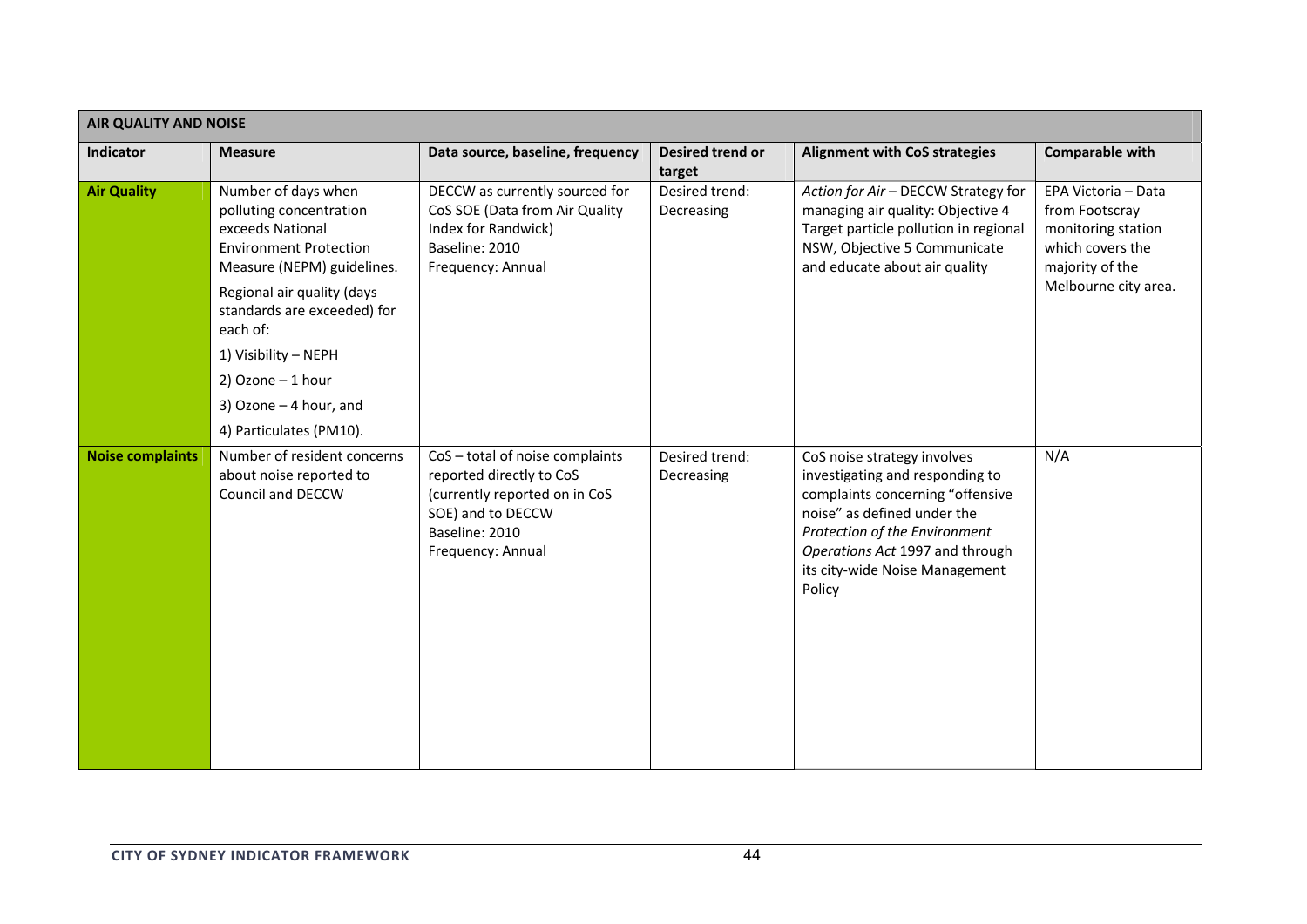|                                                    | <b>TRANSPORT AND ACCESS</b>                                                                                                                                                                                                                                                                                                                                                                            |                                                                                                                                                                                                                                                                                                                                   |                                                                                                                                                                                            |                                                                                                                                                                                                                                                                                                                                                                                                                                                                                         |                                 |  |  |  |
|----------------------------------------------------|--------------------------------------------------------------------------------------------------------------------------------------------------------------------------------------------------------------------------------------------------------------------------------------------------------------------------------------------------------------------------------------------------------|-----------------------------------------------------------------------------------------------------------------------------------------------------------------------------------------------------------------------------------------------------------------------------------------------------------------------------------|--------------------------------------------------------------------------------------------------------------------------------------------------------------------------------------------|-----------------------------------------------------------------------------------------------------------------------------------------------------------------------------------------------------------------------------------------------------------------------------------------------------------------------------------------------------------------------------------------------------------------------------------------------------------------------------------------|---------------------------------|--|--|--|
| Indicator                                          | <b>Measure</b>                                                                                                                                                                                                                                                                                                                                                                                         | Data source, baseline, frequency                                                                                                                                                                                                                                                                                                  | Desired trend or<br>target                                                                                                                                                                 | <b>Alignment with CoS strategies</b>                                                                                                                                                                                                                                                                                                                                                                                                                                                    | Comparable with                 |  |  |  |
| <b>Transport</b><br><b>Limitations</b>             | People Who Experienced<br>Transport Limitations in the<br>Last Month                                                                                                                                                                                                                                                                                                                                   | CoS Household & Resident Survey<br>expressed as a percentage of<br>those who responded to Q8. of<br>the Survey. (The measure is<br>based on a 'yes' response to any<br>items 1-12 of Q8. From 'No<br>access to a motor vehicle when<br>needed' to 'some other reason'.<br>Baseline: 2011<br>Frequency: as per survey<br>frequency | Desired trend:<br>Decreasing                                                                                                                                                               | SS2030 - Objective 3.2 - Develop<br>an integrated Inner Sydney public<br>transport network.<br>Objective 3.4 - Manage regional<br>roads to support increased public<br>transport use and reduced car<br>traffic in City streets.                                                                                                                                                                                                                                                        | $N/A$ – for information<br>only |  |  |  |
| <b>Public transport</b><br>and active<br>transport | Three measures:<br>1. Percentage of People Who<br><b>Used Public Transport to</b><br>Travel to Work on Census<br>Day: Comprises people who<br>travelled to work using a<br>train, bus, ferry or tram -<br>either as a single method or in<br>combination with other<br>methods (including private<br>transport). (Workforce in<br>Sydney LGA; Destination -<br>Sydney LGA; Origin - Non<br>Sydney LGA) | Bureau of Transport Statistics-<br>Journey to Work data (extracted<br>by CoS Transport Policy Unit)<br>Baseline: 2006<br>Frequency: every four years                                                                                                                                                                              | Desired target:<br>SS2030 target - 80<br>per cent of City<br>workers<br>commuting on<br>public transport -<br>80 per cent of work<br>trips by City<br>residents in non<br>private vehicles | SS2030 'Integrated transport for a<br>connected city' objectives:<br>3.1'Support and plan for enhanced<br>access by public transport from the<br>Sydney Region to the City of Sydney',<br>3.2 'Develop an integrated Inner<br>Sydney public transport network' and<br>3.4 'Manage regional roads to<br>support increased public transport<br>use and reduced car traffic in City<br>streets'. CoS target (SOE 2009): 10%<br>of all trips within the LGA are made<br>by bicycle by 2016. | <b>CIV</b>                      |  |  |  |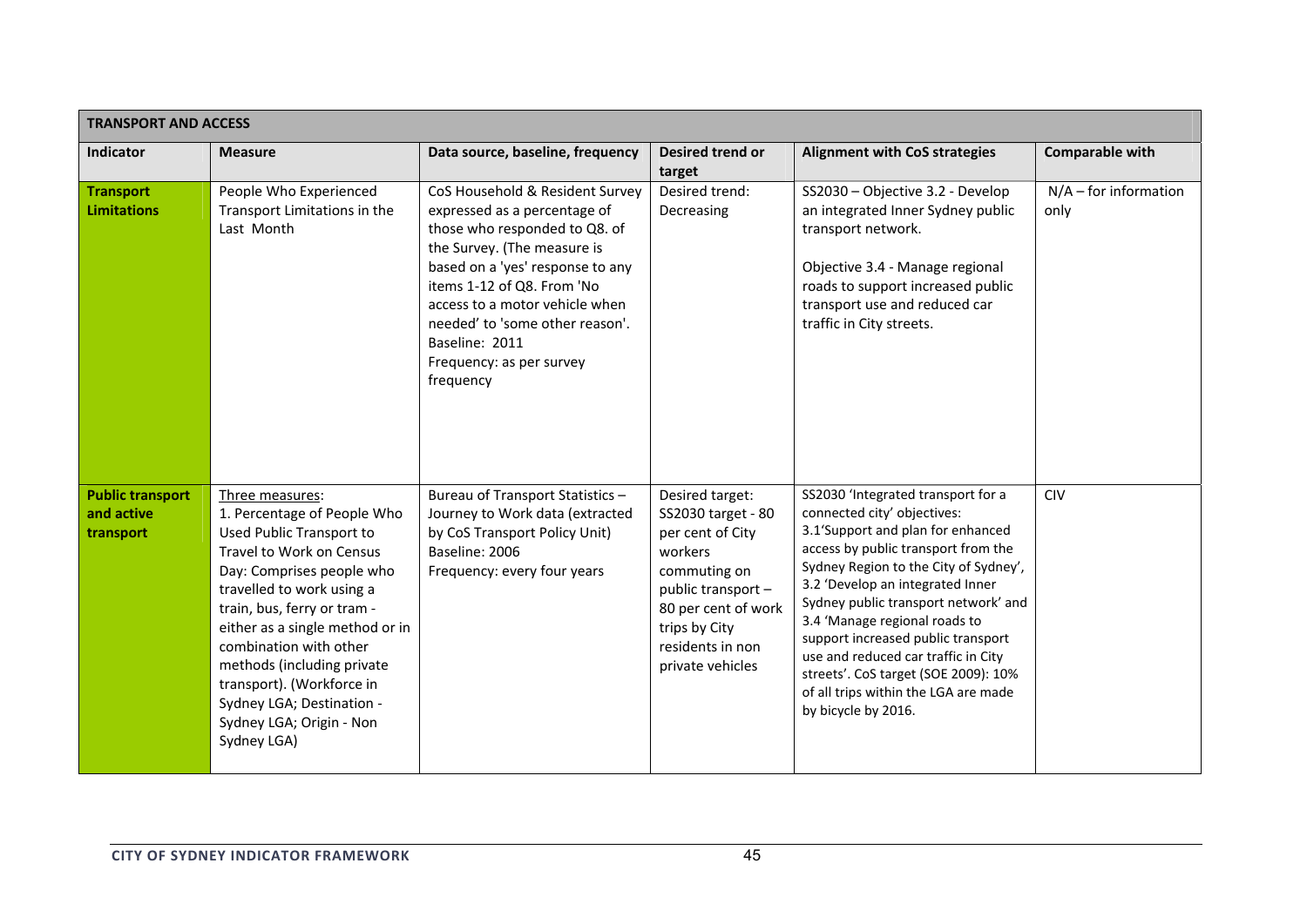| <b>TRANSPORT AND ACCESS continued</b>                        |                                                                                                                                                                                                                                                                             |                                                                                                                                                       |                                                                                                                                                                                                                                                                                         |                                                                                                                                                                                                                                                                                                                                                                                                                                                                                                  |                               |  |  |
|--------------------------------------------------------------|-----------------------------------------------------------------------------------------------------------------------------------------------------------------------------------------------------------------------------------------------------------------------------|-------------------------------------------------------------------------------------------------------------------------------------------------------|-----------------------------------------------------------------------------------------------------------------------------------------------------------------------------------------------------------------------------------------------------------------------------------------|--------------------------------------------------------------------------------------------------------------------------------------------------------------------------------------------------------------------------------------------------------------------------------------------------------------------------------------------------------------------------------------------------------------------------------------------------------------------------------------------------|-------------------------------|--|--|
| <b>Indicator</b>                                             | <b>Measure</b>                                                                                                                                                                                                                                                              | Data source, baseline, frequency                                                                                                                      | <b>Desired trend or</b>                                                                                                                                                                                                                                                                 | <b>Alignment with CoS strategies</b>                                                                                                                                                                                                                                                                                                                                                                                                                                                             | <b>Comparable with</b>        |  |  |
|                                                              |                                                                                                                                                                                                                                                                             |                                                                                                                                                       | target                                                                                                                                                                                                                                                                                  |                                                                                                                                                                                                                                                                                                                                                                                                                                                                                                  |                               |  |  |
| <b>Public transport</b><br>and active<br>transport<br>cont'd | 2. Percentage of People Who<br>Rode a Bicycle or Walked to<br>Work on Census Day:<br>Comprises people who rode a<br>bicycle or walked to work - as<br>a single method. (Sydney LGA<br>residents working in Sydney<br>LGA; Destination - Sydney<br>LGA; Origin - Sydney LGA) | Bureau of Transport Statistics -<br>Journey to Work data (extracted<br>by CoS Transport Policy Unit)<br>Baseline: 2006<br>Frequency: every four years | Desired target:<br>Ensuring 10 per<br>cent of all trips<br>within the LGA are<br>made by bicycle by<br>2016 (as per target<br>in CoS SOE 2009).<br>SS2030 target: 10<br>per cent of trips<br>made in the City by<br>walking and cycling<br>-50 per cent of<br>trips made by<br>walking. | SS2030 'A City for pedestrians and<br>cyclists' objectives 4.1' Develop a<br>network of safe, linked pedestrian<br>and cycle paths integrated with<br>green spaces throughout both the<br>City and Inner Sydney', 4.2 'Give<br>greater priority to cycle and<br>pedestrian movements and amenity<br>in the City Centre' & 4.3 'Promote<br>green travel for major workplaces<br>and venues in the City'. CoS target<br>(SOE 2009): 10% of all trips within<br>the LGA are made by bicycle by 2016 | <b>CIV</b>                    |  |  |
|                                                              | 3. Percentage of Employed<br>People Who Worked at Home<br>or Did Not Work on Census<br>Day. (Sydney LGA residents)                                                                                                                                                          |                                                                                                                                                       | Desired trend: N/A<br>relates to<br>interpreting the<br>above data                                                                                                                                                                                                                      | Targets/Strategies: N/A relates to<br>interpreting the above data                                                                                                                                                                                                                                                                                                                                                                                                                                | <b>CIV</b>                    |  |  |
| <b>Dedicated cycling</b><br>paths                            | Kilometres of dedicated<br>cycling paths <sup>3</sup> (accumulated<br>cycleway length completed)                                                                                                                                                                            | City of Sydney (City projects)<br>Baseline: to June 2010<br>Frequency: annual                                                                         | <b>Desired Target:</b><br>Sufficient to enable<br>CoS to meet SOE<br>2009 target $-$<br>ensuring 10% of all<br>trips within the LGA<br>are made by bicycle<br>by 2016, and<br>SS2030 target: 10                                                                                         | SS2030 'A City for pedestrians and<br>cyclists' objectives 4.1 Develop a<br>network of safe, linked pedestrian<br>and cycle paths integrated with<br>green spaces throughout both the<br>City and Inner Sydney, 4.2 Give<br>greater priority to cycle and<br>pedestrian movements and<br>amenity in the City Centre.& 4.3                                                                                                                                                                        | N/A : for information<br>only |  |  |

<sup>3</sup> **Cycleways data provided is for Separated, Shared Path and Mixed Traffic**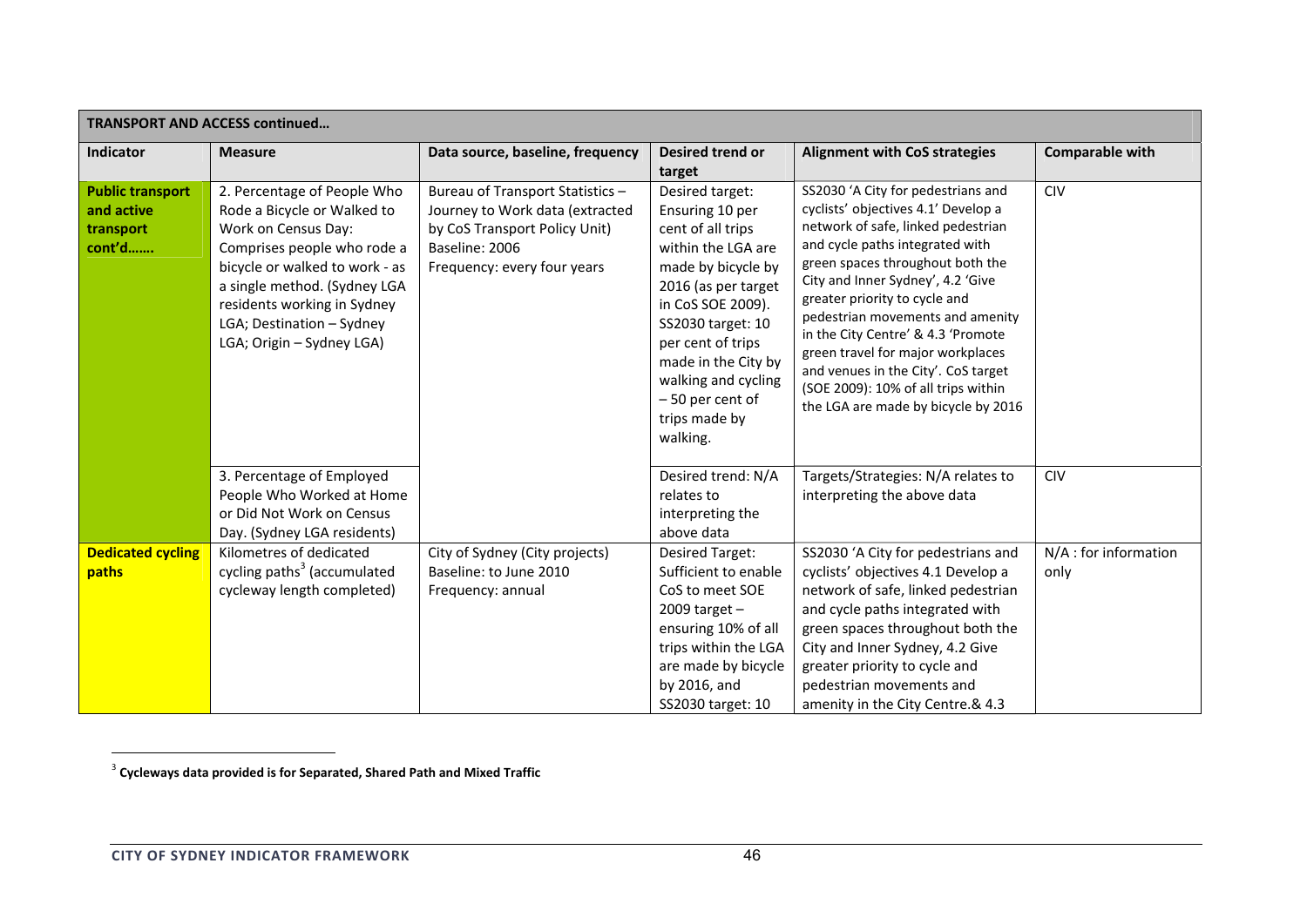|                                            |                                                                                                                                                                                                        |                                                                                                                                                | per cent of trips<br>made in the City by<br>walking and cycling<br>-50 per cent of<br>trips made by<br>walking. | Promote green travel for major<br>workplaces and venues in the City.<br>CoS target (SOE 2009) - 10% of all<br>trips within the LGA to be made by<br>bicycle by 2016                                                                                                                                                      |                               |
|--------------------------------------------|--------------------------------------------------------------------------------------------------------------------------------------------------------------------------------------------------------|------------------------------------------------------------------------------------------------------------------------------------------------|-----------------------------------------------------------------------------------------------------------------|--------------------------------------------------------------------------------------------------------------------------------------------------------------------------------------------------------------------------------------------------------------------------------------------------------------------------|-------------------------------|
| <b>Local Roads and</b><br><b>Footpaths</b> | Residents' level of satisfaction<br>CoS Customer Satisfaction survey.<br>with Local Roads & Footpaths<br>Baseline: as per last survey<br>(excl. Highways & Main<br>Frequency: as per survey<br>Roads). |                                                                                                                                                | Desired trend:<br>Increasing                                                                                    | SS2030 'A City for pedestrians and<br>cyclists' objectives 4.1'Develop a<br>network of safe, linked pedestrian<br>and cycle paths integrated with<br>green spaces throughout both the<br>City and Inner Sydney' & 4.2 'Give<br>greater priority to cycle and<br>pedestrian movements and<br>amenity in the City Centre.' | N/A : for information<br>only |
| <b>Car share</b>                           | Usage/ take up of car share                                                                                                                                                                            | City of Sydney<br>CoS monthly reports on car share<br>membership<br>Baseline: as at June 2011<br>Frequency: annual (monthly data<br>available) | Desired trend:<br>Increasing                                                                                    | SS2030: Car share membership will<br>triple to 15,000 by 2030                                                                                                                                                                                                                                                            | N/A                           |
| <b>GREENHOUSE AND ENERGY</b>               |                                                                                                                                                                                                        |                                                                                                                                                |                                                                                                                 |                                                                                                                                                                                                                                                                                                                          |                               |
| Indicator                                  | <b>Measure</b>                                                                                                                                                                                         | Data source, baseline, frequency                                                                                                               | Desired trend or<br>target                                                                                      | <b>Alignment with CoS strategies</b>                                                                                                                                                                                                                                                                                     | <b>Comparable with</b>        |
| <b>Greenhouse Gas</b><br><b>Emissions</b>  | i)Total emissions, ii)<br>Residential emissions, iii)<br>Non-residential emissions                                                                                                                     | CoS-CoS Environment Team<br>Baseline: 2006<br>Frequency: Annual                                                                                | Target:<br>70% reduction of<br>LGA emissions by<br>2030 of 2006<br>emissions.                                   | CoS 2010 SOE Report - Target 70%<br>reduction of LGA emissions by<br>2030 of 2006 emissions.                                                                                                                                                                                                                             | <b>CIV</b>                    |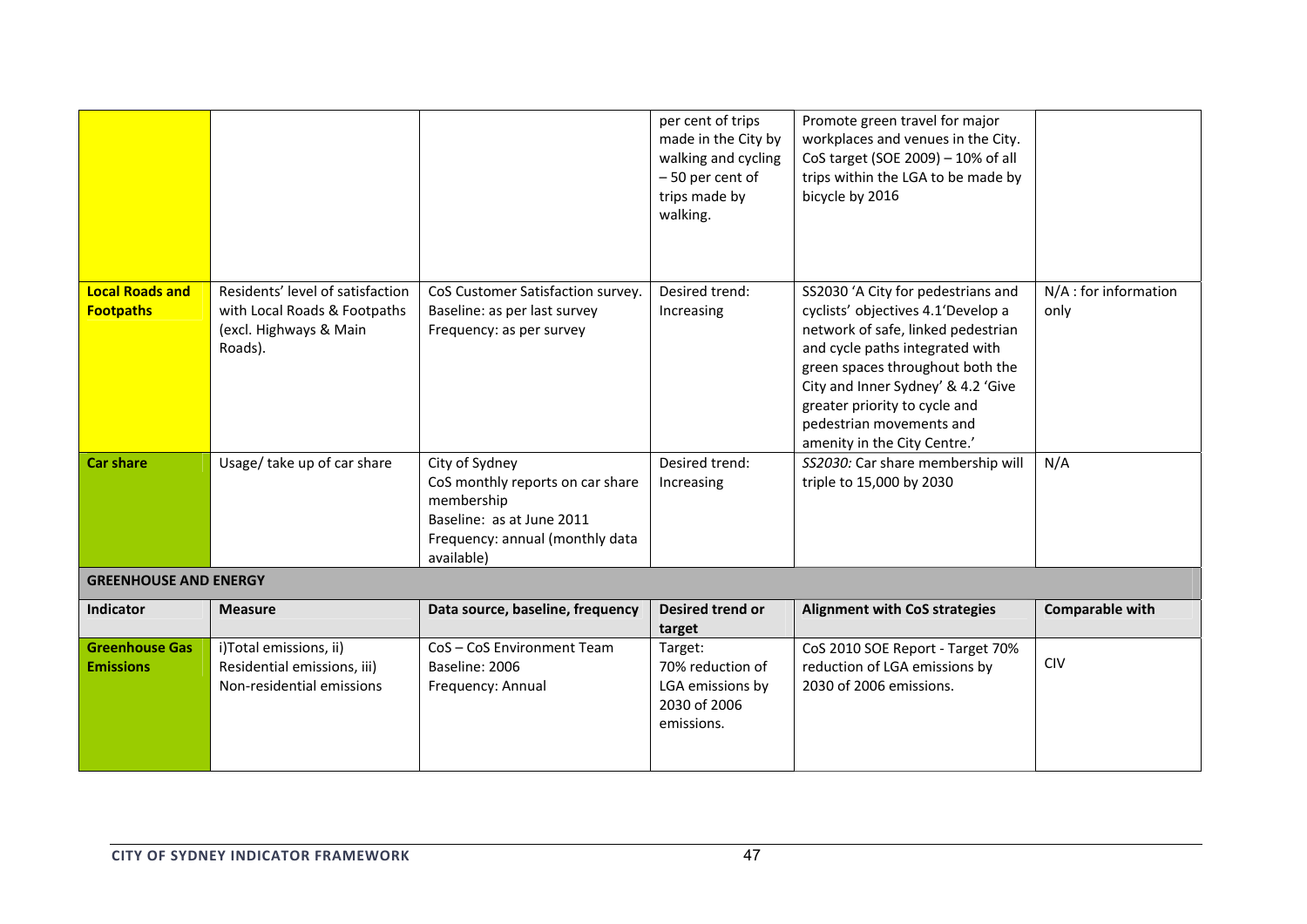| <b>GREENHOUSE AND ENERGY Continued</b>                         |                                                                                                                                                                                                                                                                                                                                                                                                                                       |                                                                                                                                                                                                            |                                                                                       |                                                                                                                                         |                               |  |  |
|----------------------------------------------------------------|---------------------------------------------------------------------------------------------------------------------------------------------------------------------------------------------------------------------------------------------------------------------------------------------------------------------------------------------------------------------------------------------------------------------------------------|------------------------------------------------------------------------------------------------------------------------------------------------------------------------------------------------------------|---------------------------------------------------------------------------------------|-----------------------------------------------------------------------------------------------------------------------------------------|-------------------------------|--|--|
| <b>Indicator</b>                                               | <b>Measure</b>                                                                                                                                                                                                                                                                                                                                                                                                                        | Data source, baseline, frequency                                                                                                                                                                           | Desired trend or<br>target                                                            | <b>Alignment with CoS strategies</b>                                                                                                    | Comparable with               |  |  |
| <b>Energy Use</b>                                              | City of Sydney LGA electricity<br>usage:<br>Two measures:<br>1) Residential<br>a) Total residential electricity<br>use (MWh); b) Average<br>residential electricity use<br>(average kWh/customer/ day)<br>2) non-residential electricity<br>use<br>In future the non-residential<br>data may be differentiated<br>further to allow additional<br>measures of: Small business,<br>commercial based buildings<br>and commercial tenants | Ausgrid data - Community<br>Electricity Report for Sydney LGA<br>Baseline: 2010/2011<br>Frequency: Annual                                                                                                  | Desired trend:<br>Decreasing                                                          | Target: 100% of electricity used in<br>LGA comes from local energy by<br>2030 (70% from trigeneration and<br>30% from renewable energy) | $N/A$ – for trend<br>analysis |  |  |
|                                                                |                                                                                                                                                                                                                                                                                                                                                                                                                                       |                                                                                                                                                                                                            |                                                                                       |                                                                                                                                         |                               |  |  |
| <b>Low Carbon and</b><br><b>Renewable</b><br><b>Energy Use</b> | Two measures:<br>1) Percentage of electricity<br>from renewable sources<br>compared to total LGA<br>electricity use.<br>This measure will be based on<br>the installed capacity, not the<br>actual generation.                                                                                                                                                                                                                        | CoS to derive using AusGrid data<br>for small scale renewable<br>(<10kW) and CoS data on large<br>installations (incl. Sydney Theatre<br>Company and Town Hall).<br>Baseline: 2011/12<br>Frequency: Annual | Desired target: 30%<br>LGA energy use to<br>come from<br>renewable energy<br>by 2030) | Target: 100% of electricity used in<br>LGA comes from local energy by<br>2030 (70% from trigeneration and<br>30% from renewable energy) | $N/A$ – for trend<br>analysis |  |  |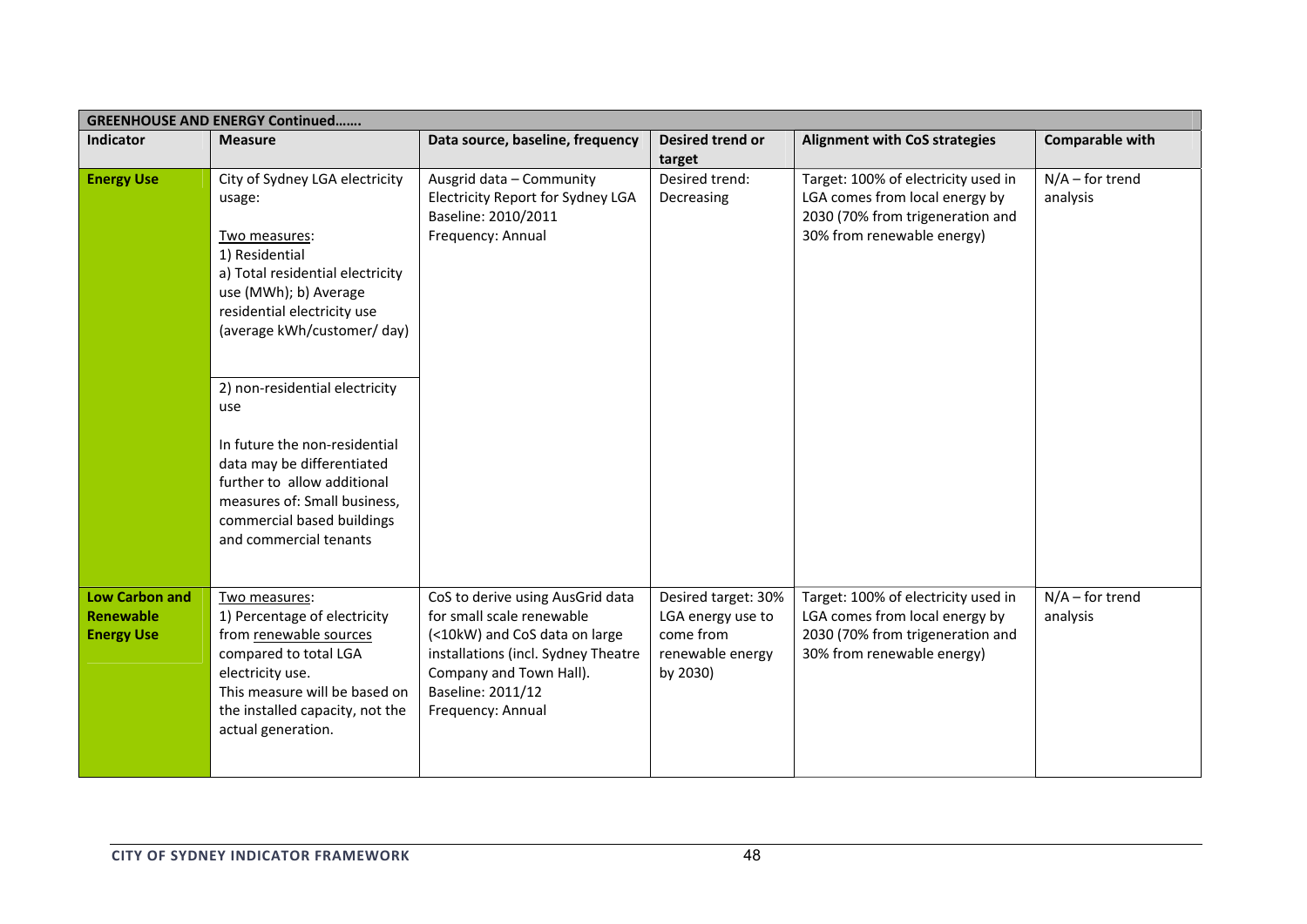| Indicator                                                                | <b>Measure</b>                                                                                     | Data source, baseline, frequency                                                                                                                                                        | Desired trend or<br>target                                                         | <b>Alignment with CoS strategies</b>                                                                                                     | Comparable with               |
|--------------------------------------------------------------------------|----------------------------------------------------------------------------------------------------|-----------------------------------------------------------------------------------------------------------------------------------------------------------------------------------------|------------------------------------------------------------------------------------|------------------------------------------------------------------------------------------------------------------------------------------|-------------------------------|
| <b>Low Carbon and</b><br><b>Renewable</b><br><b>Energy Use</b><br>Cont'd | 2) Percentage of electricity<br>use from trigeneration<br>compared to total LGA<br>electricity use | CoS to derive from known<br>installations using AusGrid data<br>Baseline: 2011/12 Frequency:<br>Annual                                                                                  | Desired target: 70%<br>LGA energy use to<br>come from<br>trigeneration by<br>2030) | Target: 100% of electricity used in<br>LGA comes from local energy by<br>2030 (70% from trigeneration and<br>30% from renewable energy)  | $N/A$ – for trend<br>analysis |
| <b>URBAN ECOLOGY</b>                                                     |                                                                                                    |                                                                                                                                                                                         |                                                                                    |                                                                                                                                          |                               |
| <b>Vegetation Cover</b>                                                  | Tree cover - % of LGA which<br>has tree cover                                                      | CoS - LiDAR data (laser scan)<br>extracted by CoS GIS team<br>Baseline: 2007<br>Frequency: as per laser scan<br>update                                                                  | Desired trend:<br><b>CoS Tree Management policies</b><br>Increasing                |                                                                                                                                          | $N/A$ – for trend<br>analysis |
| <b>Reestablishment</b><br>of local<br>vegetation<br><b>communities</b>   | Total area of public land re-<br>vegetated with local<br>vegetation communities                    | CoS - GIS to map Re-vegetation<br>areas. GIS data sourced from The<br><b>Australian Museum</b><br>Baseline: as per latest mapping<br>exercise<br>Frequency: as per mapping<br>frequency | Desired trend:<br>Increasing                                                       | CoS Tree Management policies<br>(although these do not specifically<br>relate to local vegetation<br>communities)                        | N/A                           |
| <b>Public</b><br>participation in<br>re-vegetation<br>activities         | Number of volunteers in<br>native planting activities and<br>events                                | CoS data drawing on Rozelle Bay<br>Community Native Nursery, by<br>Ultimo Landcare (as examples)<br>Baseline: 2011<br>Frequency: Annual                                                 | Desired trend:<br>Increasing                                                       | N/A                                                                                                                                      | N/A                           |
| <b>Community</b><br><b>Gardens</b>                                       | Three measures:<br>1. Satisfaction with community<br>gardens                                       | CoS data - Resident survey<br>satisfaction with number and<br>quality of community gardens<br>Baseline: as per next Household<br>& Resident survey<br>Frequency: as per CoS records     | Desired trend:<br>Increasing                                                       | Current investigation into City<br>Farms. City Farm initiatives aim to<br>enhance educational, cultural and<br>social value of the City. | N/A                           |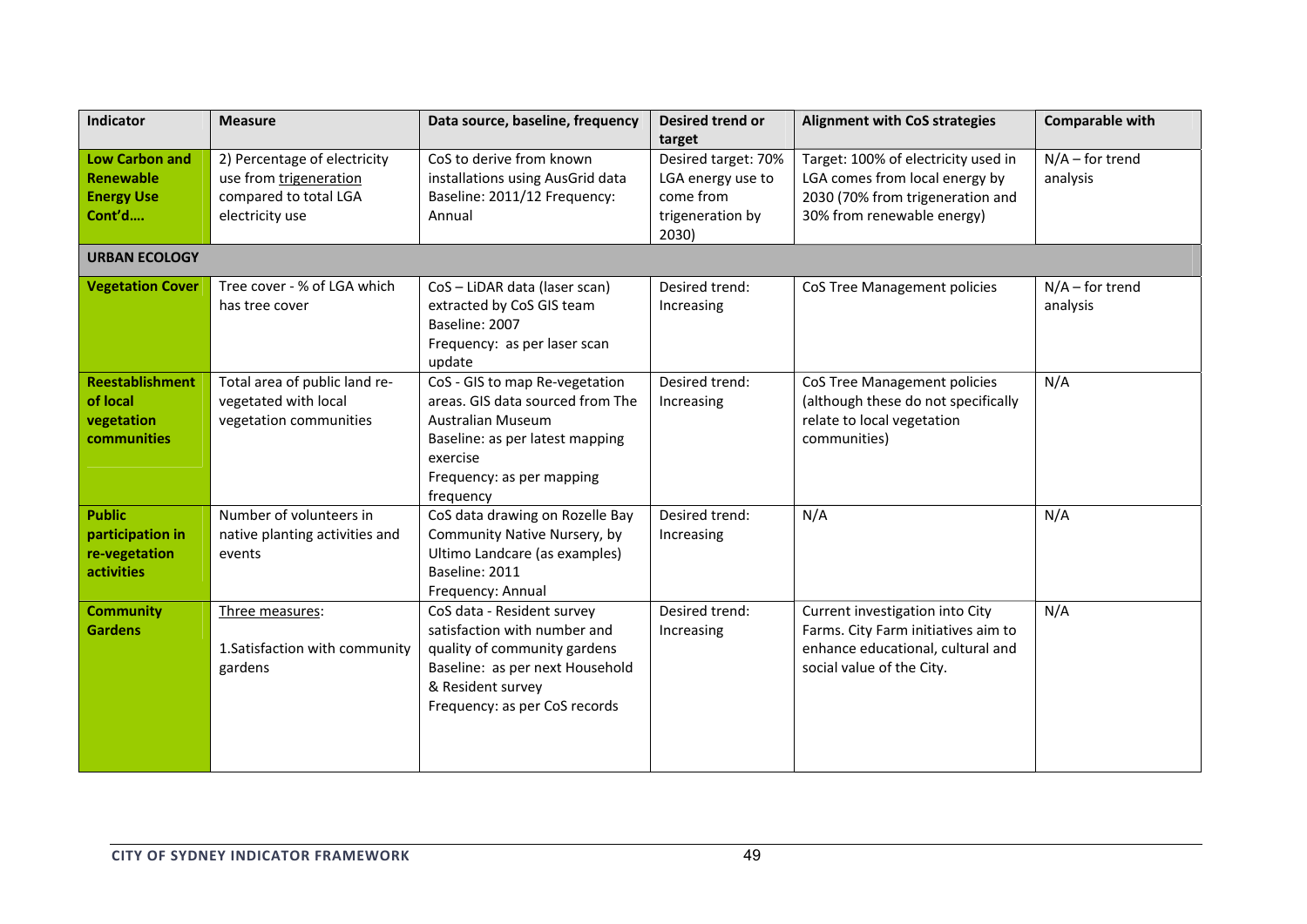| Indicator                                 | <b>Measure</b>                                                                                                                                                                                                                                                               | Desired trend or<br>Data source, baseline, frequency<br>target                                                                                         |                                     | <b>Alignment with CoS strategies</b>                                                                                                     | <b>Comparable with</b>           |
|-------------------------------------------|------------------------------------------------------------------------------------------------------------------------------------------------------------------------------------------------------------------------------------------------------------------------------|--------------------------------------------------------------------------------------------------------------------------------------------------------|-------------------------------------|------------------------------------------------------------------------------------------------------------------------------------------|----------------------------------|
| <b>Community</b><br>Gardens Cont'd        | 2. Membership numbers for<br>community gardens                                                                                                                                                                                                                               | CoS data - membership numbers<br>for community gardens<br>Baseline: 2011<br>Frequency: as per CoS records                                              | Desired trend:<br>Increasing        | Current investigation into City<br>Farms. City Farm initiatives aim to<br>enhance educational, cultural and<br>social value of the City. | N/A                              |
|                                           | 3. Number of community<br>gardens in the City of Sydney<br>LGA                                                                                                                                                                                                               | CoS data - Parks Services<br>Baseline: 2011<br>Frequency: as per CoS records                                                                           | Desired trend:<br>Increasing        |                                                                                                                                          | N/A                              |
| <b>Fauna Diversity</b>                    | Number of native bird species                                                                                                                                                                                                                                                | CoS annual bird survey<br>Baseline: 2010<br>Frequency: Annual                                                                                          | N/A<br>Desired trend:<br>Increasing |                                                                                                                                          | N/A                              |
| <b>WATER</b>                              |                                                                                                                                                                                                                                                                              |                                                                                                                                                        |                                     |                                                                                                                                          |                                  |
| <b>Conditions of</b><br><b>Water Ways</b> | Three measures:<br>1) Number of "Catchment<br>based pollution reduction<br>actions (for improving the<br>condition of waterways)" in<br>each of the 3 receiving water<br>catchments - Sydney Harbour,<br><b>Cooks River and Centennial</b><br>Park                           | CoS<br>Baseline: 2012 (being developed<br>as part of the Decentralised<br>Water Master Plan (stormwater<br>quality target)<br>Frequency; assume annual | Desired trend:<br>increasing        | Decentralised Water Master Plan<br>(stormwater pollution reduction<br>target)                                                            | N/A: to track own<br>performance |
|                                           | 2) Water quality of Sydney<br>CoS: Data on bacteria levels:<br>Park wetlands and Lake<br>(percent of time at safe limit;<br>Northam<br>broken down by both faecal<br>coliforms/ enterococci and by<br>Summer/ winter)<br>Baseline: 2011<br>Frequency: as per data collection |                                                                                                                                                        | Desired trend:<br>increasing        | Decentralised Water Master Plan<br>(stormwater pollution reduction<br>target)                                                            |                                  |
|                                           | 3) NSW Maritime rubbish<br>collection (m3)                                                                                                                                                                                                                                   | CoS SOE.<br>Baseline: 2010/11<br>Frequency: Annual.                                                                                                    | Desired trend:<br>decreasing        | Decentralised Water Master Plan<br>(stormwater pollution reduction<br>target)                                                            |                                  |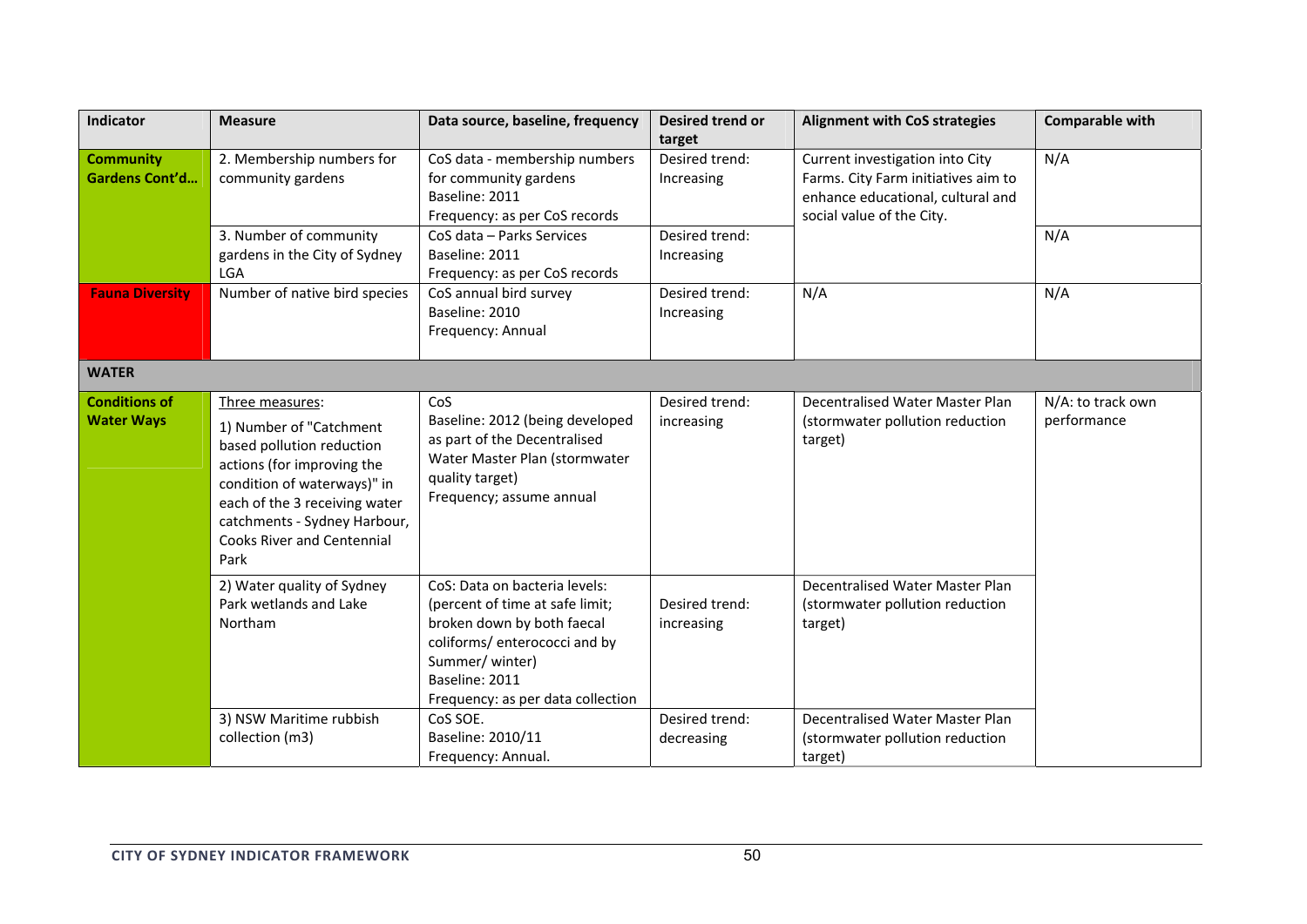| Indicator                              | <b>Measure</b>                                                                                                                                                                                                                  | Data source, baseline, frequency                                                                                                                                                        | <b>Desired trend or</b><br>target | <b>Alignment with CoS strategies</b>                                                                                                                                                                                    | <b>Comparable with</b>           |
|----------------------------------------|---------------------------------------------------------------------------------------------------------------------------------------------------------------------------------------------------------------------------------|-----------------------------------------------------------------------------------------------------------------------------------------------------------------------------------------|-----------------------------------|-------------------------------------------------------------------------------------------------------------------------------------------------------------------------------------------------------------------------|----------------------------------|
| <b>Pollution</b><br>prevention         | Rubbish (t) from Council<br>stormwater pollution traps                                                                                                                                                                          | CoS SOE<br>Baseline: 2010/11<br>Frequency: Annual.                                                                                                                                      | Desired trend:<br>decreasing      | Decentralised Water Master Plan<br>(stormwater pollution reduction<br>target)                                                                                                                                           | $N/A$ – track own<br>performance |
| <b>Water</b><br><b>Consumption</b>     | Amount of City's total water<br>usage (ML)                                                                                                                                                                                      | Sydney Water, reported in CoS<br><b>SOE</b><br>decreasing<br>Baseline: 2010/11<br>Frequency: Annual                                                                                     |                                   | Desired trend:<br>CoS SOE 2009 Report - Water Zero<br>increase in mains water used by<br>Council and across the Local<br>Government Area by 2015 based<br>on 2006 levels.                                               | $N/A$ – track own<br>performance |
| <b>Water Waste</b><br><b>Recycling</b> | People in households<br>collecting waste water                                                                                                                                                                                  | CoS Household & Resident<br>Survey, (expressed as a<br>percentage of those who<br>responded to Q25(item 1) of the<br>Survey.<br>Baseline: 2011<br>Frequency: As per survey<br>frequency | Increase                          | CoS SOE 2009 Report: 25 per cent<br>of water used by Council and<br>across the LGA to be recycled by<br>2015.                                                                                                           | <b>CIV</b>                       |
|                                        | Water recycling in open space<br>and community facilities<br>(Number of parks and<br>community facilities making<br>use of rainwater tanks or<br>recycled water from<br>stormwater harvesting or<br>other recycling facilities) | CoS data<br>Baseline: September 2011<br>Frequency: assume annual                                                                                                                        | Increase                          | SS2030 - Sustainable development<br>renewal and design:<br>Objective 9.2 - Define and improve<br>the City's streets, squares, parks<br>and open space, and enhance their<br>role for pedestrians and in public<br>life. | N/A                              |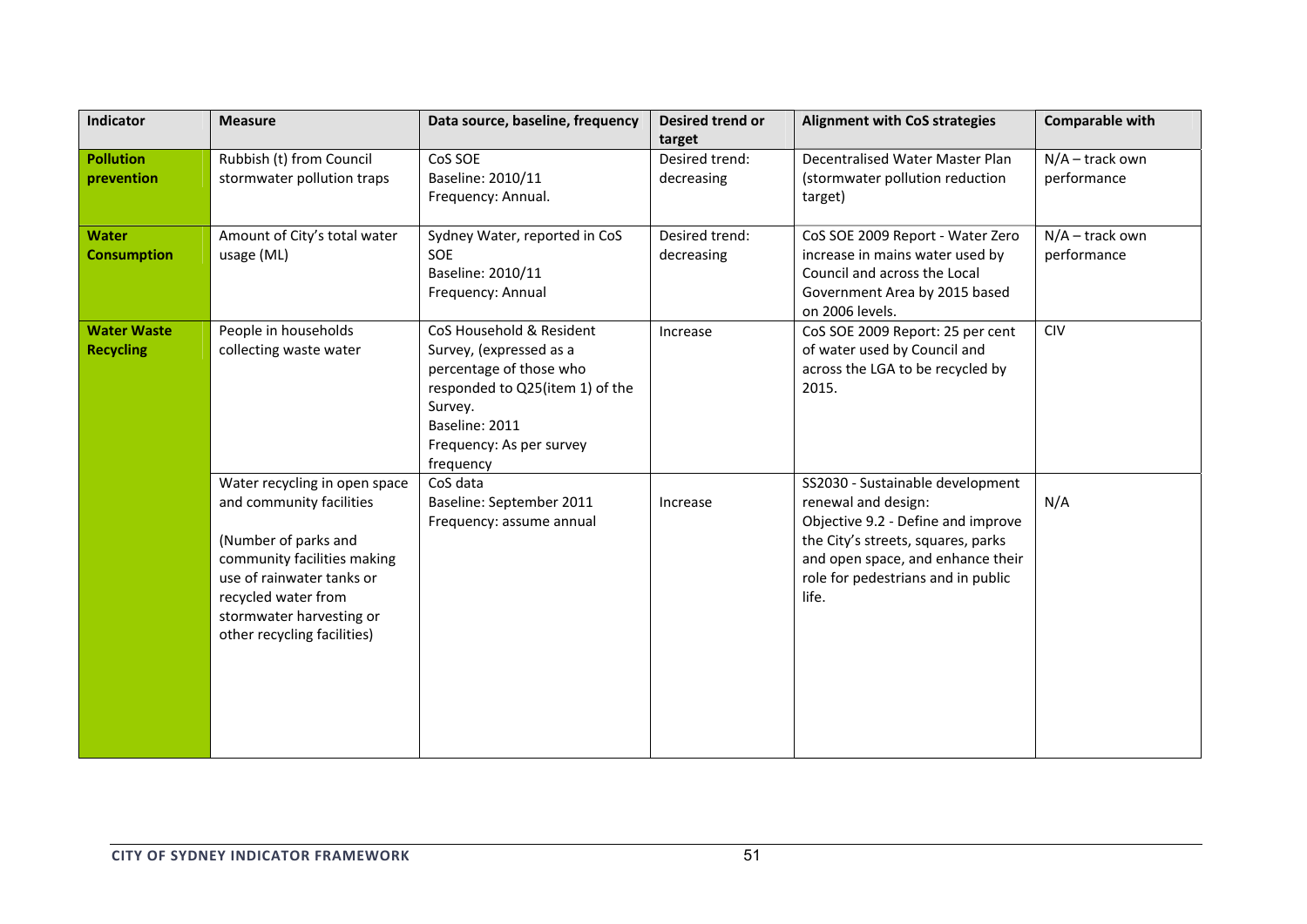| <b>CONSUMPTION, WASTE AND RESOURCE RECOVERY</b> |                                                                                                                                                                                                                                                                     |                                                                                                                                                                                                                                                                                                                                                                                                                              |                                                                                                                                          |                                                                                                         |                                |  |  |
|-------------------------------------------------|---------------------------------------------------------------------------------------------------------------------------------------------------------------------------------------------------------------------------------------------------------------------|------------------------------------------------------------------------------------------------------------------------------------------------------------------------------------------------------------------------------------------------------------------------------------------------------------------------------------------------------------------------------------------------------------------------------|------------------------------------------------------------------------------------------------------------------------------------------|---------------------------------------------------------------------------------------------------------|--------------------------------|--|--|
| Indicator                                       | <b>Measure</b>                                                                                                                                                                                                                                                      | Data source, baseline, frequency                                                                                                                                                                                                                                                                                                                                                                                             | Desired trend or<br>target                                                                                                               | <b>Alignment with CoS strategies</b>                                                                    | Comparable with                |  |  |
| <b>Household waste</b><br>generation            | All waste material generated<br>by households and collected<br>by the City of Sydney:<br>expressed as an average<br>weight (kgs) per person per<br>annum.                                                                                                           | <b>NSW Local Government Waste</b><br>and Resource Recovery Data<br>Report. (which reports on<br>kerbside residual waste at LGA<br>level). Measured as kg/capita.<br>City of Sydney currently reports<br>in SOE and through the Corporate<br>Plan.                                                                                                                                                                            | Desired trend:<br>decreasing. City of<br>Sydney waste<br>targets: 66 per cent<br>of domestic waste<br>diverted from<br>landfill by 2014. | SS2030 - Objective 2.2 - Reduce<br>waste generation and stormwater<br>pollutant loads to the catchment. | Other NSW LGAs, NSW<br>average |  |  |
| <b>Household</b><br>recycling<br>generation     | Recyclable waste generated<br>by households expressed as<br>an average weight (kilograms)<br>per person per annum.                                                                                                                                                  | Baseline: 2009/10<br>Frequency: Annual/quarterly.<br><b>NSW Local Government Waste</b><br>and Resource Recovery Data<br>Report. NSW Local Government<br>Waste and Resource Recovery<br>Data is reported on kerbside<br>residual waste at Local Council<br>level. Measured as kg/capita. City<br>of Sydney currently reports in<br>SOE and through the Corporate<br>Plan.<br>Baseline: 2009/10<br>Frequency: Annual/quarterly | Desired trend:<br>increasing City of<br>Sydney waste<br>target: 66 per cent<br>of domestic waste<br>diverted from<br>landfill by 2014    | SS2030 - Objective 2.2 - Reduce<br>waste generation and stormwater<br>pollutant loads to the catchment. | Other NSW LGAs, NSW<br>average |  |  |
| <b>Household</b><br>resource<br>recovery        | The Resource Recovery Rate is<br>defined as the amount of<br>waste diverted from landfill<br>which includes: Recycling,<br>White Goods, Garden<br>Organics, E-waste and<br>material recovered through<br>advanced waste treatment<br>processing. This is shown as a | NSW Local Gov Waste and<br>Resource Recovery Data and CoS<br>data<br>CoS currently reports in SOE and<br>the Corporate Plan.<br><b>NSW Local Government Waste</b><br>and Resource Recovery data is<br>reported on kerbside dry<br>recycling at Council level.                                                                                                                                                                | Increasing City of<br>Sydney waste<br>target: 66 per cent<br>of domestic waste<br>diverted from<br>landfill by 2014                      | SS2030 - Objective 2.2 - Reduce<br>waste generation and stormwater<br>pollutant loads to the catchment. | Other NSW LGAs, NSW<br>average |  |  |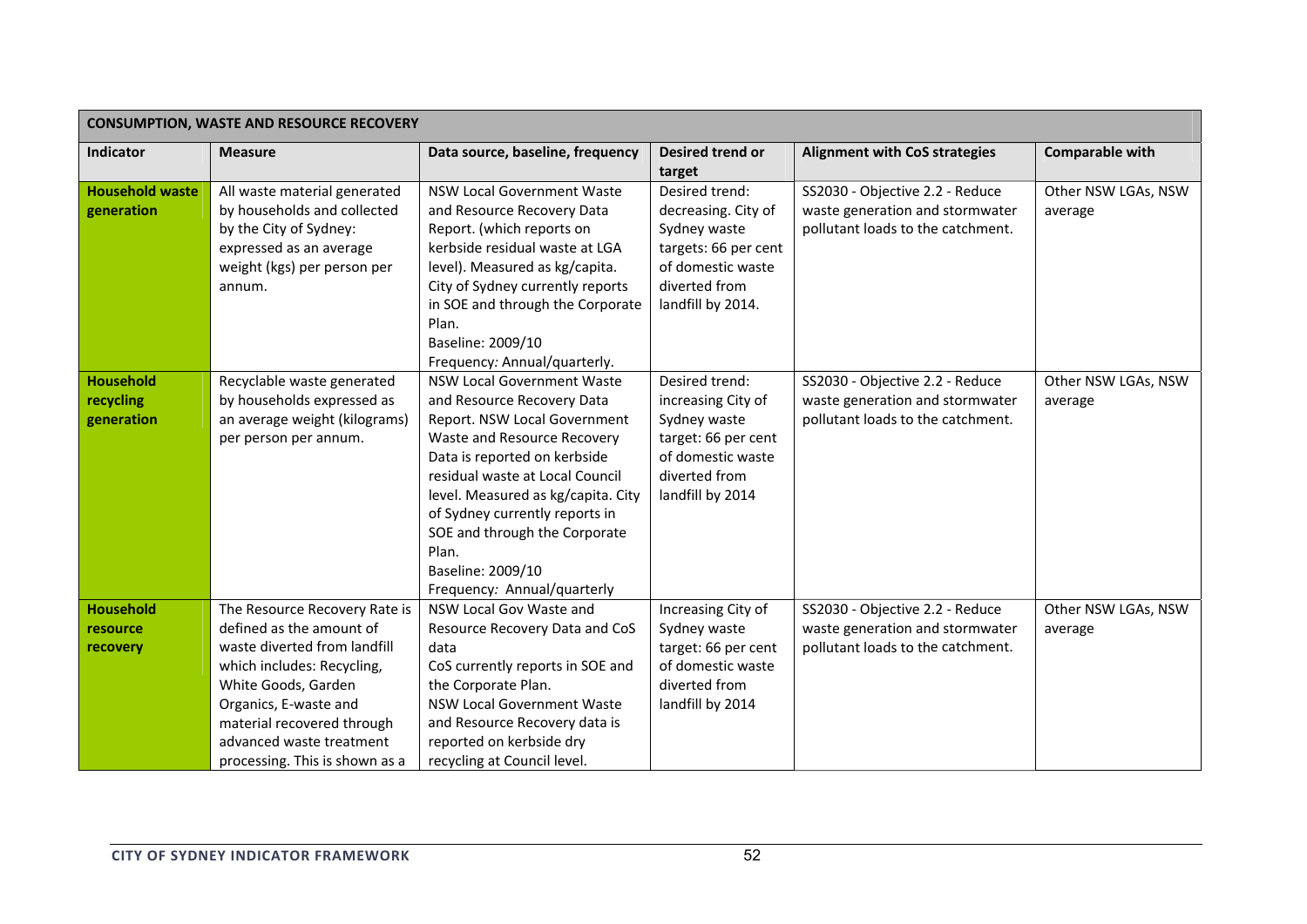| percentage of the total<br>domestic waste generated. | Measured as kg/household/week<br>AND kg/person/week Data to<br>include: Household bulky waste<br>cleanup recycling including<br>metals/ white goods recovered;<br>any additional recycling recovery<br>using advances waste treatment<br>facility; and additional recovery<br>from e-waste recycling. Date to<br>exclude contamination from<br>resource recovery calculations if<br>data available |  |  |
|------------------------------------------------------|----------------------------------------------------------------------------------------------------------------------------------------------------------------------------------------------------------------------------------------------------------------------------------------------------------------------------------------------------------------------------------------------------|--|--|
|                                                      | Baseline: 2009/10<br>Frequency: Annual.                                                                                                                                                                                                                                                                                                                                                            |  |  |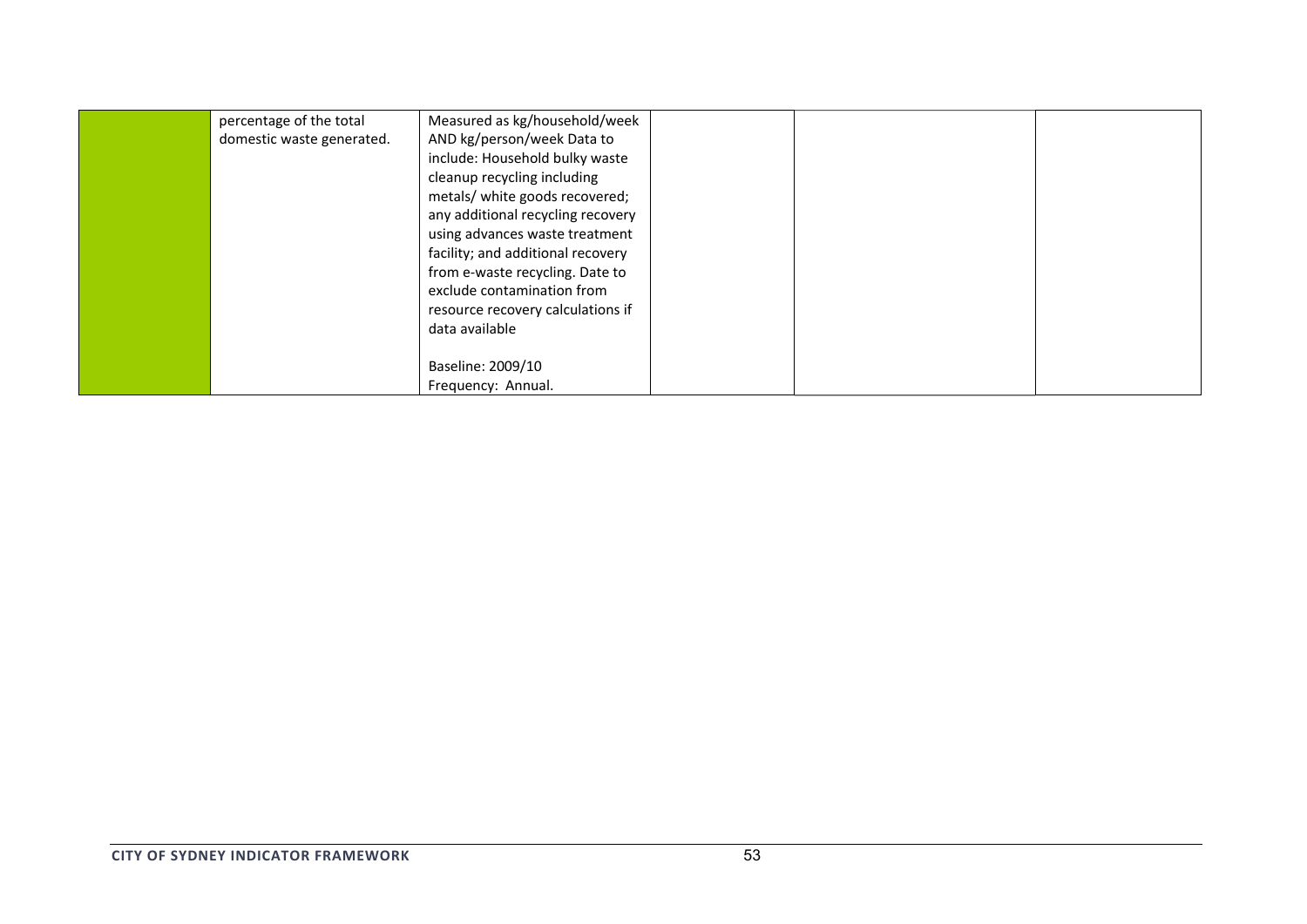# **ANALYSIS OF INDICATORS**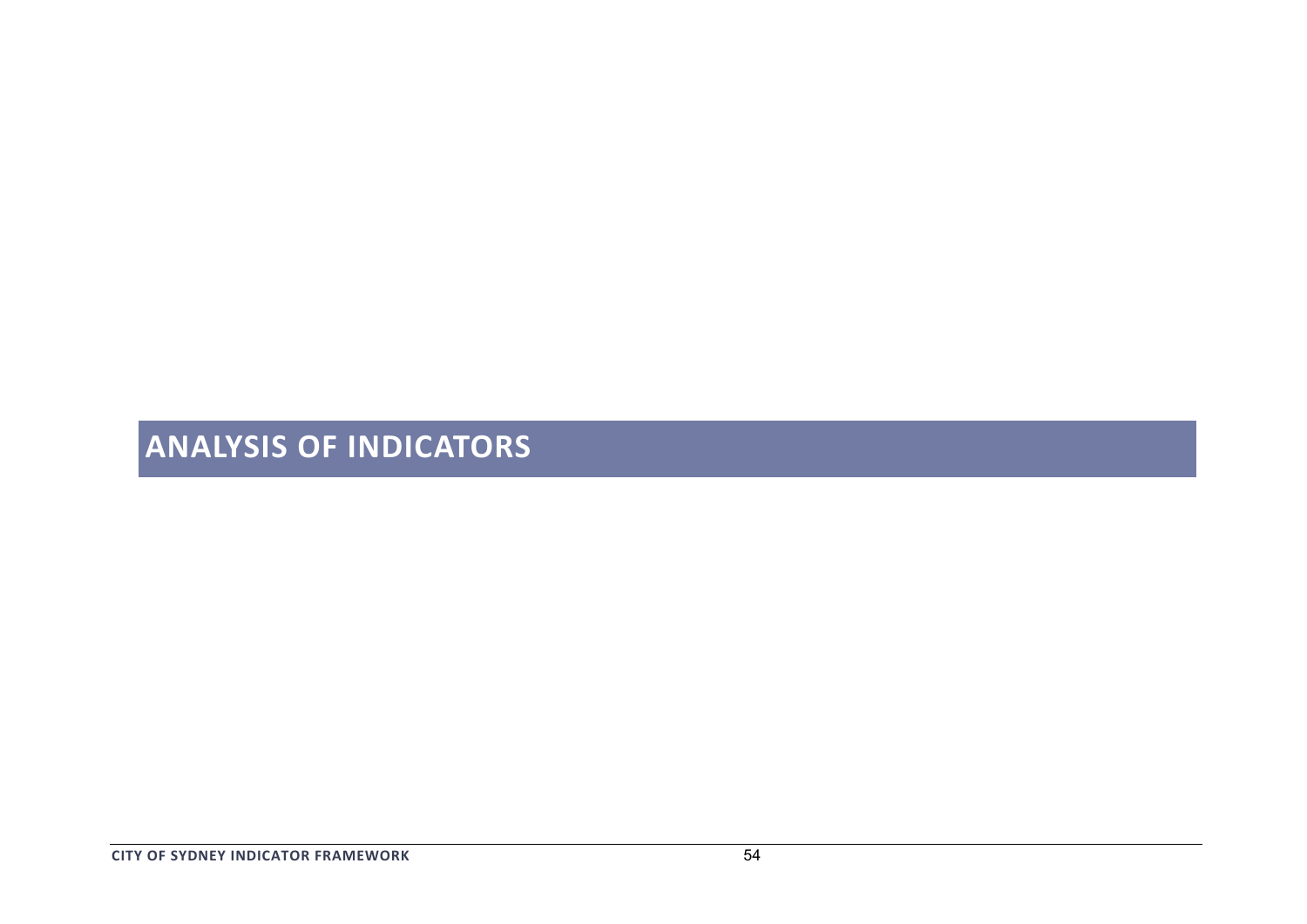# **BREAKDOWN OF INDICATORS BY DATA SOURCE**

This table provides an overview of the indicators, showing the total number in each domain, the number of measures, and the number of measures relying on particular sources of data. Note that <sup>a</sup> small number of measures rely on more than one source of data, so totals for data sources do not necessarily match total number of measures.

|                                                   |                            |                          | Data sources used to measure Indicators              |                       |             |                |  |
|---------------------------------------------------|----------------------------|--------------------------|------------------------------------------------------|-----------------------|-------------|----------------|--|
| <b>Domain</b>                                     | <b>Total</b><br>indicators | <b>Total</b><br>measures | <b>COS Household &amp;</b><br><b>Resident survey</b> | <b>Other CoS data</b> | <b>ABS</b>  | Other external |  |
| Healthy, safe and<br>inclusive communities        | 39                         | 74                       | 17                                                   | 5                     | 13          | 39             |  |
| <b>Culturally rich and</b><br>vibrant communities | 10                         | 13                       | 9                                                    | 4                     | $\Omega$    | $\mathbf 0$    |  |
| Democratic and engaged<br>communities             | 9                          | 9                        | 5                                                    | $\mathbf 0$           | 1           | 3              |  |
| <b>Dynamic, resilient local</b><br>economies      | 18                         | 31                       | 0                                                    | 12                    | 12          | 7              |  |
| <b>Sustainable</b><br>environments                | 25                         | 34                       | 4                                                    | 21                    | $\mathbf 0$ | 9              |  |
| <b>TOTAL</b>                                      | 101                        | 161                      | 35                                                   | 42                    | 26          | 58             |  |